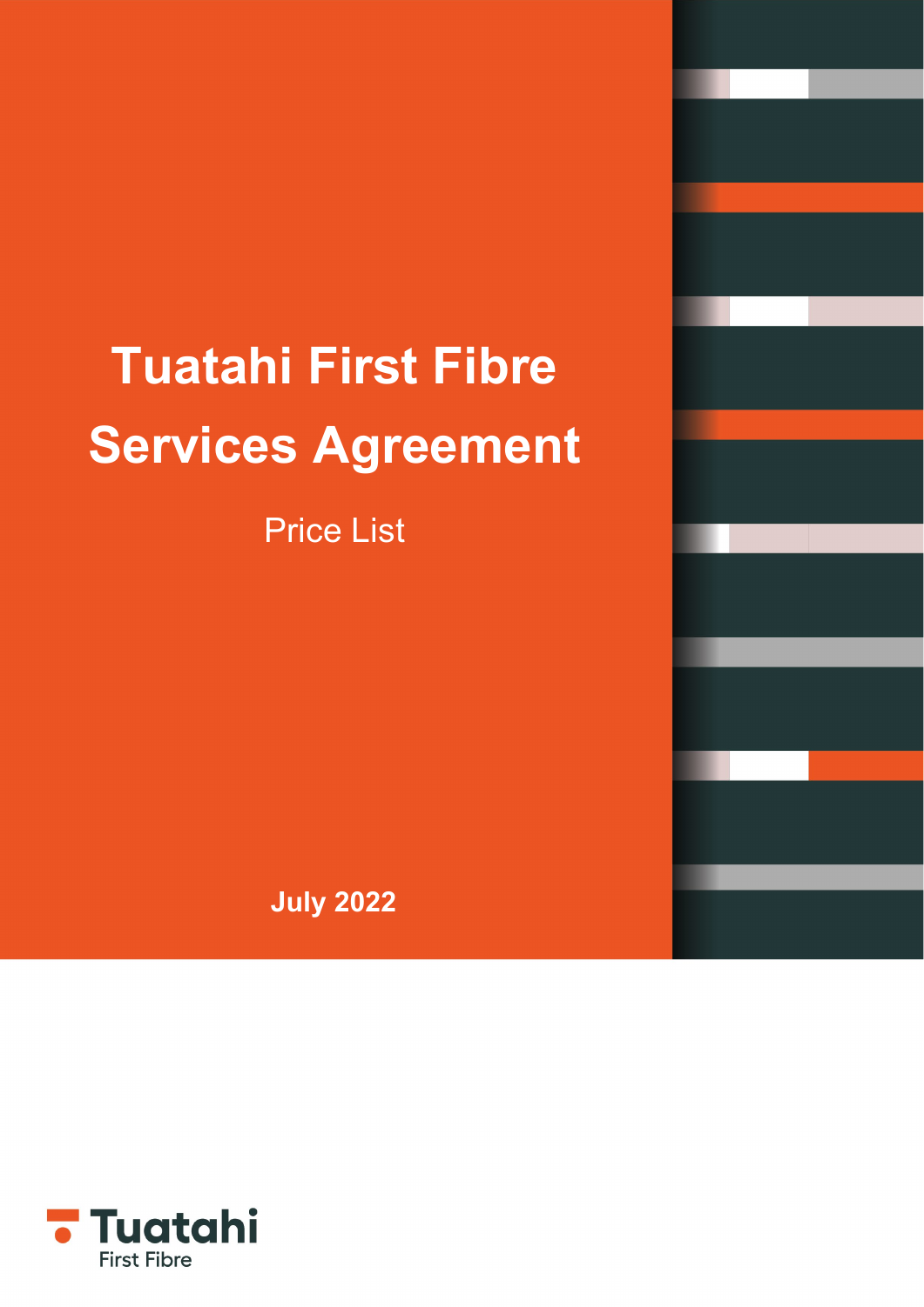## **Contents**

| <b>General</b>                                | 3  |
|-----------------------------------------------|----|
| 1. Introduction                               | 3  |
| 2. Charges                                    | 3  |
| 3. Adjustment to Charges                      | 4  |
| 4. Early Termination Charges                  | 4  |
| <b>APPENDIX 1 - TRANSACTIONAL CHARGES</b>     | 6  |
| 1. Bitstream Services                         | 6  |
| 2. Direct Fibre Access Service                | 8  |
| 3. Central Office and POI Co-location Service | 8  |
| 4. Fibre Interconnection Services             | 8  |
| <b>APPENDIX 2 - RECURRING CHARGES</b>         | 10 |
| 5. Bitstream Services                         | 10 |
| 6. Direct Fibre Access Service                | 19 |
| 7. Co-location Service                        | 20 |
| 8. Fibre Interconnection Services             | 20 |
| <b>APPENDIX 3 - ANCILLARY CHARGES</b>         | 22 |
| 9. Ancillary Charges                          | 22 |
| <b>APPENDIX 4 - INPUT SERVICES CHARGES</b>    | 28 |
| 10. Input Services Transactional Charges      | 28 |
| 11. Input Services Recurring Charges          | 30 |
| 12. Input Services Ancillary Charges          | 31 |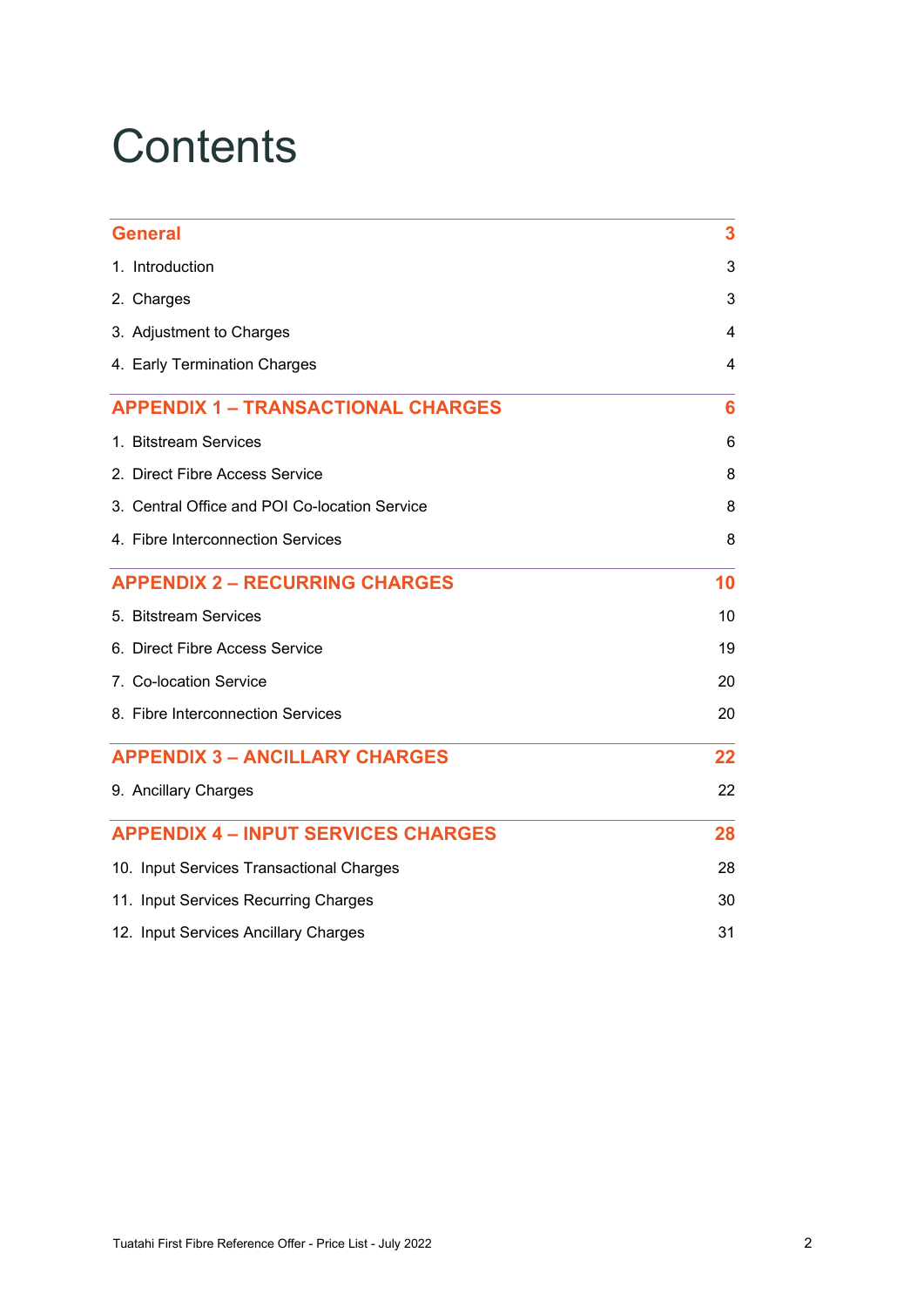### <span id="page-2-0"></span>**General**

#### <span id="page-2-1"></span>**1. Introduction**

- 1.1. This Price List sets out the Charges for the Wholesale Services and Ancillary Services at the date the Wholesale Service Agreement takes effect and provides a mechanism to make any adjustments to the Charges.
- 1.2. References to the Operations Manual are references to the relevant Operations Manual for a Wholesale Service. The operational requirements for each Wholesale Service are set out in the Operations Manual.
- 1.3. References to clauses or sections are references to clauses or sections in this Price List unless expressly provided otherwise. The definitions set out in the General Terms and the Operations Manuals apply to the extent that they are not expressly modified by or inconsistent with the context of this Price List.
- 1.4. Definitions

In this Price List:

**Ancillary Charges** are the charges for the Ancillary Services set out in Appendix 3.

**Charges** means Ancillary Charges, Recurring Charges and Transactional Charges, as the context requires.

**Core Charges** means Transactional Charges and the Recurring Charges.

**Inter-CO Fibre Service** has the meaning given to that term in the Service Description for Fibre Interconnection Services.

**Recurring Charges** are the monthly recurring charges for Wholesale Services set out in Appendix 2.

**Service Provider On Boarding Process** means the process for set up of a new Service Provider involving the establishment of commercial relationships, co-location, OSS/BSS interfaces, interconnection links and layer two interoperability.

**Transactional Charges** are charges (primarily for one-off activities) in respect of specific Wholesale Services that are set out in Appendix 1.

#### <span id="page-2-2"></span>**2. Charges**

- 2.1. The services referred to in Appendix 3 are the Ancillary Services.
- 2.2. Transactional Charges and Ancillary Charges can be either:
	- 2.2.1. fixed;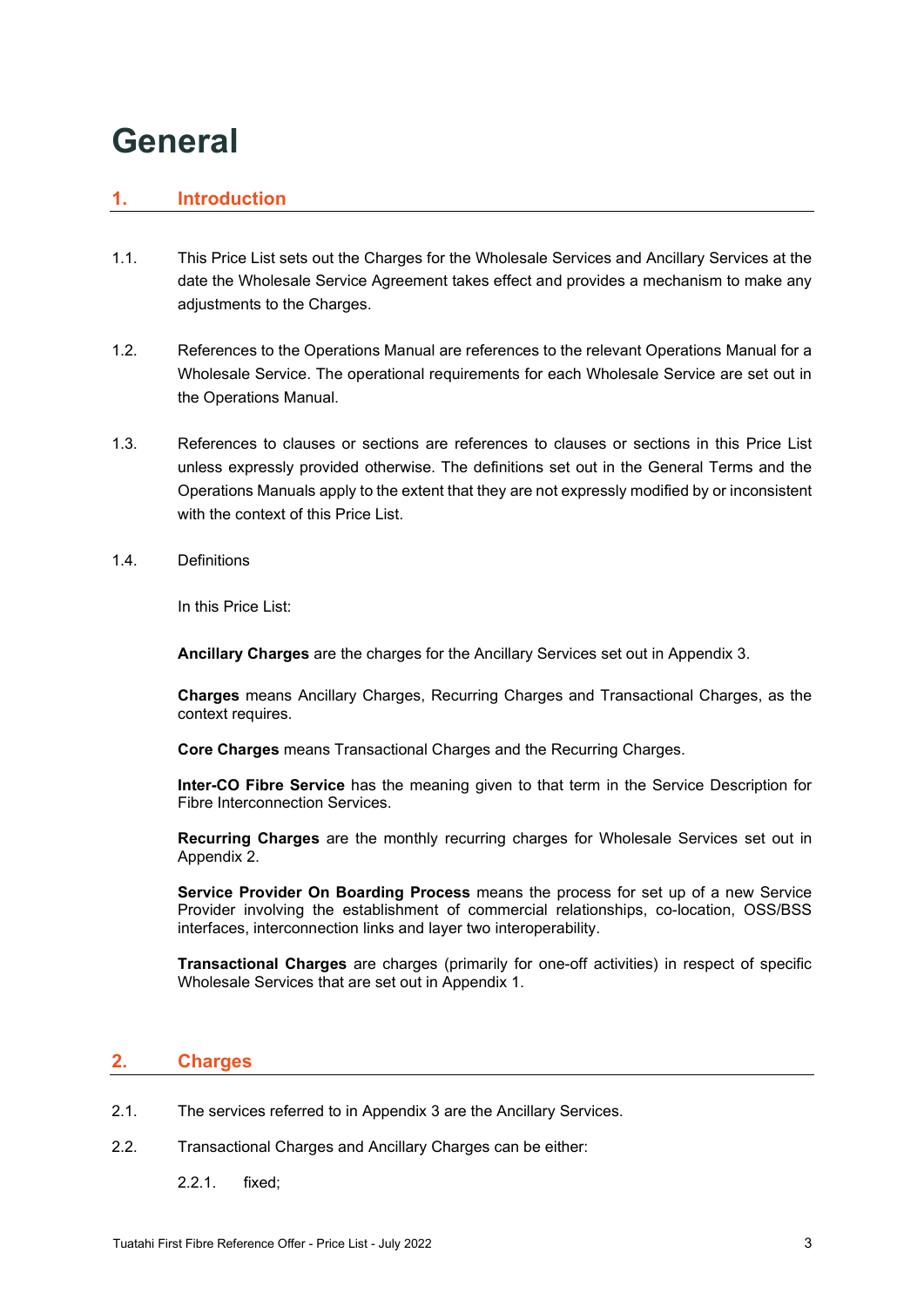- 2.2.2. calculated on a fixed hourly rate (plus materials where applicable); or
- 2.2.3. expressed as "price on application" (**POA**) to reflect the underlying cost of providing the resources and project management skills required to provide the service.
- 2.3. For all POA price items, the LFC must, if requested by the Service Provider, use all reasonable endeavours to provide the Service Provider with two or more competitive quotes.
- 2.4. Charges will become due and payable and will be invoiced in the manner described in the Appendices, subject to the provisions in the General Terms or as otherwise agreed in writing between the LFC and the Service Provider relating to invoicing and payment of Charges.
- 2.5. All prices in this Price List exclude GST.

#### <span id="page-3-0"></span>**3. Adjustment to Charges**

- 3.1. The adjustments to the Core Charges and Ancillary Charges are set out in this clause 3 are in addition to the rights to adjust the Charges as set out in clause 24 of the General Terms.
- 3.2. The LFC will adjust the Ancillary Charges referred to in Appendix 3 and clause 12 (Input Services Ancillary charges) to pass through increases or decreases in the cost of providing the Ancillary Services.
- 3.3. When adjusting the Ancillary Charges under clause 3.2, the LFC must also review all Ancillary Charges which are POA and provide a fixed price where this is practicable.

#### <span id="page-3-1"></span>**4. Early Termination Charges**

- 4.1. Each Wholesale Service is subject to a Minimum Service Term.
- 4.2. If:
	- 4.2.1. a Service Provider terminates or otherwise relinquishes a Wholesale Service prior to the expiry of the applicable Minimum Service Term (other than where the Service Provider has terminated the Agreement or the applicable Service Order in accordance with clause 22.1 of the General Terms); or
	- 4.2.2. the LFC terminates the supply of a Wholesale Service to a Service Provider prior to the expiry of the applicable Minimum Service Term in accordance with clause 22.1 of the General Terms,

and that Wholesale Service is or was the first Wholesale Service to be provided to a relevant Premises or NBAP location or End User Tenancy within an MDU (as applicable) using the LFC's Network then that will be an early termination event (an **Early Termination Event**) for which early termination charges (**Early Termination Charges**) will be payable by the Service Provider (unless waived by the LFC in accordance with clause 4.4).

- 4.3. This section 4 sets out when Early Termination Charges are payable by the Service Provider and how those Early Termination Charges are calculated.
- 4.4. The LFC may, at its discretion, elect to waive Early Termination Charges that become payable by the Service Provider.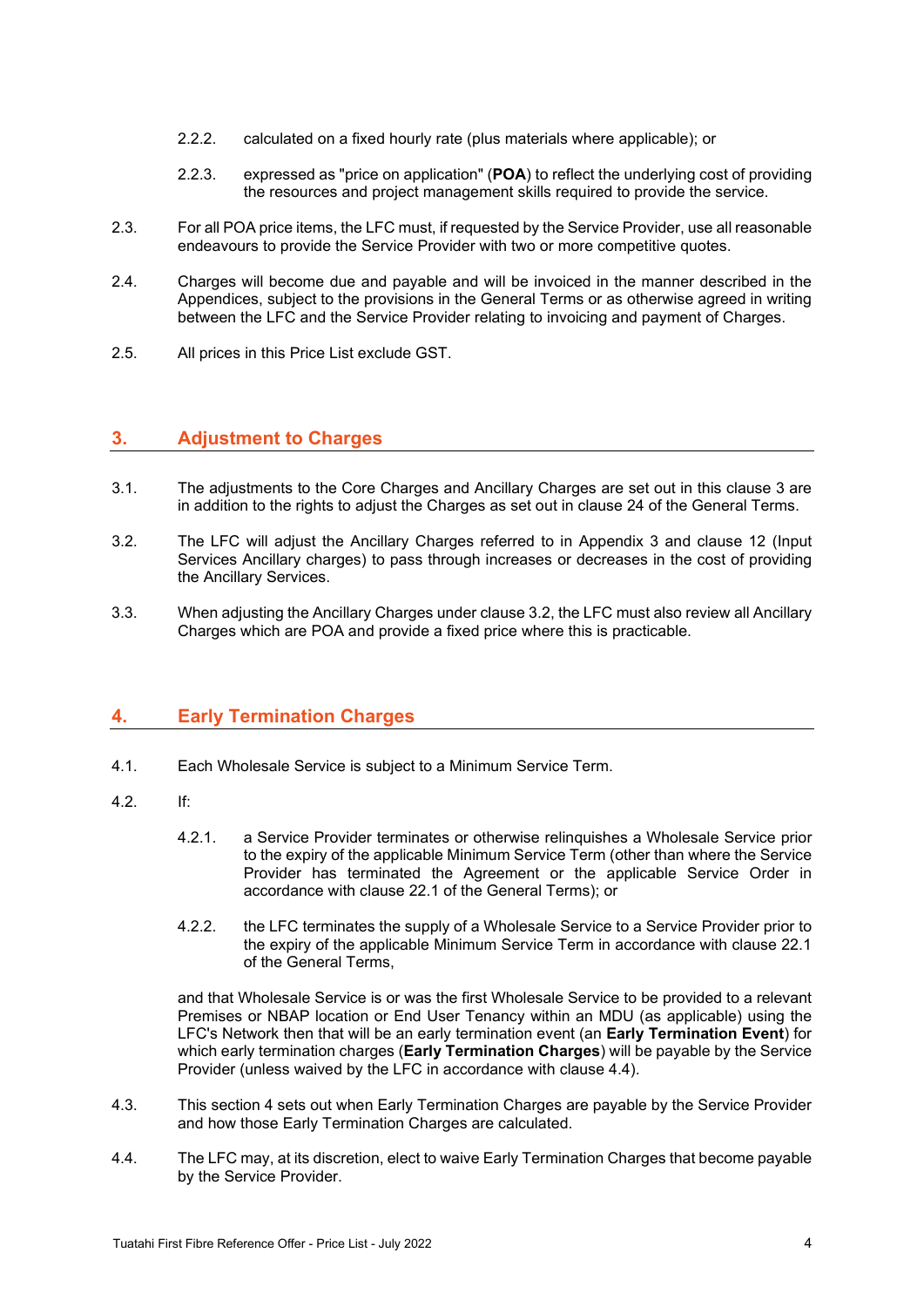#### **General Rule**

- 4.5. Except as expressly stated in the General Terms or provided for in this section 4, in the event of an Early Termination Event, the LFC may require the Service Provider to pay to the LFC Early Termination Charges equal to the remaining number of months (or part months) in the Minimum Service Term multiplied by the then lowest monthly charge for a Bitstream 2 Ultra Service.
- 4.6. For example, if on 1 January 2023 a Service Provider terminates a 1Gbps down / 500Mbps up Bitstream 2 Ultra Service (2.5Mbps symmetrical CIR) (priced at \$57.24 per month), which is 6 full months into a Minimum Service Term of 12 months, the LFC may require the Service Provider to pay an Early Termination Charge of 6 times \$45.99 (being the remaining 6 months multiplied by the then lowest monthly charge for a Bitstream 2 Ultra Service).

#### **Input Services**

4.7. Except as expressly stated in the General Terms or provided for in this clause 4, in the event of an Early Termination Event, the LFC may require the Access Seeker to pay to the LFC Early Termination Charges equal to the remaining number of months (or part months) in the Minimum Service Term multiplied by the monthly Charge for the relevant Input Service.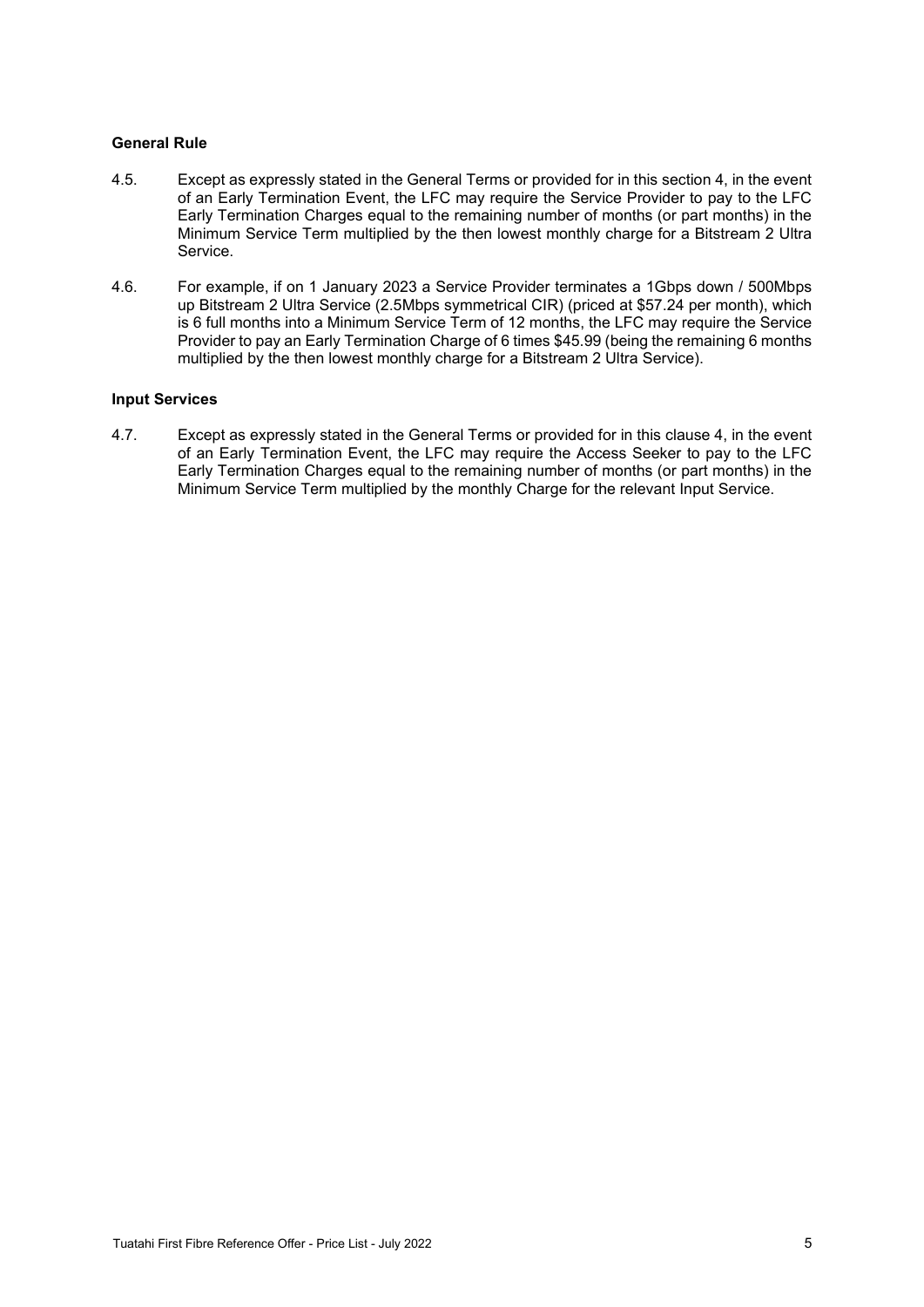## <span id="page-5-0"></span>**APPENDIX 1 – TRANSACTIONAL CHARGES**

#### <span id="page-5-1"></span>**1. Bitstream Services**

|     | <b>Service component</b>                                                        | <b>Description</b>                                                                                                                                                                                                                                                                                                           | <b>Charge invoiced</b>                                                 | Charge                                                                                             |
|-----|---------------------------------------------------------------------------------|------------------------------------------------------------------------------------------------------------------------------------------------------------------------------------------------------------------------------------------------------------------------------------------------------------------------------|------------------------------------------------------------------------|----------------------------------------------------------------------------------------------------|
| 1.1 | <b>Bitstream 2</b><br><b>Ultra Services</b><br>Residential<br>New<br>Connection | The establishment of a new service instance of the<br>Bitstream 2 Ultra Service where that installation is a<br>Residential Connection (i.e. there is no Bitstream<br>Transfer). The service is established from the provision<br>of a Standard Install as described in the Bitstream 2<br>Ultra Service Description.        | Following notification by the<br>LFC of completion of Service<br>Order | No Connection Fee for<br><b>Residential Connections</b>                                            |
| 1.2 | Bitstream 2<br><b>Ultra Services</b><br><b>Business new</b><br>Connection       | The establishment of a new service instance of the<br>Bitstream 2 Ultra Service where that installation is a<br>Business Connection (i.e., there is no Bitstream<br>Transfer). The service is established from the provision<br>of a Standard Install as described in the Bitstream 2<br>Ultra Service Description.          | Following notification by the<br>LFC of completion of Service<br>Order | Charge equivalent to 1<br>month's recurring fee for<br><b>Bitstream 2 Ultra Service</b>            |
| 1.3 | Bitstream 3, 3a,<br>3b Services<br>new<br>Connection                            | The establishment of a new service instance of the<br>Bitstream 3, 3a, 3b Service (i.e., there is no Bitstream<br>Transfer). The service is established from the<br>provision of a Standard Install as described in the<br>Bitstream 3, 3a, 3b Service Descriptions.                                                         | Following notification by the<br>LFC of completion of Service<br>Order | Charge equivalent to 1<br>month's recurring fee for<br>relevant Bitstream 3 or 3a or<br>3b Service |
| 1.4 | Bitstream 4<br>Services new<br>Connection                                       | The establishment of a new service instance of the<br>Bitstream 4 Service (i.e., there is no Bitstream<br>Transfer). The service is established from the<br>provision of a Standard Install as described in the<br>Bitstream 4 Service Description.                                                                          | Following notification by the<br>LFC of completion of Service<br>Order | Charge equivalent to 2<br>months' recurring fee for<br>relevant Bitstream 4 Service                |
| 1.5 | E-NNI port<br>Handover<br>Connection<br>installation                            | Charge for LFC installing the E-NNI ports including<br>connection on the LFC's MOFDF and to Service<br>Provider equipment located within the same Central<br>Office. (See full requirements in Bitstream Services<br>Operations Manual.)                                                                                     | Following notification by the<br>LFC of completion of Service<br>Order | \$324.67                                                                                           |
| 1.6 | <b>Multicast Set-</b><br>up                                                     | Set up new Service Provider with a Multicast domain in<br>all coverage areas                                                                                                                                                                                                                                                 | Following notification by the<br>LFC of completion of Service<br>Order | \$10,819.90                                                                                        |
| 1.7 | Bitstream 2<br>Ultra<br>educational**<br>new<br>Connection                      | The establishment of a new service instance of the<br>Bitstream 2 Ultra Service where that installation is an<br>educational Connection (i.e., there is no Bitstream<br>transfer). The service is established from the provision<br>of a Standard Install as described in the Bitstream 2<br>Ultra Service Description.      | Following notification by the<br>LFC of completion of Service<br>Order | Charge equivalent to 1<br>month's recurring fee for<br><b>Bitstream 2 Ultra Service</b>            |
| 1.8 | Bitstream 3, 3a,<br>3b<br>educational**<br>new<br>Connection                    | The establishment of a new service instance of the<br>Bitstream 3, 3a, 3b Service where that installation is an<br>educational Connection (i.e., there is no Bitstream<br>Transfer). The service is established from the provision<br>of a Standard Install as described in the Bitstream 3,<br>3a. 3b Service Descriptions. | Following notification by the<br>LFC of completion of Service<br>Order | Charge equivalent to 1<br>month's recurring fee for<br>relevant Bitstream 3, 3a, 3b<br>Service     |
| 1.9 | Bitstream 4<br>educational**<br>new<br>Connection                               | The establishment of a new service instance of the<br>Bitstream Service 4 where that installation is an<br>educational Connection (i.e., there is no Bitstream<br>Transfer). The service is established from the provision<br>of a Standard Install as described in the Bitstream 4<br>Service Description.                  | Following notification by the<br>LFC of completion of Service<br>Order | Charge equivalent to 1<br>month's recurring fee for<br>relevant Bitstream 4 Service                |

\*\* Prices for educational services are available only to an approved list of educational organisations provided by the LFC.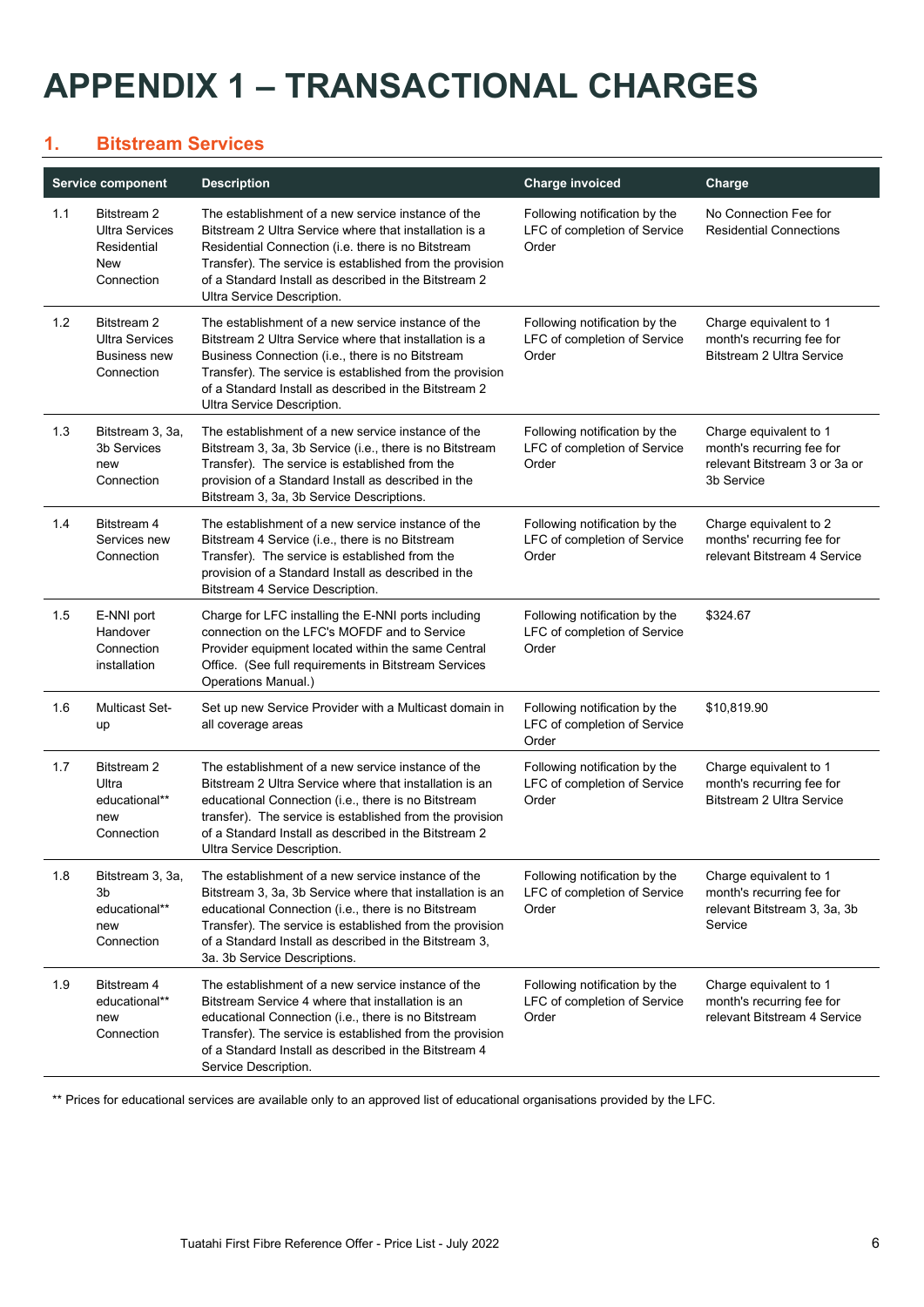|      | <b>Service component</b>                                                                              | <b>Description</b>                                                                                                                                                                                                                                                                                                                                                                                                                                                                                                                                                                               | <b>Charge invoiced</b>                                                  | Charge                                                                                                                                                          |
|------|-------------------------------------------------------------------------------------------------------|--------------------------------------------------------------------------------------------------------------------------------------------------------------------------------------------------------------------------------------------------------------------------------------------------------------------------------------------------------------------------------------------------------------------------------------------------------------------------------------------------------------------------------------------------------------------------------------------------|-------------------------------------------------------------------------|-----------------------------------------------------------------------------------------------------------------------------------------------------------------|
| 1.10 | Provision of<br><b>Priority User</b><br>service route<br>diversity                                    | Provision of diversity to an End User that is a Priority<br>User and within the diversity areas specified in the<br>Service Description, comprising a separate diverse<br>fibre from a common FAP at the End User premises to<br>a single point of entry and OFDF at a single Central<br>Office, which may include construction of a diverse<br>duct and cabling route from the FAP at the End User<br>premises to Central Office, but excluding where the<br>End User premises does not have an alternative road<br>access route from the relevant Central Office within the<br>Candidate Area. | Following notification by the<br>LFC of completion of Service<br>Order  | Charge equivalent to 2<br>months' recurring fee for the<br>new diversity service.                                                                               |
| 1.11 | Provision of<br><b>Priority User</b><br>service route<br>and entry point<br>diversity                 | Provision of diversity to an End User that is a Priority<br>User and within the diversity areas specified in the<br>Service Description, comprising a separate diverse<br>fibre from a separate FAP at the End User premises to<br>a single point of entry and OFDF at a single Central<br>Office, which may also include construction of a diverse<br>duct and cabling route from premises to Central Office,<br>but excluding where the End User premises does not<br>have an alternative road access route from the relevant<br>Central Office within the Candidate Area.                     | Following notification by the<br>LFC of completion of Service<br>Order  | Charge equivalent to 2<br>months' recurring fee for the<br>new diversity service.                                                                               |
| 1.12 | Hyperfibre<br>Home New<br>Connection<br>Connections                                                   | The establishment of a new services instance of the<br>Hyperfibre Services where that installation is a<br>Residential Connection (i.e., there is no Bitstream<br>Transfer). The service is established from the provision<br>of a Standard Install as described in the Bitstream<br>Operations Manual.                                                                                                                                                                                                                                                                                          | Following notification by the<br>LFC of completion of Service<br>Order  | No Connection Fee for<br><b>Residential Connections.</b>                                                                                                        |
| 1.13 | Hyperfibre<br>Small Business,<br><b>Business or</b><br><b>Education New</b><br>Connection             | The establishment of a new services instance of the<br>Hyperfibre Services where that installation is a Small<br>Business, Business or Education Connection (i.e.,<br>there is no Bitstream Transfer). The service is<br>established from the provision of a Standard Install as<br>described in the Bitstream Operations Manual.                                                                                                                                                                                                                                                                | Following notification by the<br>LFC of completion of Service<br>Order. | Charge equivalent to 1<br>month's recurring fee for<br>relevant Hyperfibre Small<br>Business, Hyperfibre<br><b>Business or Hyperfibre</b><br>Education Service. |
| 1.14 | Hyperfibre<br>Small Business.<br><b>Business or</b><br><b>Education for</b><br>Existing<br>Connection | The establishment of a new services instance of the<br>Hyperfibre Services where that installation already<br>exists at a Small Business, Business or Education<br>Connection (i.e., there is no Bitstream Transfer).                                                                                                                                                                                                                                                                                                                                                                            | Following notification by the<br>LFC of completion of Service<br>Order. | No Connection Fee where an<br><b>Existing Fibre Connection</b><br>exists.                                                                                       |
| 1.15 | Hyperfibre<br>Home, Small<br><b>Business or</b><br>Business,<br><b>Upgrade Fee</b>                    | The Installation of a new connection instance of the<br>Hyperfibre service or the upgrade of an existing<br>Bitstream service instance to a Hyperfibre Service.                                                                                                                                                                                                                                                                                                                                                                                                                                  | Following notification by the<br>LFC of completion of Service<br>Order. | \$364.00<br>In addition to any new<br>connection fee that may<br>apply.                                                                                         |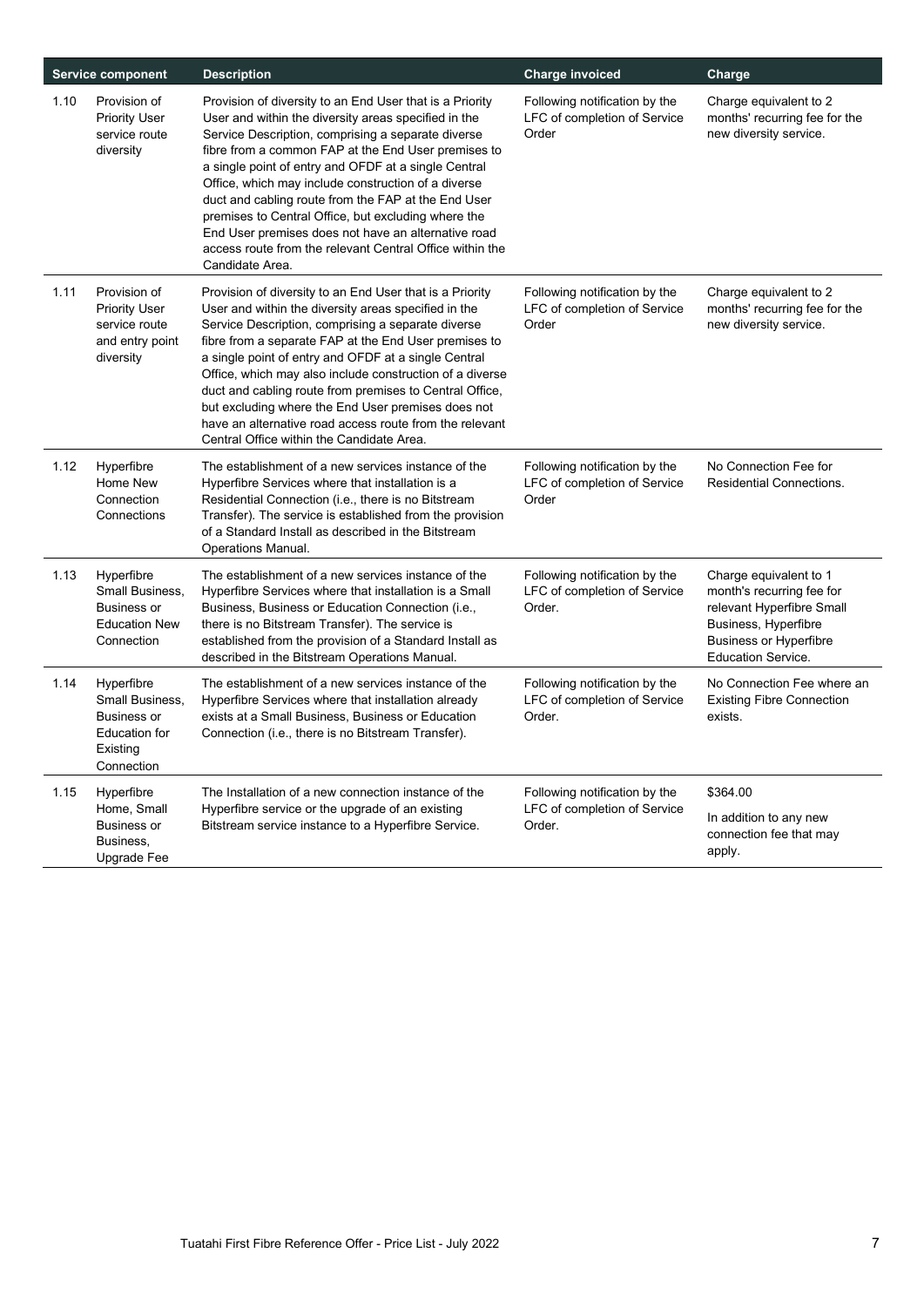#### <span id="page-7-0"></span>**2. Direct Fibre Access Service**

|     | <b>Service component</b>                                                              | <b>Description</b>                                                                                                                                                                                                                                                                                                                                                                                                                                                                                                                                                                               | <b>Charge invoiced</b>                                                 | Charge                                                                                    |
|-----|---------------------------------------------------------------------------------------|--------------------------------------------------------------------------------------------------------------------------------------------------------------------------------------------------------------------------------------------------------------------------------------------------------------------------------------------------------------------------------------------------------------------------------------------------------------------------------------------------------------------------------------------------------------------------------------------------|------------------------------------------------------------------------|-------------------------------------------------------------------------------------------|
| 2.1 | Direct Fibre<br><b>Access Service</b><br>new<br>Connection                            | The establishment of a new service instance of the<br>Direct Fibre Access Service ( <i>i.e.</i> , there is no Direct<br>Fibre Access transfer). The service is established from<br>the provision of a Standard Install as described in the<br>Direct Fibre Access Service Description.                                                                                                                                                                                                                                                                                                           | Following notification by the<br>LFC of completion of Service<br>Order | Charge equivalent to 2<br>months' recurring fee for<br><b>Direct Fibre Access Service</b> |
| 2.2 | Provision of<br><b>Priority User</b><br>service route<br>diversity                    | Provision of diversity to an End User that is a Priority<br>User and within the diversity areas specified in the<br>Service Description, comprising a separate diverse<br>fibre from a common FAP at the End User premises to<br>a single point of entry and OFDF at a single Central<br>Office, which may include construction of a diverse<br>duct and cabling route from the FAP at the End User<br>premises to Central Office, but excluding where the<br>End User premises does not have an alternative road<br>access route from the relevant Central Office within the<br>Candidate Area. | Following notification by the<br>LFC of completion of Service<br>Order | Charge equivalent to 2<br>months' recurring fee for the<br>new diversity service.         |
| 2.3 | Provision of<br><b>Priority User</b><br>service route<br>and entry point<br>diversity | Provision of diversity to an End User that is a Priority<br>User and within the diversity areas specified in the<br>Service Description, comprising a separate diverse<br>fibre from a separate FAP at the End User premises to<br>a single point of entry and OFDF at a single Central<br>Office, which may also include construction of a diverse<br>duct and cabling route from premises to Central Office,<br>but excluding where the End User premises does not<br>have an alternative road access route from the relevant<br>Central Office within the Candidate Area.                     | Following notification by the<br>LFC of completion of Service<br>Order | Charge equivalent to 2<br>months' recurring fee for the<br>new diversity service.         |

#### <span id="page-7-1"></span>**3. Central Office and POI Co-location Service**

Non-recurring Charges for the Central Office and POI Co-location Service are found under Ancillary Charges in Appendix 3.

#### <span id="page-7-2"></span>**4. Fibre Interconnection Services**

|     | <b>Service component</b>                                                                             | <b>Description</b>                                                                                                                                                                                                                                                                                                                                                             | <b>Charge invoiced</b>                                                  | Charge                                                                            |
|-----|------------------------------------------------------------------------------------------------------|--------------------------------------------------------------------------------------------------------------------------------------------------------------------------------------------------------------------------------------------------------------------------------------------------------------------------------------------------------------------------------|-------------------------------------------------------------------------|-----------------------------------------------------------------------------------|
| 4.1 | Fibre Patch<br>service                                                                               | The establishment of a new service instance of Fibre<br>Patch service in a qualifying CO.                                                                                                                                                                                                                                                                                      | Following notification by the<br>LFC of completion of Service<br>Order. | Charge equivalent to 2<br>months' recurring fee for this<br>service.              |
| 4.2 | Inter-CO Fibre<br>Service between<br>Hamilton POIs, or<br>between<br>Tauranga POIs                   | The establishment of a new service instance of the<br>Inter-CO Fibre Service between the two Hamilton<br>POIs, or between the two Tauranga POIs. The Inter-<br>CO Fibre Service is only available between the<br>Hamilton East CO and the Hamilton West CO, and<br>between the Tauranga East CO and the Tauranga<br>West CO.                                                   | Following notification by the<br>LFC of completion of Service<br>Order. | Charge equivalent to 2<br>months' recurring fee for this<br>service.              |
| 4.3 | Provision of<br>Inter-CO Fibre<br>Diversity between<br>Hamilton POIs, or<br>between<br>Tauranga POIs | Provision of diversity comprising a separate diverse<br>fibre between single points of entry to each of the two<br>Hamilton POIs, or between single points of entry to<br>each of the two Tauranga POIs. Inter-CO Fibre<br>Diversity is only available between the Hamilton East<br>CO and the Hamilton West CO, and between the<br>Tauranga East CO and the Tauranga West CO. | Following notification by the<br>LFC of completion of Service<br>Order. | Charge equivalent to 2<br>months' recurring fee for the<br>new diversity service. |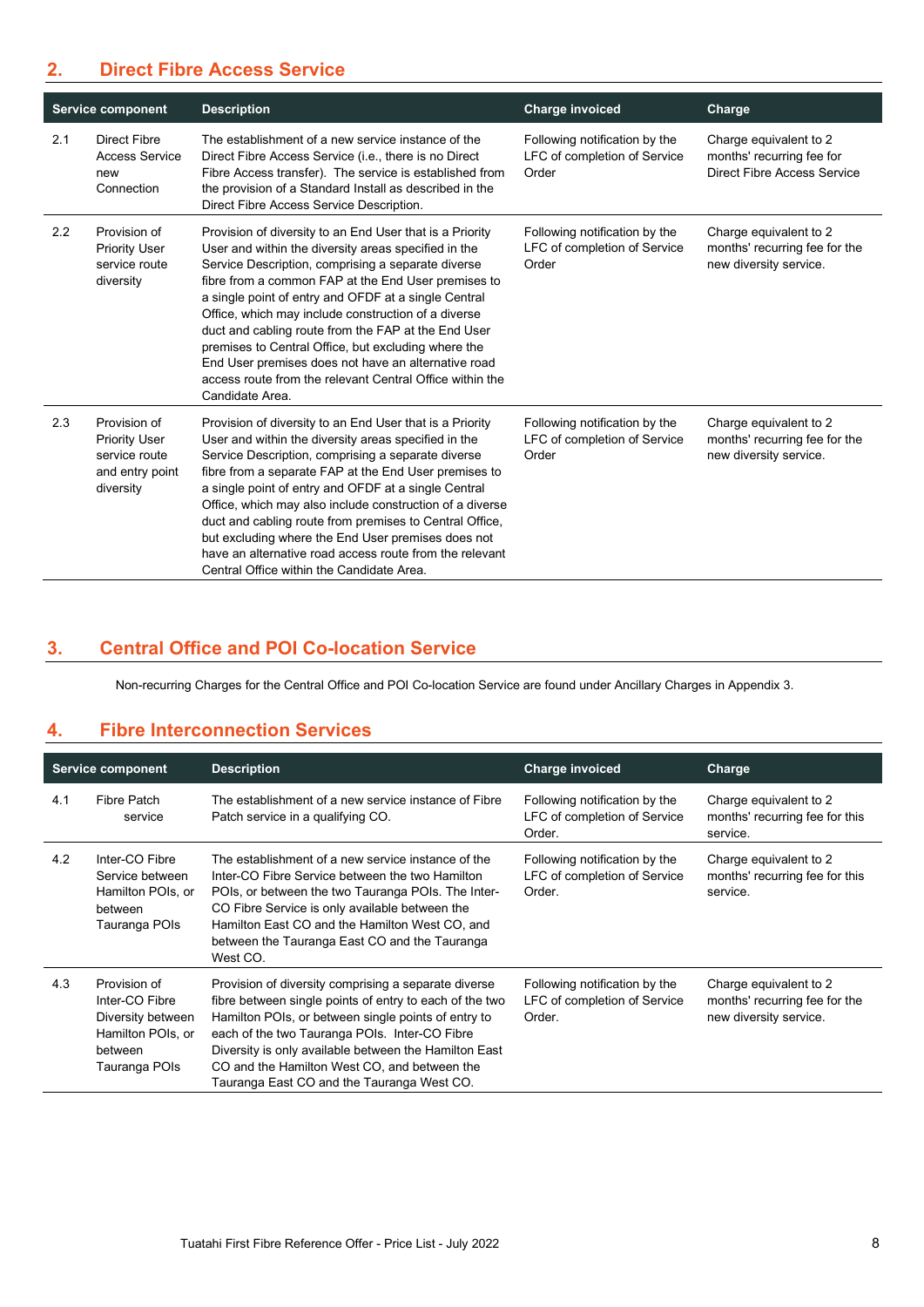|      | <b>Service component</b>                                                                                                             | <b>Description</b>                                                                                                                                                                                                                                                                                                                                                           | <b>Charge invoiced</b>                                                  | Charge                                                                            |
|------|--------------------------------------------------------------------------------------------------------------------------------------|------------------------------------------------------------------------------------------------------------------------------------------------------------------------------------------------------------------------------------------------------------------------------------------------------------------------------------------------------------------------------|-------------------------------------------------------------------------|-----------------------------------------------------------------------------------|
| 4.4  | Provision of<br>Inter-CO Fibre<br>Diversity and<br>entry point<br>diversity between<br>Hamilton POIs, or<br>between<br>Tauranga POIs | Provision of diversity comprising a separate diverse<br>fibre between the two Hamilton POIs, or between the<br>two Tauranga POIs. Inter-CO Fibre Diversity is only<br>available between the Hamilton East CO and the<br>Hamilton West CO, and between the Tauranga East<br>CO and the Tauranga West CO. Separate points of<br>entry will be provided at each Central Office. | Following notification by the<br>LFC of completion of Service<br>Order. | Charge equivalent to 2<br>months' recurring fee for the<br>new diversity service. |
| 4.5  | Inter-CO Fibre<br>Service between<br>Ngaruawahia POI<br>and Hamilton<br>West POI                                                     | The establishment of a new service instance of the<br>Inter-CO Fibre Service between the Ngaruawahia<br>POI and Hamilton West POI.                                                                                                                                                                                                                                           | Following notification by the<br>LFC of completion of Service<br>Order. | Charge equivalent to 2<br>months' recurring fee for this<br>service.              |
| 4.6  | Inter-CO Fibre<br>Service between<br>Matangi POI and<br><b>Hamilton East</b><br>POI                                                  | The establishment of a new service instance of the<br>Inter-CO Fibre Service between the Matangi POI and<br>Hamilton East POI.                                                                                                                                                                                                                                               | Following notification by the<br>LFC of completion of Service<br>Order. | Charge equivalent to 2<br>months' recurring fee for this<br>service.              |
| 4.7  | Inter-CO Fibre<br>Service between<br>Matangi POI and<br>Cambridge POI                                                                | The establishment of a new service instance of the<br>Inter-CO Fibre Service between the Matangi POI and<br>Cambridge POI.                                                                                                                                                                                                                                                   | Following notification by the<br>LFC of completion of Service<br>Order. | Charge equivalent to 2<br>months' recurring fee for this<br>service.              |
| 4.8  | Inter-CO Fibre<br>Service between<br>Cambridge POI<br>and Hamilton<br>East POI                                                       | The establishment of a new service instance of the<br>Inter-CO Fibre Service between the Cambridge POI<br>and Hamilton East POI.                                                                                                                                                                                                                                             | Following notification by the<br>LFC of completion of Service<br>Order. | Charge equivalent to 2<br>months' recurring fee for this<br>service.              |
| 4.9  | Inter-CO Fibre<br>Service between<br>Cambridge POI<br>and Te Awamutu<br>POI                                                          | The establishment of a new service instance of the<br>Inter-CO Fibre Service between the Cambridge POI<br>and Te Awamutu POI.                                                                                                                                                                                                                                                | Following notification by the<br>LFC of completion of Service<br>Order. | Charge equivalent to 2<br>months' recurring fee for this<br>service.              |
| 4.10 | Inter-CO Fibre<br>Service between<br>Te Awamutu POI<br>and Hamilton<br>West POI                                                      | The establishment of a new service instance of the<br>Inter-CO Fibre Service between the Te Awamutu POI<br>and Hamilton West POI.                                                                                                                                                                                                                                            | Following notification by the<br>LFC of completion of Service<br>Order. | Charge equivalent to 2<br>months' recurring fee for this<br>service.              |
| 4.11 | Inter-CO Fibre<br>Service between<br>Otūmoetai and<br>Tauranga West                                                                  | The establishment of a new service instance of the<br>Inter-CO Fibre Service between the Otumoetai CO<br>and Tauranga West POI.                                                                                                                                                                                                                                              | Following notification by the<br>LFC of completion of Service<br>Order. | Charge equivalent to 2<br>months' recurring fee for this<br>service.              |
| 4.12 | Inter-CO Fibre<br>Service between<br>Otūmoetai and<br>Tauranga East                                                                  | The establishment of a new service instance of the<br>Inter-CO Fibre Service between the Otumoetal CO<br>and Tauranga East POI.                                                                                                                                                                                                                                              | Following notification by the<br>LFC of completion of Service<br>Order. | Charge equivalent to 2<br>months' recurring fee for this<br>service.              |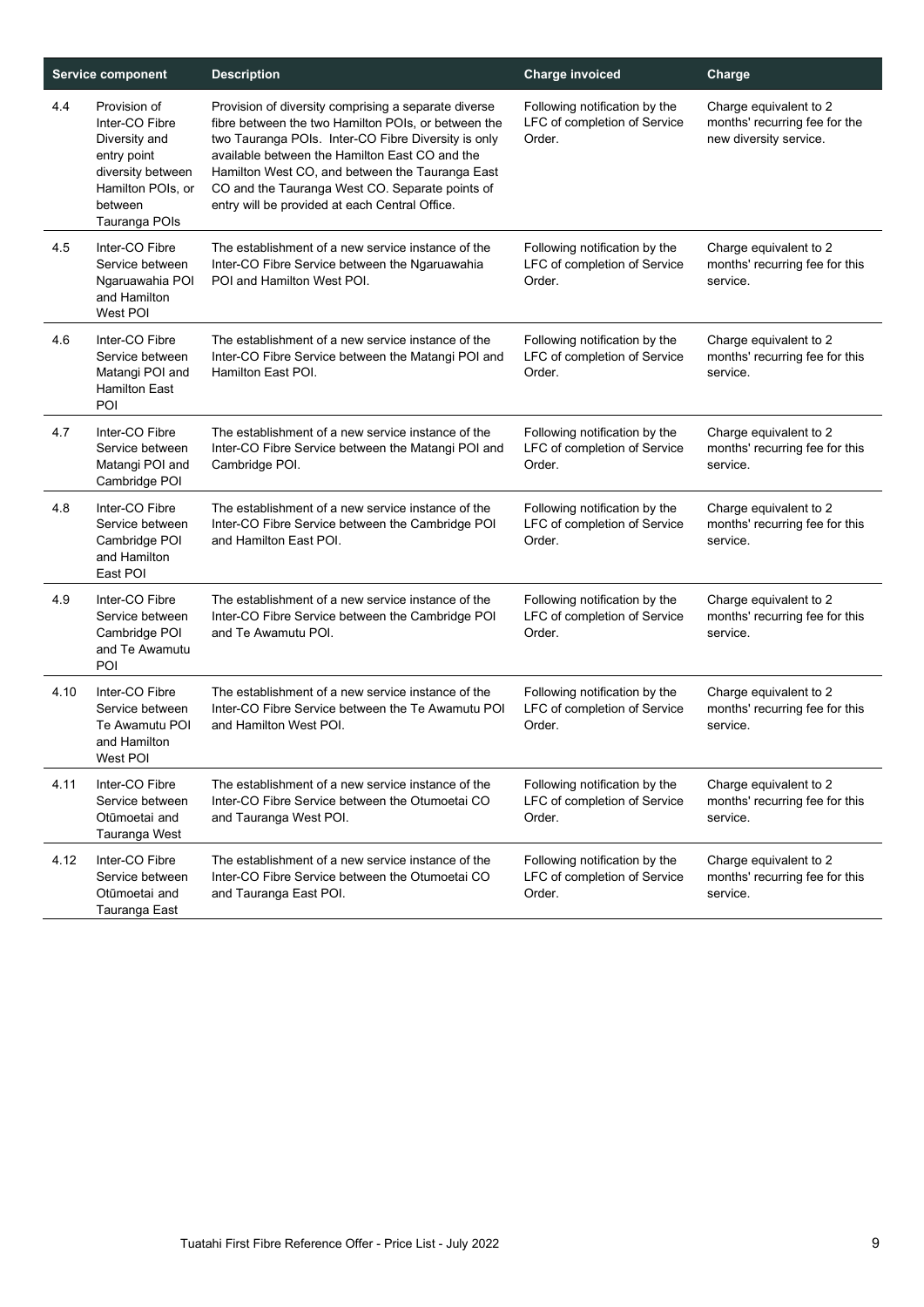## <span id="page-9-0"></span>**APPENDIX 2 – RECURRING CHARGES**

#### <span id="page-9-1"></span>**5. Bitstream Services**

#### **Bitstream 2 Ultra**

|     | <b>Service component</b>                                                                     | <b>Description</b>                                                                                                                                                                         | <b>Charge Invoiced</b> | Charge  |
|-----|----------------------------------------------------------------------------------------------|--------------------------------------------------------------------------------------------------------------------------------------------------------------------------------------------|------------------------|---------|
| 5.1 | <b>GPON Bitstream</b><br>2 Ultra 30 Mbps                                                     | Bitstream 2 Ultra as per Bitstream 2 Ultra Service<br>description, section 3.4.6.                                                                                                          | Monthly                | \$45.99 |
|     | down / 10 Mbps<br>up with 2.5                                                                | Residential only standard monthly rental.                                                                                                                                                  |                        |         |
|     | Mbps<br>symmetrical CIR<br>with ATA port<br>Service monthly<br>Change <sup>1</sup>           | Additional CIR / EIR options can be provided as<br>described in items $5.29 - 5.32$ using the Product<br>Development Process as per part 7 of the Bitstream<br>Services Operations Manual. |                        |         |
| 5.2 | <b>GPON Bitstream</b><br>2 Ultra 30 Mbps                                                     | Bitstream 2 Ultra as per Bitstream 2 Ultra Service<br>description, section 3.4.6.                                                                                                          | Monthly                | \$50.06 |
|     | down / 10 Mbps<br>up with 2.5                                                                | Residential only standard monthly rental.                                                                                                                                                  |                        |         |
|     | Mbps CIR up /<br>10 Mbps CIR<br>down with ATA<br>port Service<br>monthly Charge <sup>1</sup> | Additional CIR / EIR options can be provided as<br>described in items $5.29 - 5.32$ using the Product<br>Development Process as per part 7 of the Bitstream<br>Services Operations Manual. |                        |         |
| 5.3 | <b>GPON Bitstream</b><br>2 Ultra 30 Mbps                                                     | Bitstream 2 Ultra as per Bitstream 2 Ultra Service<br>description, section 3.4.6.                                                                                                          | Monthly                | \$54.06 |
|     | down / 10 Mbps<br>up with 5 Mbps                                                             | Standard monthly rental.                                                                                                                                                                   |                        |         |
|     | symmetrical CIR<br>with ATA port<br>service Monthly<br>Change <sup>1</sup>                   | Additional CIR / EIR options can be provided as<br>described in items $5.29 - 5.32$ using the Product<br>Development Process as per part 7 of the Bitstream<br>Operations Services Manual. |                        |         |
| 5.4 | <b>GPON Bitstream</b><br>2 Ultra 100                                                         | Bitstream 2 Ultra as per Bitstream 2 Ultra Service<br>description, section 3.4.6.                                                                                                          | Monthly                | \$54.01 |
|     | Mbps down / 50<br>Mbps up with                                                               | Standard monthly rental.                                                                                                                                                                   |                        |         |
|     | 2.5 Mbps CIR up<br>/ 2.5 Mbps CIR<br>down with ATA<br>port Service<br>monthly Charge         | Additional CIR options can be provided as described in<br>5.29 - 5.32 using the Product Development Process as<br>per part 7 of the Bitstream Services Operations Manual                   |                        |         |
| 5.5 | <b>GPON Bitstream</b><br>2 Ultra 100                                                         | Bitstream 2 Ultra as per Bitstream 2 Ultra Service<br>description, section 3.4.6.                                                                                                          | Monthly                | \$57.09 |
|     | Mbps down / 50<br>Mbps up with                                                               | Standard monthly rental.                                                                                                                                                                   |                        |         |
|     | 2.5 Mbps CIR up<br>/ 10 Mbps CIR<br>down with ATA<br>port Service<br>monthly Charge          | Additional CIR options can be provided as described in<br>items 5.29 - 5.32 using the Product Development<br>Process as per part 7 of the Bitstream Services<br><b>Operations Manual</b>   |                        |         |

<span id="page-9-2"></span><sup>&</sup>lt;sup>1</sup> This service component will change on 31 July 2022 to represent the actual product speeds, the actual speeds are specified in the service description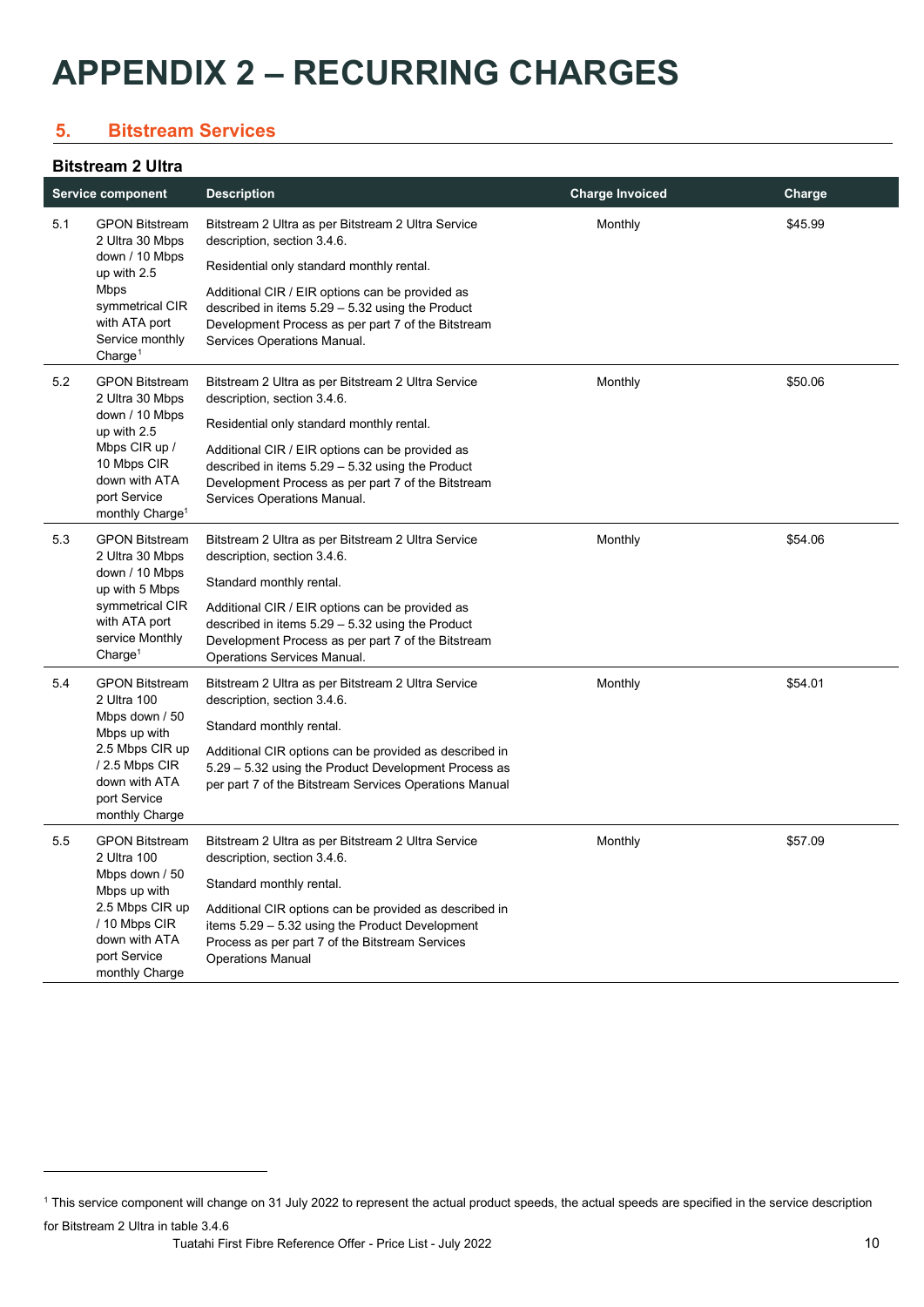| <b>Service component</b> |                                                                                        | <b>Description</b>                                                                                                                                                                       | <b>Charge Invoiced</b> | Charge   |
|--------------------------|----------------------------------------------------------------------------------------|------------------------------------------------------------------------------------------------------------------------------------------------------------------------------------------|------------------------|----------|
| 5.6                      | <b>GPON Bitstream</b><br>2 Ultra 100<br>Mbps down /20                                  | Bitstream 2 Ultra as per the Bitstream 2 Ultra Service<br>Description, section 3.4.6.                                                                                                    | Monthly                | \$47.872 |
|                          | Mbps up with                                                                           | Residential only standard monthly rental.                                                                                                                                                |                        |          |
|                          | 2.5 Mbps<br>symmetrical CIR<br>with ATA port<br>Service monthly<br>Change <sup>1</sup> | Additional CIR / EIR options can be provided as<br>described in items 5.29 - 5.32 using the Product<br>Development Process as per part 7 of the Bitstream<br>Services Operations Manual. |                        |          |
| 5.7                      | <b>GPON Bitstream</b><br>2 Ultra 200                                                   | Bitstream 2 Ultra as per the Bitstream 2 Ultra Service<br>Description, section 3.4.6.                                                                                                    | Monthly                | \$59.53  |
|                          | Mbps down /20<br>Mbps up with                                                          | Standard monthly rental.                                                                                                                                                                 |                        |          |
|                          | 2.5 Mbps<br>symmetrical CIR<br>with ATA port<br>Service monthly<br>Change <sup>1</sup> | Additional CIR / EIR options can be provided as<br>described in items 5.29 - 5.32 using the Product<br>Development Process as per part 7 of the Bitstream<br>Services Operations Manual. |                        |          |
| 5.8                      | <b>GPON Bitstream</b><br>2 Ultra 1000                                                  | Bitstream 2 Ultra as per the Bitstream 2 Ultra Service<br>Description, section 3.4.6.                                                                                                    | Monthly                | \$70.35  |
|                          | Mbps down /20<br>Mbps up with                                                          | Residential only standard monthly rental.                                                                                                                                                |                        |          |
|                          | 2.5 Mbps<br>symmetrical CIR<br>with ATA port<br>Service monthly<br>Charge              | Additional CIR / EIR options can be provided as<br>described in items 5.29 - 5.32 using the Product<br>Development Process as per part 7 of the Bitstream<br>Services Operations Manual. |                        |          |
| 5.9                      | <b>GPON Bitstream</b><br>2 Ultra 100                                                   | Bitstream 2 Ultra as per Bitstream 2 Ultra Service<br>Description, section 3.4.6.                                                                                                        | Monthly                | \$59.53  |
|                          | Mbps down /100<br>Mbps up with                                                         | Standard monthly rental.                                                                                                                                                                 |                        |          |
|                          | 2.5 Mbps<br>symmetrical CIR<br>with ATA port<br>Service monthly<br>Change <sup>1</sup> | Additional CIR / EIR options can be provided as<br>described in items 5.29 - 5.32 using the Product<br>Development Process as per part 7 of the Bitstream<br>Services Operations Manual. |                        |          |
| 5.10                     | <b>GPON Bitstream</b><br>2 Ultra 200                                                   | Bitstream 2 Ultra as per Bitstream 2 Ultra Service<br>Description, section 3.4.6.                                                                                                        | Monthly                | \$59.53  |
|                          | Mbps down /100<br>Mbps up with                                                         | Standard monthly rental.                                                                                                                                                                 |                        |          |
|                          | 2.5 Mbps<br>symmetrical CIR<br>with ATA port<br>Service monthly<br>Change <sup>1</sup> | Additional CIR / EIR options can be provided as<br>described in items 5.29 - 5.32 using the Product<br>Development Process as per part 7 of the Bitstream<br>Services Operations Manual. |                        |          |
| 5.11                     | <b>GPON Bitstream</b><br>2 Ultra 200                                                   | Bitstream 2 Ultra as per Bitstream 2 Ultra Service<br>Description, section 3.4.6.                                                                                                        | Monthly                | \$70.35  |
|                          | Mbps down /200<br>Mbps up with                                                         | Standard monthly rental.                                                                                                                                                                 |                        |          |
|                          | 2.5 Mbps<br>symmetrical CIR<br>with ATA port<br>Service monthly<br>Charge              | Additional CIR / EIR options can be provided as<br>described in items 5.29 - 5.32 using the Product<br>Development Process as per part 7 of the Bitstream<br>Services Operations Manual. |                        |          |

<span id="page-10-0"></span>Tuatahi First Fibre Reference Offer - Price List - July 2022 11 <sup>2</sup> The price for Bitstream 2 Ultra 100/20 2.5/2.5 will change from 1 March 2023 to \$49.78.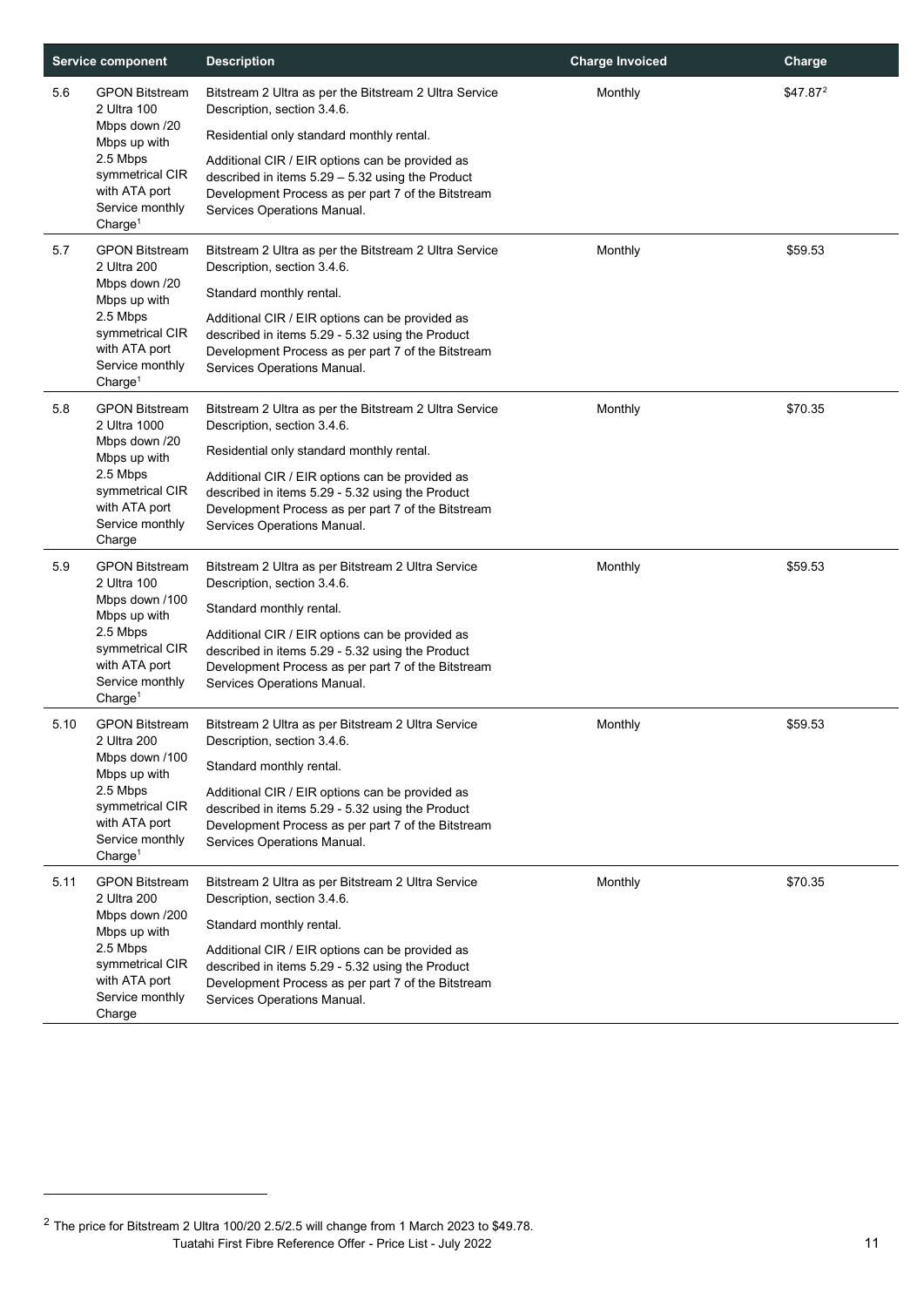|      | <b>Service component</b>                                                                                                                             | <b>Description</b>                                                                                                                                                                                                                                                                                                         | <b>Charge Invoiced</b> | Charge  |
|------|------------------------------------------------------------------------------------------------------------------------------------------------------|----------------------------------------------------------------------------------------------------------------------------------------------------------------------------------------------------------------------------------------------------------------------------------------------------------------------------|------------------------|---------|
| 5.12 | <b>GPON Bitstream</b><br>2 Ultra 1000<br>Mbps down /500<br>Mbps up with<br>2.5 Mbps<br>symmetrical CIR<br>with ATA port<br>Service monthly<br>Charge | Bitstream 2 Ultra as per Bitstream 2 Ultra Service<br>Description, section 3.4.6.<br>Residential only standard monthly rental.<br>Additional CIR / EIR options can be provided as<br>described in items 5.29 - 5.32 using the Product<br>Development Process as per part 7 of the Bitstream<br>Services Operations Manual. | Monthly                | \$59.53 |
| 5.13 | <b>GPON Bitstream</b><br>2 Ultra 1000<br>Mbps down /500<br>Mbps up with<br>2.5 Mbps<br>symmetrical CIR<br>with ATA port<br>Service monthly<br>Charge | Bitstream 2 Ultra as per Bitstream 2 Ultra Service<br>Description, section 3.4.6.<br>Business only standard monthly rental.<br>Additional CIR / EIR options can be provided as<br>described in items 5.29 - 5.32 using the Product<br>Development Process as per part 7 of the Bitstream<br>Services Operations Manual.    | Monthly                | \$81.17 |
| 5.14 | <b>GPON Bitstream</b><br>2 Ultra 50 Mbps<br>down / 20 Mbps<br>up with 2.5<br>Mbps<br>symmetrical CIR<br>with ATA port<br>Service monthly<br>Charge   | Bitstream 2 Ultra as per Bitstream 2 Ultra Service<br>Description, section 3.4.6.<br>Residential only standard monthly rental.<br>Additional CIR / EIR options can be provided as<br>described in items 5.29 - 5.32 using the Product<br>Development Process as per part 7 of the Bitstream<br>Services Operations Manual. | Monthly                | \$45.99 |
| 5.15 | <b>GPON Bitstream</b><br>2 Ultra 50 Mbps<br>down / 20 Mbps<br>up with 5 Mbps<br>symmetrical CIR<br>with ATA port<br>service Monthly<br>Charge        | Bitstream 2 Ultra as per Bitstream 2 Ultra Service<br>Description, section 3.4.6.<br>Standard monthly rental.<br>Additional CIR / EIR options can be provided as<br>described in items 5.29 - 5.32 using the Product<br>Development Process as per part 7 of the Bitstream<br>Operations Services Manual.                  | Monthly                | \$54.06 |

#### **Bitstream 3**

|      | Service component                                                             | <b>Description</b>                                                                                                                                                   | <b>Charge Invoiced</b> | Charge   |
|------|-------------------------------------------------------------------------------|----------------------------------------------------------------------------------------------------------------------------------------------------------------------|------------------------|----------|
| 5.16 | <b>GPON Bitstream</b><br>3 100 Mbps<br>down / 100<br>Mbps up with<br>ATA port | Bitstream 3 Template as per Bitstream 3 Service<br>Description, section 3.4.4.<br>Standard monthly rental for option with 2.5 Mbps<br>symmetrical High Priority CIR. | Monthly                | \$133.92 |
|      | Service monthly<br>Charge                                                     | High Priority CIR options can be provided as described<br>in items 5.29 - 5.32.                                                                                      |                        |          |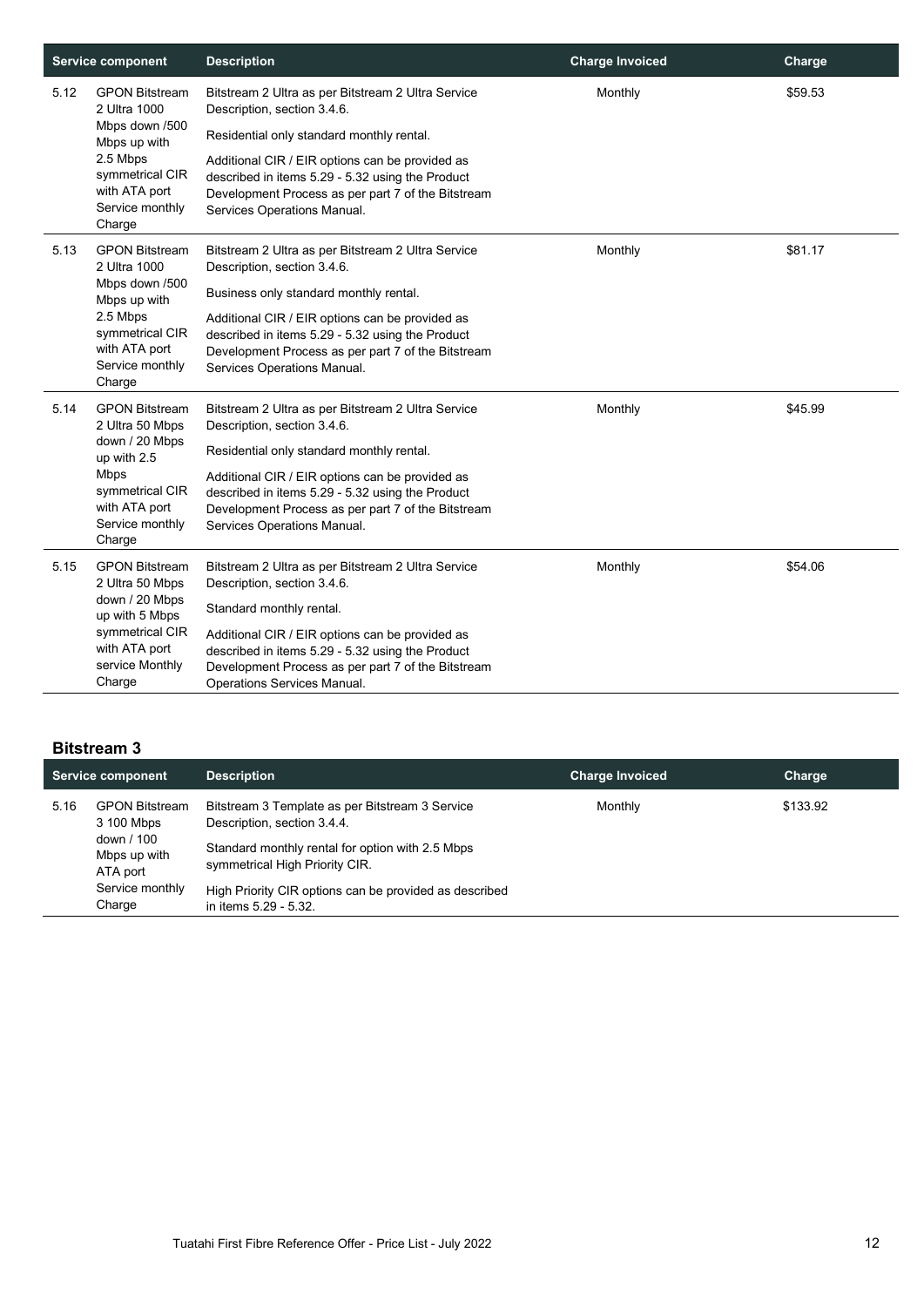#### **Bitstream 3a**

|      | <b>Service component</b>                                                                            | <b>Description</b>                                                                                                                                                                                                                                                                                                                                                      | <b>Charge Invoiced</b> | Charge   |
|------|-----------------------------------------------------------------------------------------------------|-------------------------------------------------------------------------------------------------------------------------------------------------------------------------------------------------------------------------------------------------------------------------------------------------------------------------------------------------------------------------|------------------------|----------|
| 5.17 | <b>GPON Bitstream</b><br>100 Mbps down<br>100 Mbps up<br>with ATA port<br>Service monthly<br>Charge | Bitstream 3A Template as per Bitstream 3A Service<br>Description, section 3.4.4.<br>Standard monthly rental for option with 2.5 Mbps<br>symmetrical High Priority CIR and 2.5 Mbps symmetrical<br>Low Priority CIR.<br>High Priority CIR options can be provided as described<br>in items 5.29 - 5.32 Low Priority EIR is reduced as High<br>Priority CIR is increased. | Monthly                | \$133.92 |

#### **Bitstream 3b**

| <b>Service component</b> |                                                                      | <b>Description</b>                                                                 | <b>Charge Invoiced</b> | Charge   |
|--------------------------|----------------------------------------------------------------------|------------------------------------------------------------------------------------|------------------------|----------|
| 5.18                     | <b>GPON Bitstream</b><br>3b 50 Mbps                                  | Bitstream 3b Template as per Bitstream 3b Service<br>Description, section 3.4.5.   | Monthly                | \$108.22 |
|                          | down / 50 Mbps<br>up with ATA port<br>Service monthly                | Standard monthly rental for option with 2.5 Mbps<br>symmetrical High Priority CIR. |                        |          |
|                          | Charge                                                               | High Priority CIR options can be provided as described<br>in items 5.29 - 5.32.    |                        |          |
| 5.19                     | <b>GPON Bitstream</b><br>3b 50 Mbps                                  | Bitstream 3b Template as per Bitstream 3b Service<br>Description, section 3.4.5.   | Monthly                | \$120.39 |
|                          | down / 50 Mbps<br>up with ATA port<br>Service monthly                | Standard monthly rental for option with 10 Mbps<br>symmetrical High Priority CIR.  |                        |          |
|                          | Charge                                                               | High Priority CIR options can be provided as described<br>in items 5.29 - 5.32.    |                        |          |
| 5.20                     | <b>GPON Bitstream</b><br>3b 200 Mbps                                 | Bitstream 3b Template as per Bitstream 3b Service<br>Description, section 3.4.5.   | Monthly                | \$189.39 |
|                          | down / 200<br>Mbps up with<br>ATA port                               | Standard monthly rental for option with 2.5 Mbps<br>symmetrical High Priority CIR. |                        |          |
|                          | Service monthly<br>Charge                                            | High Priority CIR options can be provided as described<br>in items 5.29 - 5.32.    |                        |          |
| 5.21                     | <b>GPON Bitstream</b><br>3b 200 Mbps                                 | Bitstream 3b Template as per Bitstream 3b Service<br>Description, section 3.4.5.   | Monthly                | \$201.56 |
|                          | down / 200<br>Mbps up with<br>ATA port                               | Standard monthly rental for option with 10 Mbps<br>symmetrical High Priority CIR.  |                        |          |
|                          | Service monthly<br>Charge                                            | High Priority CIR options can be provided as described<br>in items 5.29 - 5.32.    |                        |          |
| 5.22                     | <b>GPON Bitstream</b><br>3b 1000 Mbps                                | Bitstream 3b Template as per Bitstream 3b Service<br>Description, section 3.4.5.   | Monthly                | \$297.62 |
|                          | down / 1000<br>Mbps up with<br>ATA port<br>Service monthly<br>Charge | Standard monthly rental for option with 2.5 Mbps<br>symmetrical High Priority CIR. |                        |          |
|                          |                                                                      | High Priority CIR options can be provided as described<br>in items 5.29 - 5.32.    |                        |          |
| 5.23                     | <b>GPON Bitstream</b><br>3b 1000 Mbps                                | Bitstream 3b Template as per Bitstream 3b Service<br>Description, section 3.4.5.   | Monthly                | \$309.78 |
|                          | down / 1000<br>Mbps up with<br>ATA port                              | Standard monthly rental for option with 10 Mbps<br>symmetrical High Priority CIR.  |                        |          |
|                          | Service monthly<br>Charge                                            | High Priority CIR options can be provided as described<br>in items 5.29 - 5.32.    |                        |          |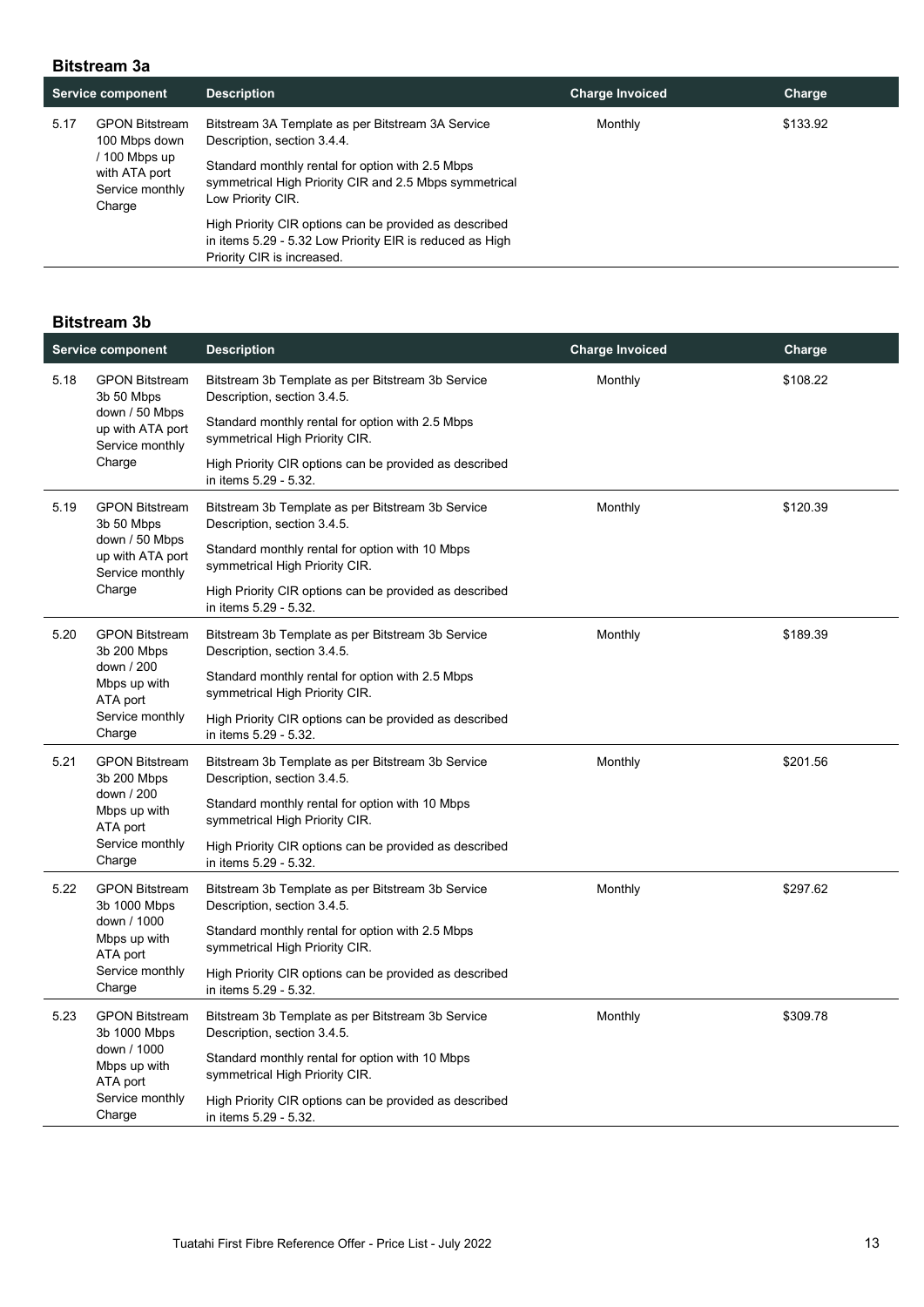#### **P2P / Bitstream 4**

|      | <b>Service component</b>                                                                                        | <b>Description</b>                                                                                                                                                              | <b>Charge Invoiced</b> | Charge    |
|------|-----------------------------------------------------------------------------------------------------------------|---------------------------------------------------------------------------------------------------------------------------------------------------------------------------------|------------------------|-----------|
| 5.24 | P <sub>2</sub> P Bitstream<br>4100 Mbps<br>down / 100<br>Mbps up with 0<br><b>CIR Service</b><br>monthly Charge | Bitstream 4 Service as described in Bitstream 4 Service<br>Description.<br>Standard monthly rental for 100 Mbps service<br>CIR can be provided as described in item 5.33        | Monthly                | \$297.62  |
| 5.25 | P <sub>2</sub> P Bitstream 4<br>1 Gbps down / 1<br>Gbps up with 0<br><b>CIR Service</b><br>monthly Charge       | Bitstream 4 Service as described in Bitstream 4 Service<br>Description.<br>Standard monthly rental for 1 Gbps service provided<br>CIR can be provided as described in item 5.33 | Monthly                | \$378.78  |
| 5.26 | P <sub>2</sub> P Bitstream 4<br>10 Gbps down /<br>10 Gbps up with<br>0 CIR Service<br>monthly Charge            | Bitstream 4 Service as described in Bitstream 4 Service<br>Description.<br>Standard monthly rental for 10 Gbps service<br>CIR can be provided as described in item 5.33         | Monthly                | \$1352.77 |

#### **Building Blocks – Multicast**

| <b>Service component</b> |                                                                                                | <b>Description</b>                                                                                                                                                                                                                                                                                                                    | <b>Charge Invoiced</b> | Charge |
|--------------------------|------------------------------------------------------------------------------------------------|---------------------------------------------------------------------------------------------------------------------------------------------------------------------------------------------------------------------------------------------------------------------------------------------------------------------------------------|------------------------|--------|
| 5.27                     | 10 Mbps<br>Ethernet<br><b>Multicast Access</b>                                                 | Additional standard monthly rental for a 10 Mbps<br>Ethernet Multicast access channel provided in<br>association with items $5.1 - 5.23$ and $5.45 - 5.49$                                                                                                                                                                            | Monthly                | \$5.42 |
|                          | channel Service<br>monthly Charge                                                              | Requires an Ethernet port provided in association with<br>items $5.1 - 5.23$ and $5.45 - 5.49$ or as additional port in<br>item 5.38.                                                                                                                                                                                                 |                        |        |
| 5.28                     | Additional 10<br>Mbps Ethernet<br><b>Multicast Access</b><br>channel Service<br>monthly Charge | Additional standard monthly rental for second 10 Mbps<br>Ethernet Multicast Access channel provided in<br>association with items $5.1 - 5.23$ and $5.45 - 5.49$ .<br>Service Provider must have purchased a 10 Mbps<br>Ethernet Multicast access channel in 5.27 to purchase<br>additional 10 Mbps Ethernet multicast access channel. | Monthly                | \$2.70 |

#### **Building Blocks – Bitstream 2 Ultra / 3 / 3a / 3b**

| <b>Service component</b> |                                                          | <b>Description</b>                                                                                                                                                                                                        | <b>Charge Invoiced</b> | Charge |
|--------------------------|----------------------------------------------------------|---------------------------------------------------------------------------------------------------------------------------------------------------------------------------------------------------------------------------|------------------------|--------|
| 5.29                     | <b>GPON Bitstream</b><br>additional 2.5<br>Mbps CIR down | Additional standard monthly rental for additional 2.5<br>Mbps CIR down provided in association with items $5.1 -$<br>5.23 and $5.45 - 5.49$ .                                                                             | Monthly                | \$1.35 |
|                          |                                                          | Can be used to create additional Bitstream 2 Ultra,<br>Bitstream 3. Bitstream 3a or Bitstream 3b Service<br>Templates using the Product Development Process as<br>per part 7 of the Bitstream Services Operations Manual. |                        |        |
| 5.30                     | <b>GPON Bitstream</b><br>additional 2.5<br>Mbps CIR up   | Additional standard monthly rental for additional 2.5<br>Mbps CIR up provided in association with items $5.1 -$<br>5.23 and $5.45 - 5.49$ .                                                                               | Monthly                | \$2.70 |
|                          |                                                          | Can be used to create additional Bitstream 2 Ultra,<br>Bitstream 3, Bitstream 3a or Bitstream 3b Service<br>Templates using the Product Development Process as<br>per part 7 of the Bitstream Services Operations Manual. |                        |        |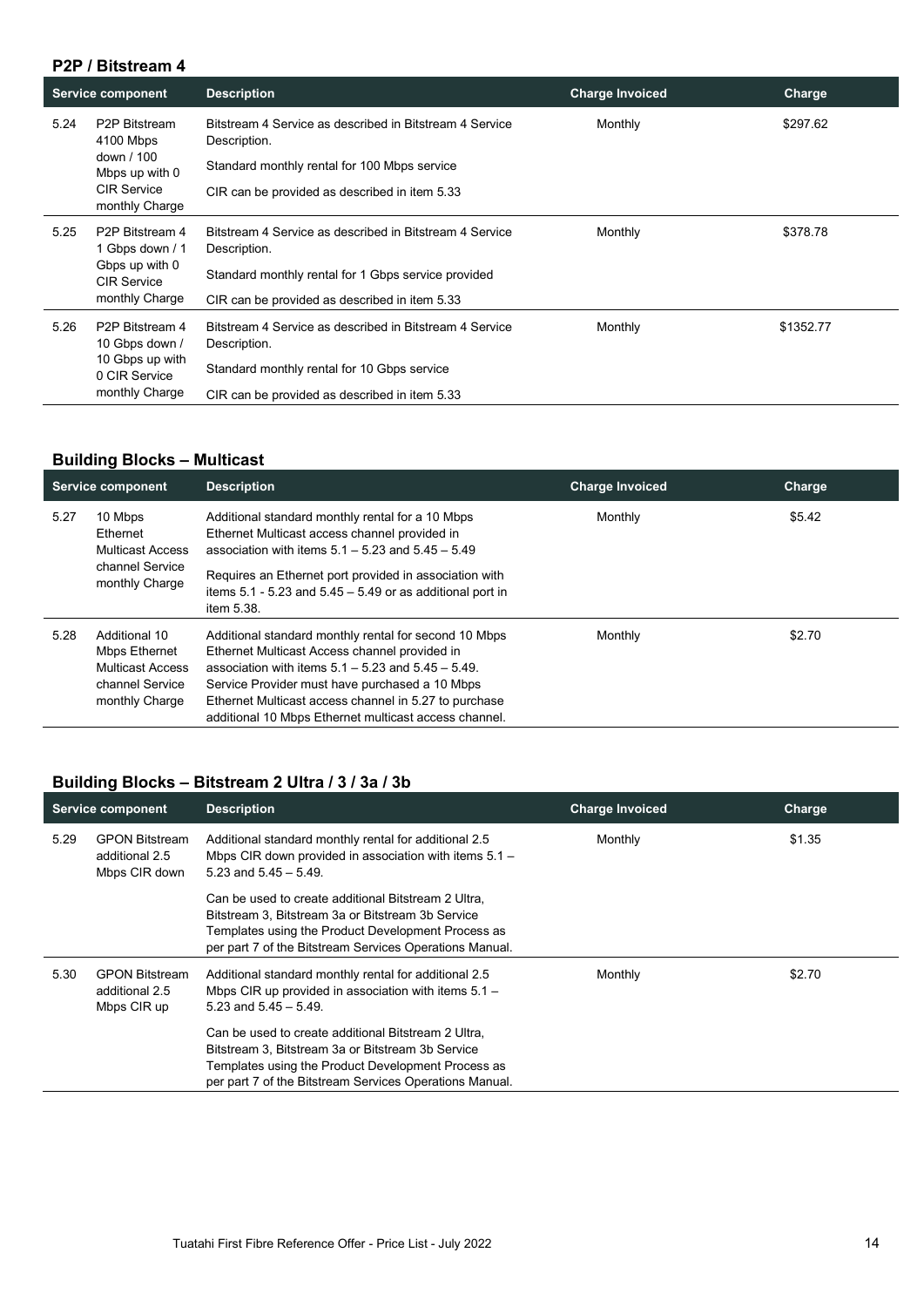| <b>Service component</b> |                                                         | <b>Description</b>                                                                                                                                                             | <b>Charge Invoiced</b> | Charge |
|--------------------------|---------------------------------------------------------|--------------------------------------------------------------------------------------------------------------------------------------------------------------------------------|------------------------|--------|
| 5.31                     | <b>GPON Bitstream</b><br>additional 10<br>Mbps EIR down | Additional standard monthly rental for additional 10<br>Mbps EIR down provided in association with items $5.1 -$<br>5.23 and $5.45 - 5.49$ .                                   | Monthly                | \$1.46 |
|                          |                                                         | Can be used to create additional Bitstream 2 Ultra<br>Service Templates using the Product Development<br>Process as per part 7 of the Bitstream Services<br>Operations Manual. |                        |        |
| 5.32                     | <b>GPON Bitstream</b><br>additional 10<br>Mbps EIR up   | Additional standard monthly rental for additional 10<br>Mbps EIR up provided in association with items $5.1 -$<br>$5.23$ and $5.45 - 5.49$ .                                   | Monthly                | \$2.92 |
|                          |                                                         | Can be used to create additional Bitstream 2 Ultra<br>Service Templates using the Product Development<br>Process as per part 7 of the Bitstream Services<br>Operations Manual. |                        |        |

#### **Building Blocks – P2P / Bitstream 4**

| <b>Service component</b> |                                                                        | <b>Description</b>                                                                                                                                                                                                                                                      | <b>Charge Invoiced</b> | Charge  |
|--------------------------|------------------------------------------------------------------------|-------------------------------------------------------------------------------------------------------------------------------------------------------------------------------------------------------------------------------------------------------------------------|------------------------|---------|
| 5.33                     | P <sub>2</sub> P Bitstream<br>additional 10<br>Mbps CIR<br>symmetrical | Additional standard monthly rental for additional 10<br>Mbps CIR symmetrical provided in association with item<br>$5.24 - 5.26$ and items $5.50 - 5.51$ .<br>Can be used to create additional Bitstream 4 Service<br>Templates using the Product Development Process as | Monthly                | \$10.83 |
|                          |                                                                        | per part 7 of the Bitstream Services Operations Manual.                                                                                                                                                                                                                 |                        |         |
| 5.34                     | P2P Bitstream<br>additional 100                                        | Additional standard monthly rental for additional 100<br>Mbps EIR symmetrical.                                                                                                                                                                                          | Monthly                | \$10.83 |
|                          | Mbps EIR<br>symmetrical                                                | Can be used to create additional Bitstream 4 Service                                                                                                                                                                                                                    |                        |         |
|                          |                                                                        | Templates using the Product Development Process as                                                                                                                                                                                                                      |                        |         |
|                          |                                                                        | per part 7 of the Bitstream Services Operations Manual.                                                                                                                                                                                                                 |                        |         |

#### **Voice Services**

| <b>Service component</b> |                                 | <b>Description</b>                                                                                            | <b>Charge Invoiced</b> | Charge  |
|--------------------------|---------------------------------|---------------------------------------------------------------------------------------------------------------|------------------------|---------|
| 5.35                     | Voice Services                  | Voice only service. (Greenfields only)                                                                        | Monthly                | \$27.06 |
|                          | (Greenfields)                   | Standard monthly rental.                                                                                      |                        |         |
|                          |                                 | Cannot be provided with a Bitstream 2 Ultra, Bitstream 3<br>or Bitstream 3a or Bitstream 3b Service Template. |                        |         |
| 5.36                     | Voice Services<br>(Brownfields) | Voice only service. (Brownfield only)                                                                         | Monthly                | \$31.39 |
|                          |                                 | Standard monthly rental.                                                                                      |                        |         |
|                          |                                 | Cannot be provided with a Bitstream 2 Ultra, Bitstream 3<br>or Bitstream 3a or Bitstream 3b Service Template. |                        |         |
| 5.37                     | Additional voice<br>port        | Additional standard monthly rental for additional voice<br>port.                                              | Monthly                | \$16.23 |

#### **Additional Ethernet Port**

|      | Service component           | <b>Description</b>                                                  | <b>Charge Invoiced</b> | Charge  |
|------|-----------------------------|---------------------------------------------------------------------|------------------------|---------|
| 5.38 | Additional<br>Ethernet port | Additional standard monthly rental for additional<br>Ethernet port. | Monthly                | \$10.83 |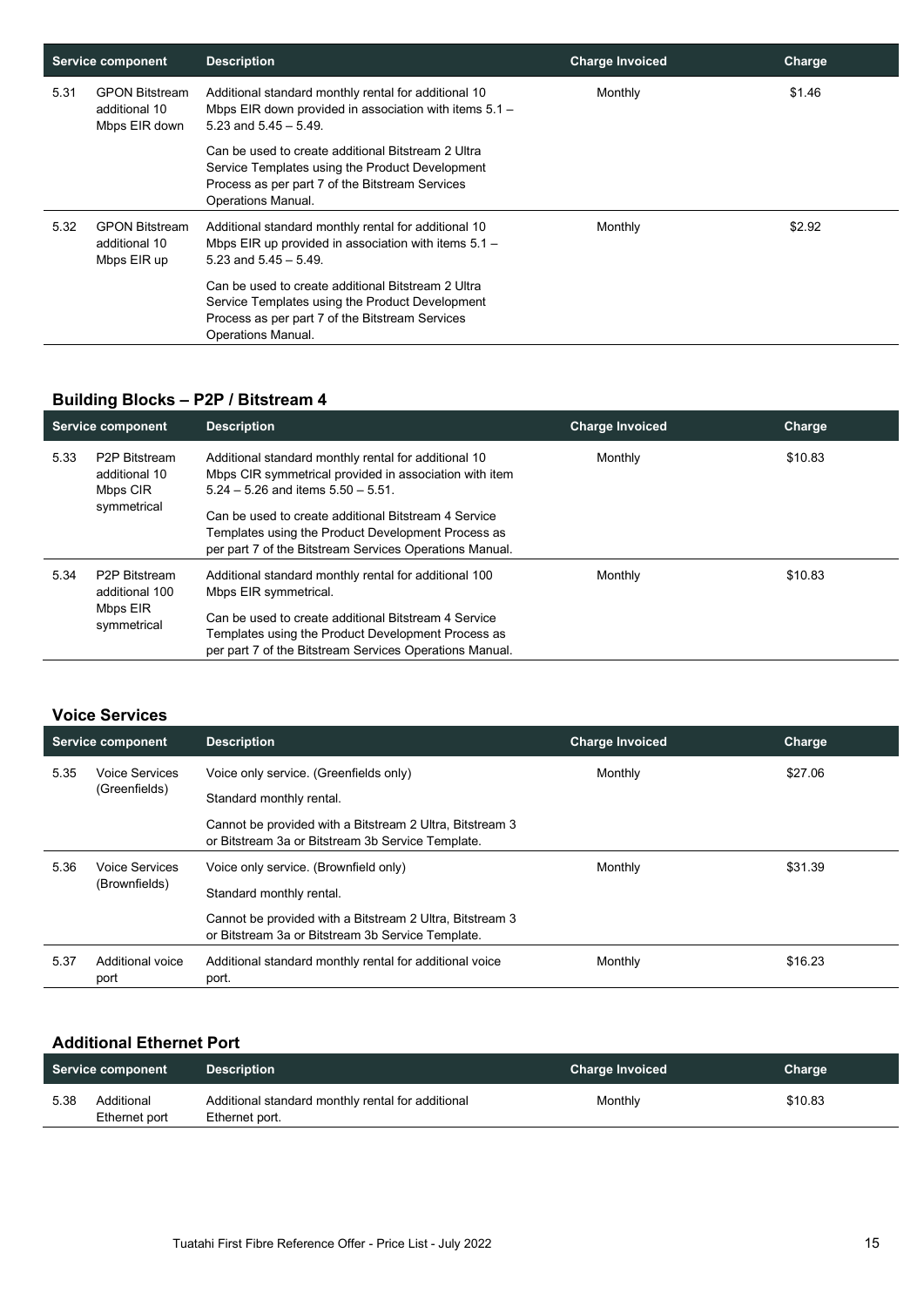#### **Multicast On-Going Charges**

|      | <b>Service component</b> | <b>Description</b>                                                                                       | <b>Charge Invoiced</b> | Charge |
|------|--------------------------|----------------------------------------------------------------------------------------------------------|------------------------|--------|
| 5.39 | Multicast                | Outgoing charge per Mbps.                                                                                | Monthly                | \$1.09 |
|      | ongoing fee              | Applies to Multicast domain(s) as described in section<br>3.4 of the Multicast Service Description.      |                        |        |
|      |                          | Items $5.27 - 5.28$ will apply to each user connecting to<br>the Multicast domain.                       |                        |        |
| 5.40 | Multicast<br>ongoing fee | Outgoing charge per Mbps per OLT.                                                                        | Monthly                | \$1.09 |
|      |                          | Alternative Ethernet Multicast access price. Applies to<br>Multicast domain. $5.27 - 5.28$ do not apply. |                        |        |

#### **E-NNI Handover**

|      | <b>Service component</b>                     | <b>Description</b>       | <b>Charge Invoiced</b> | Charge   |
|------|----------------------------------------------|--------------------------|------------------------|----------|
| 5.41 | E-NNI port 1<br>Gbps Handover<br>connection  | Standard monthly rental. | Monthly                | \$108.22 |
| 5.42 | E-NNI port 10<br>Gbps Handover<br>connection | Standard monthly rental. | Monthly                | \$324.67 |

#### **Layer 2 Service Levels**

|      | <b>Service component</b>    | <b>Description</b>                                                                                               | <b>Charge Invoiced</b> | Charge  |
|------|-----------------------------|------------------------------------------------------------------------------------------------------------------|------------------------|---------|
| 5.43 | Laver Two<br>Enhanced SLA 1 | Additional standard monthly rental for enhanced service<br>level provided in association with items $5.1 - 5.26$ | Monthly                | \$27.06 |
| 5.44 | Laver Two<br>Enhanced SLA 2 | Additional standard monthly rental for enhanced service<br>level provided in association with items $5.1 - 5.26$ | Monthly                | \$54.11 |

#### **Educational Services**

|      | <b>Service component</b>                                                                                                                           | <b>Description</b>                                                                                                                                                                                                                                                                                                                               | <b>Charge Invoiced</b> | Charge  |  |
|------|----------------------------------------------------------------------------------------------------------------------------------------------------|--------------------------------------------------------------------------------------------------------------------------------------------------------------------------------------------------------------------------------------------------------------------------------------------------------------------------------------------------|------------------------|---------|--|
|      | **Prices for educational services are available only to an approved list of educational organisations provided by the LFC.                         |                                                                                                                                                                                                                                                                                                                                                  |                        |         |  |
| 5.45 | <b>GPON Bitstream</b><br>2 Ultra<br>educational **<br>30 Mbps down /<br>30 Mbps up with<br>10Mbps CIR<br>symmetrical<br>Service monthly<br>Charge  | Educational Bitstream 2 Ultra Template as per Bitstream<br>2 Ultra Service Description, section 3.4.6<br>Educational only standard monthly rental.<br>Additional CIR / EIR options can be provided as<br>described in items $5.29 - 5.32$ using the Product<br>Development Process as per part 7 of the Bitstream<br>Services Operations Manual. | Monthly                | \$54.11 |  |
| 5.46 | <b>GPON Bitstream</b><br>2 Ultra<br>educational **<br>50 Mbps down /<br>50 Mbps up with<br>10 Mbps CIR<br>symmetrical<br>Service Monthly<br>Charge | Educational Bitstream 2 Ultra Template as per Bitstream<br>2 Ultra Service Description, section 3.4.6<br>Educational only standard monthly rental.<br>Additional CIR / EIR options can be provided as<br>described in items $5.29 - 5.32$ using the Product<br>Development Process as per part 7 of the Bitstream<br>Services Operations Manual. | Monthly                | \$62.76 |  |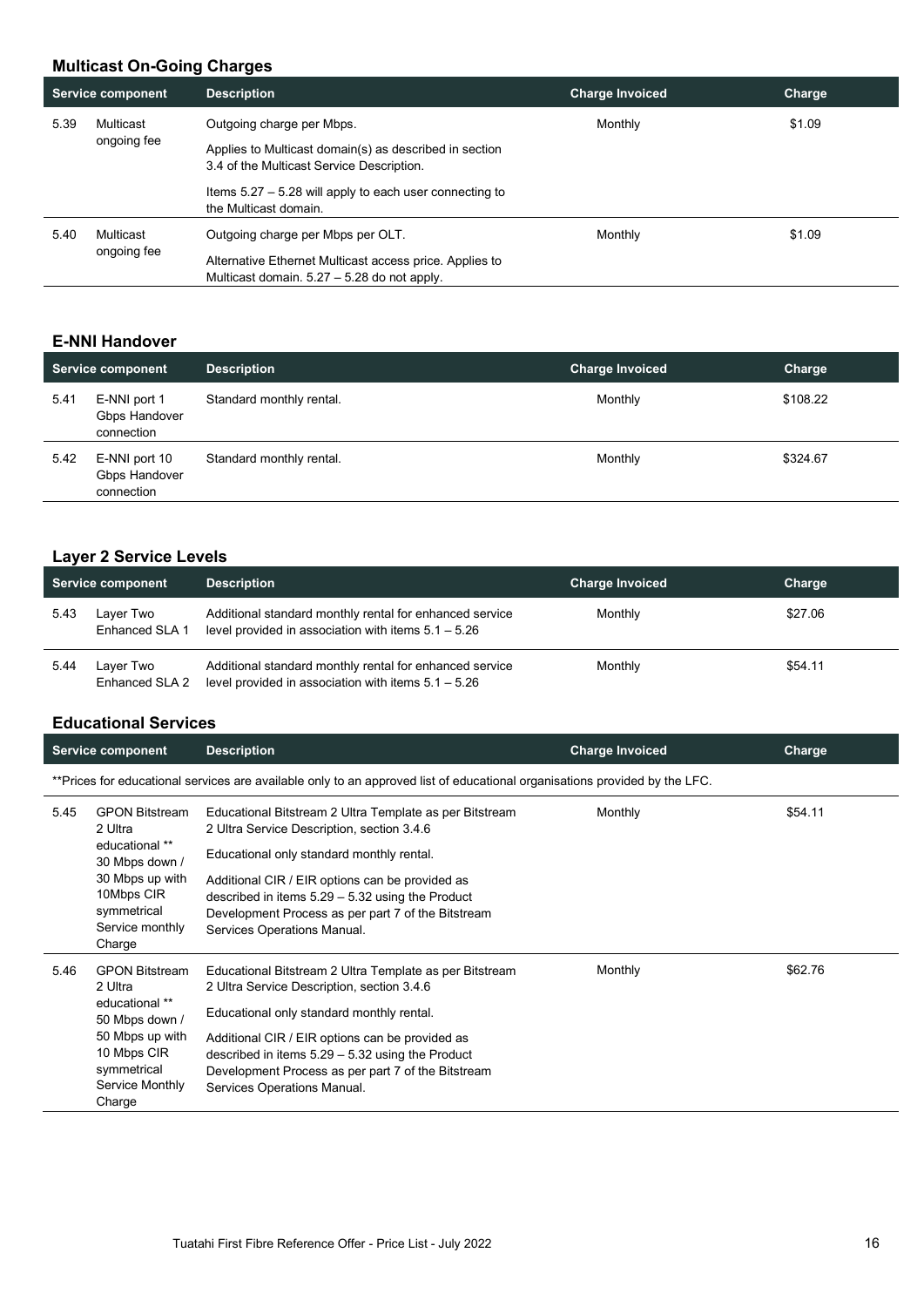| <b>Service component</b> |                                                                        | <b>Description</b>                                                                                                                                                                        | <b>Charge Invoiced</b> | Charge    |
|--------------------------|------------------------------------------------------------------------|-------------------------------------------------------------------------------------------------------------------------------------------------------------------------------------------|------------------------|-----------|
| 5.47                     | <b>GPON Bitstream</b><br>3a educational<br>** 100 Mbps                 | Educational Bitstream 3a Template as per Bitstream 3a<br>Service Description, section 3.4.4.                                                                                              | Monthly                | \$113.64  |
|                          | down / 100<br>Mbps up with 10<br>Mbps CIR<br>symmetrical               | Educational only standard monthly rental.<br>Standard monthly rental for 100 Mbps service with 10<br>Mbps symmetric High Priority CIR and 2.5 Mbps<br>symmetric Low Priority CIR          |                        |           |
|                          | Service Monthly<br>Charge                                              | CIR options can be provided as described in item 5.29 -<br>5.32. Low Priority EIR is reduced as High Priority CIR is<br>increased.                                                        |                        |           |
| 5.48                     | <b>GPON Bitstream</b><br>3b educational**                              | Educational Bitstream 3b Template as per Bitstream 3b<br>Service Description, section 3.4.5.                                                                                              | Monthly                | \$81.17   |
|                          | 50 Mbps down /<br>50 Mbps up with                                      | Educational only standard monthly rental.                                                                                                                                                 |                        |           |
|                          | 10 Mbps CIR<br>symmetrical<br>Service Monthly<br>Charge                | Standard monthly rental for 50 Mbps service with 10<br>Mbps symmetric High Priority CIR and 2.5 Mbps<br>symmetric Low Priority CIR                                                        |                        |           |
|                          |                                                                        | CIR options can be provided as described in item 5.29 -<br>5.30.                                                                                                                          |                        |           |
| 5.49                     | <b>GPON Bitstream</b><br>3b educational**                              | Educational Bitstream 3b Template as per Bitstream 3b<br>Service Description, section 3.4.5.                                                                                              | Monthly                | \$270.56  |
|                          | 1000 Mbps<br>down / 1000                                               | Educational only standard monthly rental.                                                                                                                                                 |                        |           |
|                          | Mbps up with 10<br>Mbps CIR<br>symmetrical                             | Standard monthly rental for option with 10 Mbps<br>symmetric High Priority CIR and 2.5 Mbps symmetric<br>Low Priority CIR.                                                                |                        |           |
|                          | Service Monthly<br>Charge                                              | CIR options can be provided as described in item 5.29 -<br>5.30.                                                                                                                          |                        |           |
| 5.50                     | P <sub>2</sub> P Bitstream 4<br>educational **                         | Bitstream 4 Service as described in Bitstream 4 Service<br>Description.                                                                                                                   | Monthly                | \$227.26  |
|                          | 100 Mbps down<br>/ 100 Mbps up                                         | Standard monthly rental for 100 Mbps service                                                                                                                                              |                        |           |
|                          | with 10Mbps<br>CIR symmetrical<br>Service monthly<br>Charge            | CIR can be provided as described in item 5.33                                                                                                                                             |                        |           |
| 5.51                     | P2P Bitstream 4<br>educational ** 1                                    | Bitstream 4 Service as described in Bitstream 4 Service<br>Description.                                                                                                                   | Monthly                | \$286.79  |
|                          | Gbps down / 1                                                          | Standard monthly rental for 1 Gbps service provided                                                                                                                                       |                        |           |
|                          | Gbps up with<br>10Mbps CIR<br>symmetrical<br>Service monthly<br>Charge | CIR can be provided as described in item 5.33                                                                                                                                             |                        |           |
| 5.52                     | Hyperfibre<br>Education 4000<br>Mbps down /                            | Hyperfibre Business 2000/2000 with 10 Mbps<br>symmetrical High Priority CIR service as per the<br>Hyperfibre Service Description, section 3.7.                                            | Monthly                | \$166.40  |
|                          | 4000 Mbps with<br>10Mbps<br>symmetrical CIR                            | Education only standard monthly rental.                                                                                                                                                   |                        |           |
| 5.53                     | Hyperfibre<br>Education 4000<br>Mbps down /<br>4000 Mbps with          | Hyperfibre Business 4000/4000 with 20 Mbps<br>symmetrical High Priority CIR service as per the<br>Hyperfibre Service Description, section 3.7.                                            | Monthly                | \$176.f80 |
|                          | 20Mbps<br>symmetrical CIR                                              | Education only standard monthly rental.                                                                                                                                                   |                        |           |
| 5.54                     | Hyperfibre<br>Education 4000<br>Mbps down /<br>4000 Mbps with          | Hyperfibre Business 4000/4000 with 50 Mbps<br>symmetrical High Priority CIR service as per the<br>Hyperfibre Service Description, section 3.7.<br>Education only standard monthly rental. | Monthly                | \$208.00  |
|                          | 50Mbps<br>symmetrical CIR                                              |                                                                                                                                                                                           |                        |           |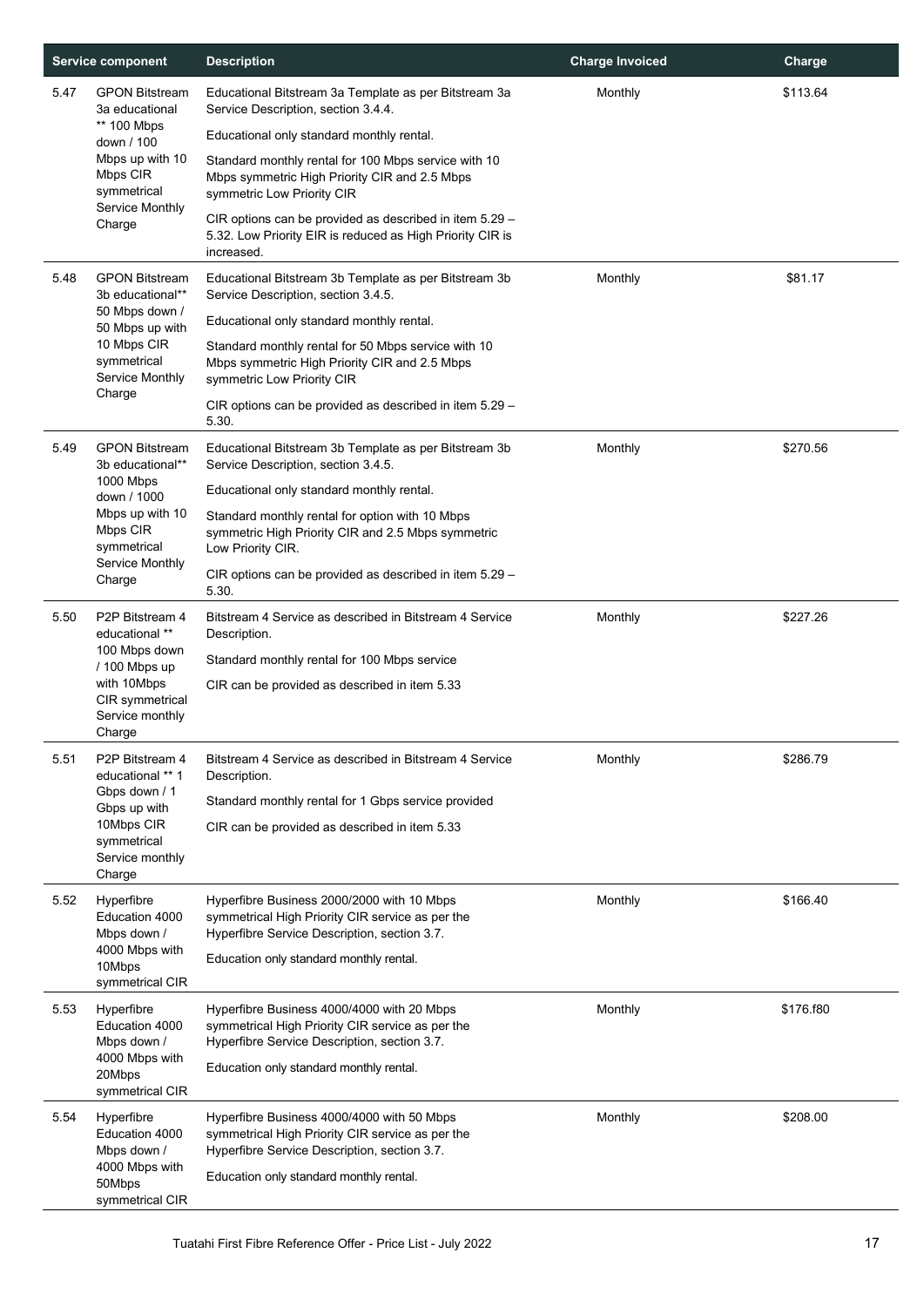| <b>Service component</b> |                                                                                             | <b>Description</b>                                                                                                                                                                                                                                                                        | <b>Charge Invoiced</b> | Charge                                                                                                                                                                                                             |
|--------------------------|---------------------------------------------------------------------------------------------|-------------------------------------------------------------------------------------------------------------------------------------------------------------------------------------------------------------------------------------------------------------------------------------------|------------------------|--------------------------------------------------------------------------------------------------------------------------------------------------------------------------------------------------------------------|
| 5.55                     | Hyperfibre<br>Education 4000<br>Mbps down /<br>4000 Mbps with<br>100Mbps<br>symmetrical CIR | Hyperfibre Business 4000/4000 with 100 Mbps<br>symmetrical High Priority CIR service as per the<br>Hyperfibre Service Description, section 3.7.<br>Education only standard monthly rental.                                                                                                | Monthly                | \$260.00                                                                                                                                                                                                           |
| 5.56                     | <b>Priority User</b><br>service route<br>and entry point<br>diversity                       | Diversity service to an End User that is a Priority User<br>and within the diversity areas specified in the Service<br>Description, comprising a separate diverse fibre from a<br>separate FAP at the End User premises to a single point<br>of entry and OFDF at a single Central Office | Monthly                | \$1623.32, or a charge<br>equivalent to the monthly<br>recurring fee for the most<br>expensive Bitstream Service<br>provided in respect of that End<br>User at the relevant premises,<br>whichever is the greater. |

#### **Diversity**

|      | Service component                                                                        | <b>Description</b>                                                                                                                                                                                                                                                                                                                        | <b>Charge Invoiced</b> | Charge     |
|------|------------------------------------------------------------------------------------------|-------------------------------------------------------------------------------------------------------------------------------------------------------------------------------------------------------------------------------------------------------------------------------------------------------------------------------------------|------------------------|------------|
| 5.57 | <b>Priority User</b><br>service route.<br>entry point and<br>Central Office<br>diversity | Diversity service to an End User that is a Priority User<br>and within the diversity areas specified in the Service<br>Description, comprising a separate diverse fibre from a<br>separate FAP at the End User premises to a separate<br>point of entry and a separate OFDF at a single Central<br>Office, or to a second Central Office. | Monthly                | <b>POA</b> |

#### **Hyperfibre Service**

|      | <b>Service component</b>                                                                                                                              | <b>Description</b>                                                                                                                                | <b>Charge Invoiced</b> | Charge   |
|------|-------------------------------------------------------------------------------------------------------------------------------------------------------|---------------------------------------------------------------------------------------------------------------------------------------------------|------------------------|----------|
| 5.58 | Hyperfibre<br><b>Home 2000</b><br>Mbps down /<br>2000 Mbps with<br>ATA port service<br>monthly charge                                                 | Hyperfibre Home 2000/2000 service as per the<br>Hyperfibre Service Description, section 3.7.<br>Residential only standard monthly rental.         | Monthly                | \$83.20  |
| 5.59 | Hyperfibre<br><b>Home 4000</b><br>Mbps down /<br>4000 Mbps with<br>ATA port service<br>monthly charge                                                 | Hyperfibre Home 4000/4000 service as per the<br>Hyperfibre Service Description, section 3.7.<br>Residential only standard monthly rental.         | Monthly                | \$104.00 |
| 5.60 | Hyperfibre Small<br>Business 2000<br>Mbps down /<br>2000 Mbps with<br>2.5Mbps<br>symmetrical CIR<br>with ATA port<br>service monthly<br>charge        | Hyperfibre Small Business 2000/2000 service as per the<br>Hyperfibre Service Description, section 3.7.<br>Small Business standard monthly rental. | Monthly                | \$88.40  |
| 5.61 | <b>Hyperfibre Small</b><br>Business 4000<br>Mbps down /<br>4000 Mbps with<br>2.5Mbps<br>symmetrical CIR<br>with ATA port<br>service monthly<br>charge | Hyperfibre Small Business 4000/4000 service as per the<br>Hyperfibre Service Description, section 3.7.<br>Small Business standard monthly rental. | Monthly                | \$109.20 |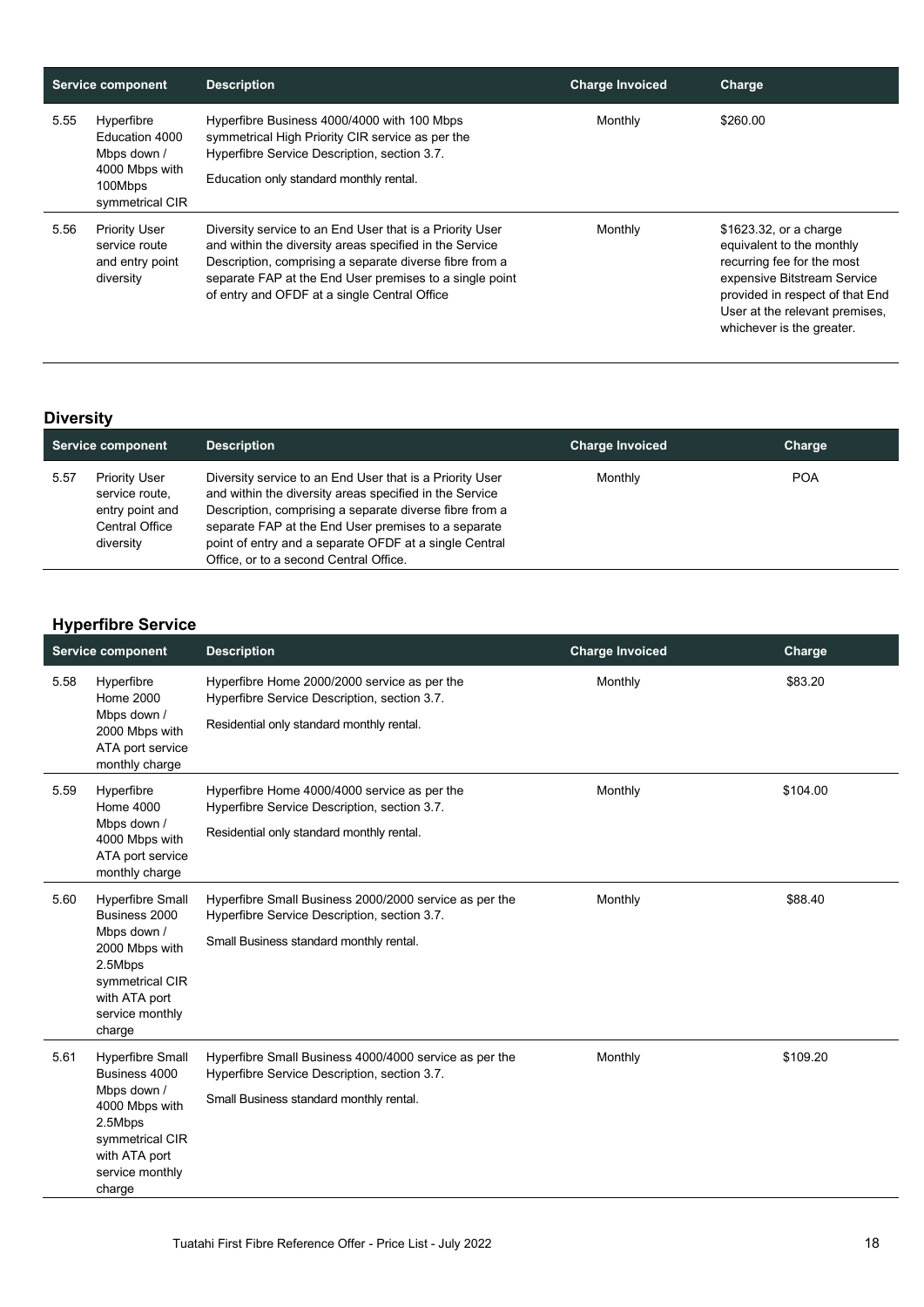| 5.62 | Hyperfibre<br>Business 4000<br>Mbps down /<br>4000 Mbps with<br>10Mbps<br>symmetrical CIR  | Hyperfibre Business 2000/2000 with 10 Mbps<br>symmetrical High Priority CIR service as per the<br>Hyperfibre Service Description, section 3.7.<br>Business only standard monthly rental.  | Monthly | \$270.40 |
|------|--------------------------------------------------------------------------------------------|-------------------------------------------------------------------------------------------------------------------------------------------------------------------------------------------|---------|----------|
| 5.63 | Hyperfibre<br>Business 4000<br>Mbps down /<br>4000 Mbps with<br>20Mbps<br>symmetrical CIR  | Hyperfibre Business 4000/4000 with 20 Mbps<br>symmetrical High Priority CIR service as per the<br>Hyperfibre Service Description, section 3.7.<br>Business only standard monthly rental.  | Monthly | \$280.80 |
| 5.64 | Hyperfibre<br>Business 4000<br>Mbps down /<br>4000 Mbps with<br>50Mbps<br>symmetrical CIR  | Hyperfibre Business 4000/4000 with 50 Mbps<br>symmetrical High Priority CIR service as per the<br>Hyperfibre Service Description, section 3.7.<br>Business only standard monthly rental.  | Monthly | \$312.00 |
| 5.65 | Hyperfibre<br>Business 4000<br>Mbps down /<br>4000 Mbps with<br>100Mbps<br>symmetrical CIR | Hyperfibre Business 4000/4000 with 100 Mbps<br>symmetrical High Priority CIR service as per the<br>Hyperfibre Service Description, section 3.7.<br>Business only standard monthly rental. | Monthly | \$364.00 |

#### <span id="page-18-0"></span>**6. Direct Fibre Access Service**

|     | <b>Service component</b>                                                                        | <b>Description</b>                                                                                                                                                                                                                                                                                                                       | <b>Charge Invoiced</b> | Charge     |
|-----|-------------------------------------------------------------------------------------------------|------------------------------------------------------------------------------------------------------------------------------------------------------------------------------------------------------------------------------------------------------------------------------------------------------------------------------------------|------------------------|------------|
| 6.1 | <b>Direct Fibre</b><br><b>Access Service</b><br>Monthly Charge                                  | Direct Fibre Access Service standard monthly rental.                                                                                                                                                                                                                                                                                     | Monthly                | \$270.56   |
| 6.2 | Layer One<br>Enhanced SLA 1                                                                     | Additional standard monthly rental for enhanced service<br>level provided in association with item 6.1.                                                                                                                                                                                                                                  | Monthly                | \$27.06    |
| 6.3 | Layer One<br>Enhanced SLA 2                                                                     | Additional standard monthly rental for enhanced service<br>level provided in association with item 6.1.                                                                                                                                                                                                                                  | Monthly                | \$54.11    |
| 6.4 | Layer One<br>Enhanced SLA 3                                                                     | Additional event critical care for enhanced service level<br>provided in association with item 6.1.                                                                                                                                                                                                                                      | Monthly                | \$108.22   |
| 6.5 | <b>Priority User</b><br>service route<br>diversity                                              | Diversity service to an End User that is a Priority User<br>and within the diversity areas specified in the Service<br>Description, comprising a separate diverse fibre from a<br>common FAP at the End User premises to a single point<br>of entry and OFDF at a single Central Office.                                                 | Monthly                | \$811.66   |
| 6.6 | <b>Priority User</b><br>service route<br>and entry point<br>diversity                           | Diversity service to an End User that is a Priority User<br>and within the diversity areas specified in the Service<br>Description, comprising a separate diverse fibre from a<br>separate FAP at the End User premises to a single point<br>of entry and OFDF at a single Central Office                                                | Monthly                | \$1623.32  |
| 6.7 | <b>Priority User</b><br>service route,<br>entry point and<br><b>Central Office</b><br>diversity | Diversity service to an End User that is a Priority User<br>and within the diversity areas specified in the Service<br>Description, comprising a separate diverse fibre from a<br>separate FAP at the End User premises to a separate<br>point of entry and a separate OFDF at a single Central<br>Office, or to a second Central Office | Monthly                | <b>POA</b> |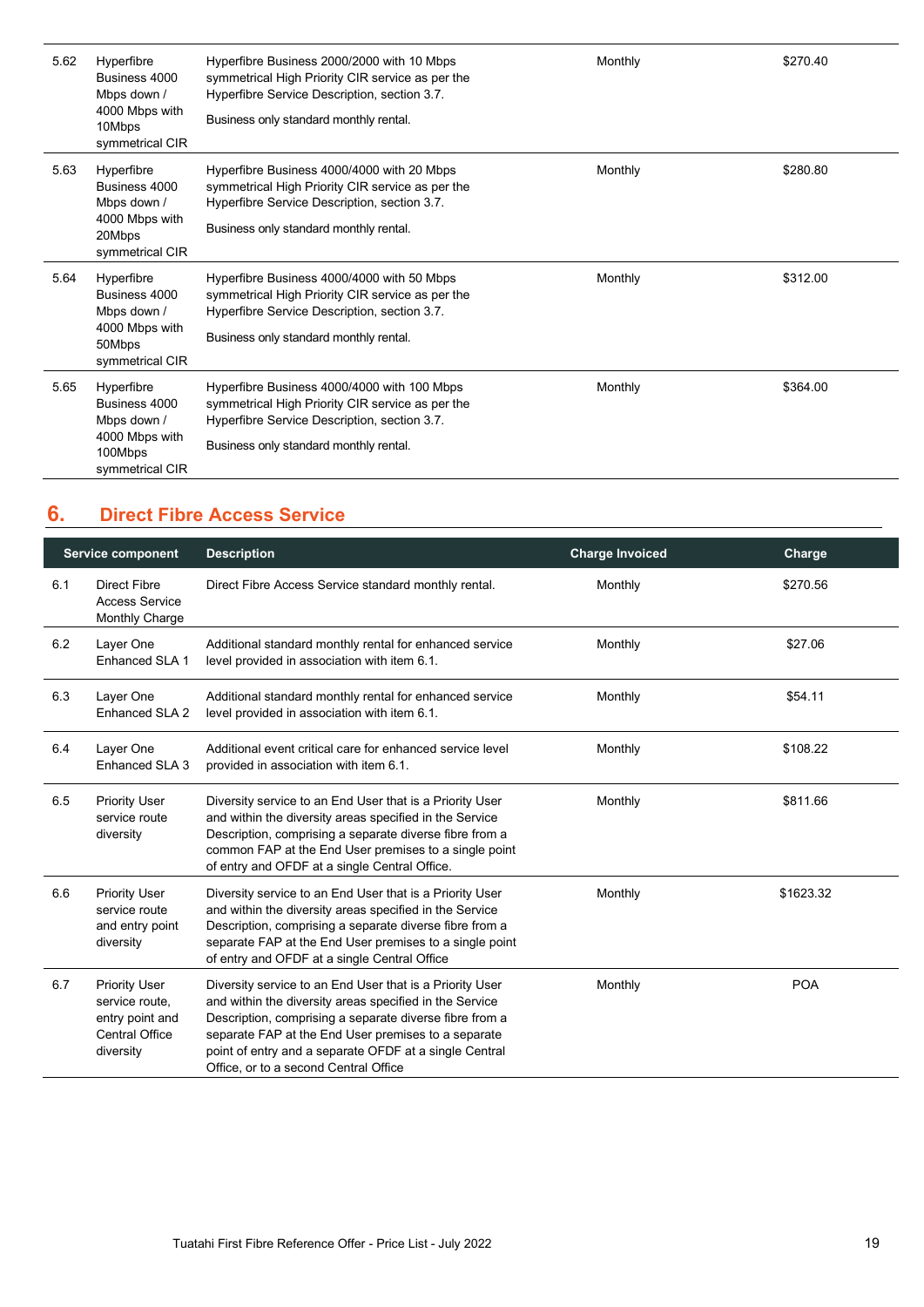#### <span id="page-19-0"></span>**7. Co-location Service**

|     | <b>Service component</b>                                                         | <b>Description</b>                                                                                                                              | <b>Charge Invoiced</b> | Charge    |
|-----|----------------------------------------------------------------------------------|-------------------------------------------------------------------------------------------------------------------------------------------------|------------------------|-----------|
| 7.1 | Central Office<br>and POI Co-<br>location Service<br>Footprint<br>monthly Charge | Central Office and POI Co-location Service 600 x 400<br>footprint standard monthly rental<br>Central Office classification in Operations Manual | Monthly                | \$1623.32 |

#### <span id="page-19-1"></span>**8. Fibre Interconnection Services**

|      | <b>Service component</b>                                                                                                | <b>Description</b>                                                                                                                                                                                                                                                                                                                                                                                  | <b>Charge Invoiced</b> | Charge    |
|------|-------------------------------------------------------------------------------------------------------------------------|-----------------------------------------------------------------------------------------------------------------------------------------------------------------------------------------------------------------------------------------------------------------------------------------------------------------------------------------------------------------------------------------------------|------------------------|-----------|
| 8.1  | <b>Fibre Patch</b><br>Service                                                                                           | Fibre patch service to connect a Direct Fibre Access<br>Service to another Direct Fibre Access Service or to<br>connect to an Inter-CO Fibre Service                                                                                                                                                                                                                                                | Monthly                | \$10.83   |
| 8.2  | Inter-CO Fibre<br>Service between<br>Hamilton POIs,<br>or between<br>Tauranga POIs                                      | Inter-CO Fibre Service to provide connection between<br>the two Hamilton POIs, or between the two Tauranga<br>POIs, standard monthly rental. The Inter-CO Fibre<br>Service is only available between the Hamilton East CO<br>and the Hamilton West CO, and between the Tauranga<br>East CO and the Tauranga West CO.                                                                                | Monthly                | \$270.56  |
| 8.3  | Inter-CO Fibre<br>Diversity<br>between<br>Hamilton POIs,<br>or between<br>Tauranga POIs                                 | Diversity comprising a separate diverse instance of the<br>Inter-CO Fibre Service between single points of entry to<br>each of the two Hamilton POIs, or between single points<br>of entry to each of the two Tauranga POIs. Inter-CO<br>Fibre Diversity is only available between the Hamilton<br>East CO and the Hamilton West CO, and between the<br>Tauranga East CO and the Tauranga West CO.  | Monthly                | \$811.56  |
| 8.4  | Inter-CO Fibre<br>Diversity and<br>entry point<br>diversity<br>between<br>Hamilton POIs.<br>or between<br>Tauranga POIs | Diversity comprising a separate diverse instance of the<br>Inter-CO Fibre Service between the two Hamilton POIs,<br>or between the two Tauranga POIs. Inter-CO Fibre<br>Diversity is only available between the Hamilton East<br>CO and the Hamilton West CO, and between the<br>Tauranga East CO and the Tauranga West CO.<br>Separate points of entry will be provided at each Central<br>Office. | Monthly                | \$1623.32 |
| 8.5  | Fibre<br>Interconnection<br>Service<br>Enhanced SLA 1                                                                   | Additional standard monthly rental for enhanced service<br>level provided in association with items $8.1 - 8.4$ and $8.8$<br>$-8.16.$                                                                                                                                                                                                                                                               | Monthly                | \$27.06   |
| 8.6  | Fibre<br>Interconnection<br>Service<br>Enhanced SLA 2                                                                   | Additional standard monthly rental for enhanced service<br>level provided in association with items $8.1 - 8.4$ and $8.8$<br>$-8.16.$                                                                                                                                                                                                                                                               | Monthly                | \$54.11   |
| 8.7  | Fibre<br>Interconnection<br>Service<br>Enhanced SLA 3                                                                   | Additional event critical care for enhanced service level<br>provided in association with items $8.1 - 8.4$ and $8.8 -$<br>8.16.                                                                                                                                                                                                                                                                    | Monthly                | \$108.22  |
| 8.8  | Inter-CO Fibre<br>Service between<br>Ngaruawahia<br>and Hamilton<br>West                                                | Inter-CO Fibre Service to provide connection between<br>Ngaruawahia and Hamilton West, standard monthly<br>rental.                                                                                                                                                                                                                                                                                  | Monthly                | \$844.66  |
| 8.9  | Inter-CO Fibre<br>Service between<br>Matangi and<br><b>Hamilton East</b>                                                | Inter-CO Fibre Service to provide connection between<br>Matangi and Hamilton East, standard monthly rental.                                                                                                                                                                                                                                                                                         | Monthly                | \$844.66  |
| 8.10 | Inter-CO Fibre<br>Service between<br>Matangi and<br>Cambridge                                                           | Inter-CO Fibre Service to provide connection between<br>Matangi and Cambridge, standard monthly rental.                                                                                                                                                                                                                                                                                             | Monthly                | \$844.66  |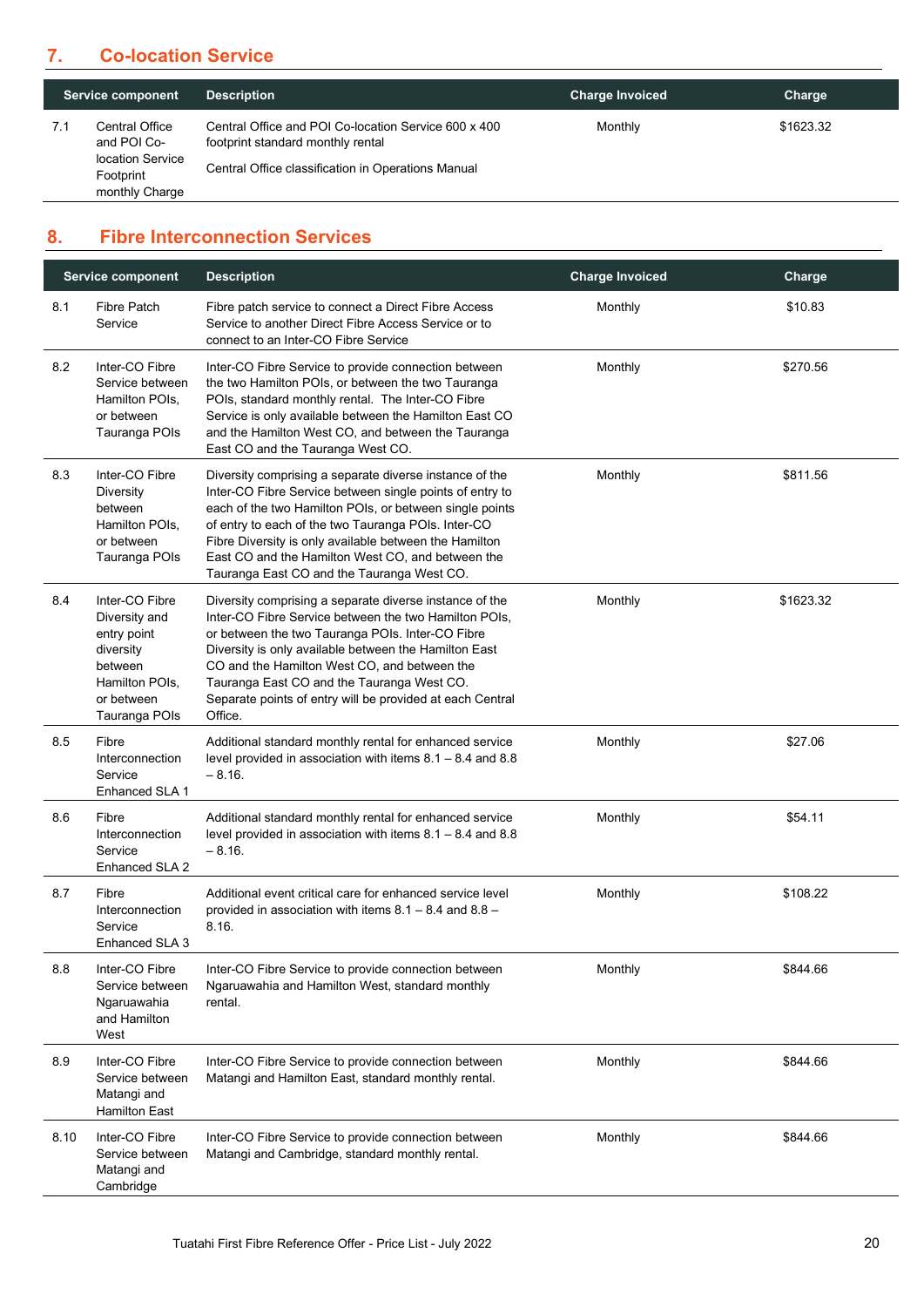|      | <b>Service component</b>                                                   | <b>Description</b>                                                                                                | <b>Charge Invoiced</b> | Charge   |
|------|----------------------------------------------------------------------------|-------------------------------------------------------------------------------------------------------------------|------------------------|----------|
| 8.11 | Inter-CO Fibre<br>Service between<br>Cambridge and<br><b>Hamilton East</b> | Inter-CO Fibre Service to provide connection between<br>Cambridge and Hamilton East, standard monthly rental.     | Monthly                | \$844.66 |
| 8.12 | Inter-CO Fibre<br>Service between<br>Cambridge and<br>Te Awamutu           | Inter-CO Fibre Service to provide connection between<br>Cambridge and Te Awamutu, standard monthly rental.        | Monthly                | \$527.90 |
| 8.13 | Inter-CO Fibre<br>Service between<br>Te Awamutu<br>and Hamilton<br>West    | Inter-CO Fibre Service to provide connection between<br>Te Awamutu and Hamilton West, standard monthly<br>rental. | Monthly                | \$844.66 |
| 8.14 | Inter-CO Fibre<br>Service between<br>Papamoa and<br>Tauranga East          | Inter-CO Fibre Service between Papamoa and<br>Tauranga East, standard monthly rental.                             | Monthly                | \$844.66 |
| 8.15 | Inter-CO Fibre<br>Service between<br>Otūmoetai and<br>Tauranga West        | Inter-CO Fibre Service between Otūmoetai and<br>Tauranga West standard monthly rental.                            | Monthly                | \$844.66 |
| 8.16 | Inter-CO Fibre<br>Service between<br>Otūmoetai and<br>Tauranga East        | Inter-CO Fibre Service between Otūmoetai and<br>Tauranga East standard monthly rental.                            | Monthly                | \$844.66 |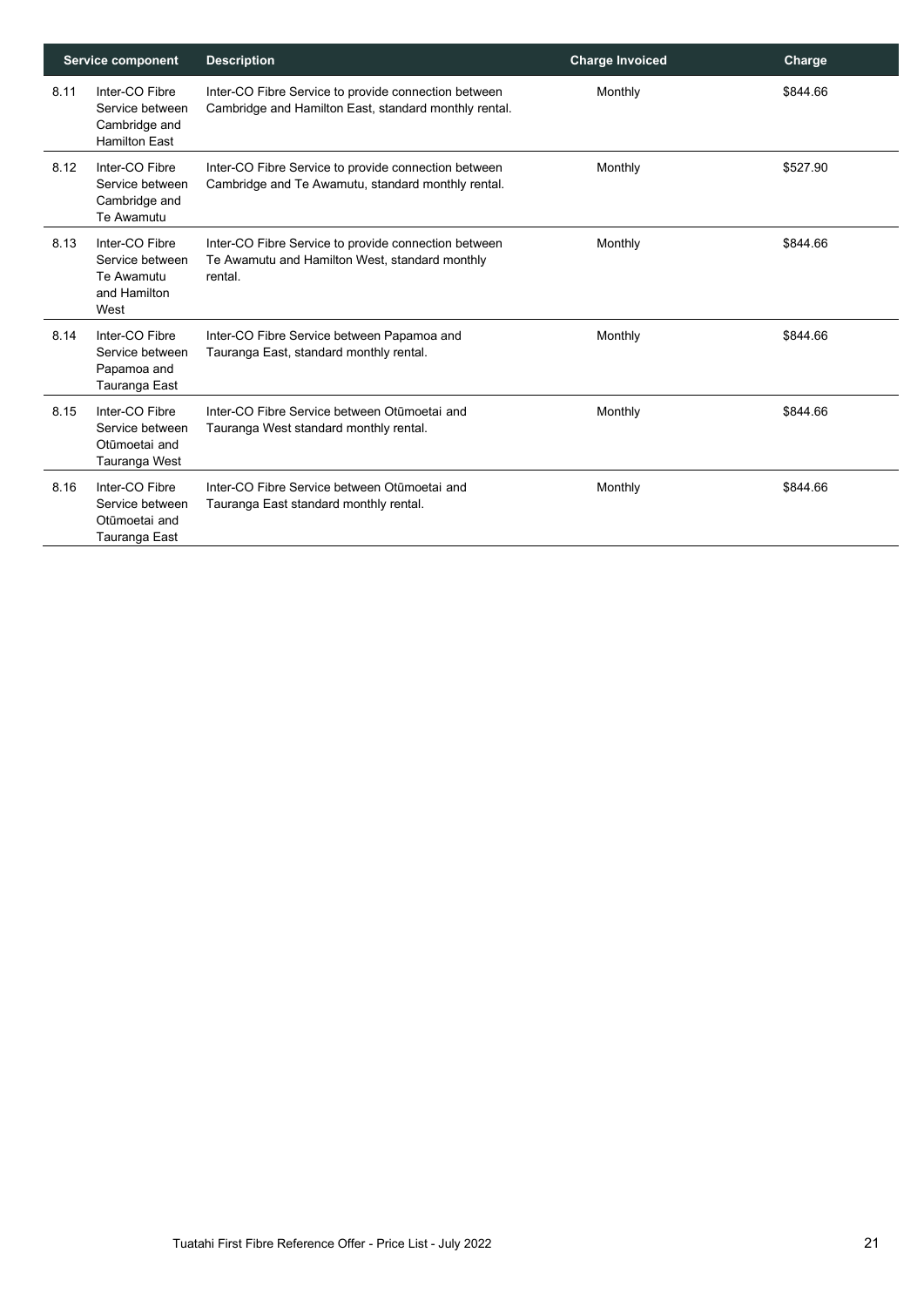## <span id="page-21-0"></span>**APPENDIX 3 – ANCILLARY CHARGES**

#### <span id="page-21-1"></span>**9. Ancillary Charges**

|     | <b>Service component</b>                                                                                                                                                                                    | <b>Description</b>                                                                                                                                                                                                                                     | <b>Charge invoiced</b>                                                                                                                | Charge                                                                                                                                                                                        |
|-----|-------------------------------------------------------------------------------------------------------------------------------------------------------------------------------------------------------------|--------------------------------------------------------------------------------------------------------------------------------------------------------------------------------------------------------------------------------------------------------|---------------------------------------------------------------------------------------------------------------------------------------|-----------------------------------------------------------------------------------------------------------------------------------------------------------------------------------------------|
| 9.1 | <b>New</b><br>Connection or<br>plan change                                                                                                                                                                  | Establishment of a new service over existing fibre or<br>change to configuration of an existing instance of the<br>Wholesale Service. This charge does not apply to                                                                                    | Following notification by the<br>LFC of completion of Service<br>Order                                                                | Charge equivalent to 1<br>month's recurring fee for the<br>new service.                                                                                                                       |
|     | with no site visit<br>required                                                                                                                                                                              | establishment of a new service on existing fibre where<br>there was no Connection fee for the original<br><b>Residential Connection.</b>                                                                                                               |                                                                                                                                       | In the case of a new<br>connection the charge may<br>not exceed the Transactional<br>Charge that would be payable<br>to establish the service<br>instance if an installation was<br>required. |
| 9.2 | Single Dwelling<br>Unit - Non-<br>standard Fibre<br>Lead-in (Fibre<br>Access Point to<br>ETP) for new<br>connection of<br><b>Bitstream</b><br>Services, Direct<br><b>Fibre Services</b><br>or Input Service | Additional charge for premise lead-in connections for a<br>Single Dwelling Unit where the Fibre Lead-in (from<br>Fibre Access Point to the ETP) exceeds the Standard<br>Install distance specified in the Operations Manual.                           | Will be charged for a non-<br>standard install with approval<br>from the retailer following the<br>completion of the service<br>order | \$0                                                                                                                                                                                           |
| 9.3 | Single Dwelling<br>Unit - Non-<br>standard<br>internal<br>cabling/wiring<br>for new<br>connection of<br><b>Bitstream</b><br>Services. Direct<br><b>Fibre Services</b><br>or Input Service                   | Additional charge for premise lead-in connections for a<br>Single Dwelling Unit where the extension of the Fibre<br>Lead-in from the ETP to:                                                                                                           | Will be charged for a non-<br>standard install with approval<br>from the retailer following the<br>completion of the service<br>order | \$0 per additional internal<br>metre (residential connections<br>only)                                                                                                                        |
|     |                                                                                                                                                                                                             | a suitable mounted SC/APC connector at a<br>(a)<br>secure location inside the End User Premises<br>(as applicable); or                                                                                                                                 |                                                                                                                                       | \$9.53 per additional internal<br>metre (for all other Fibre-to-<br>the-Premises connection                                                                                                   |
|     |                                                                                                                                                                                                             | if there is an OFDF beyond the ETP, a splice or<br>(b)<br>LCA connector on the OFDF,                                                                                                                                                                   |                                                                                                                                       | types)                                                                                                                                                                                        |
|     |                                                                                                                                                                                                             | is greater than the Standard Install distance specified<br>in the Operations Manual.                                                                                                                                                                   |                                                                                                                                       |                                                                                                                                                                                               |
| 9.4 | <b>MDU End User</b><br>- Non-standard<br>Fibre Lead-in<br>(Fibre Access<br>Point to OFDF)<br>for new<br>connection of<br><b>Bitstream</b><br>Services, Direct<br><b>Fibre Services</b><br>or Input Service  | Additional charge for premise lead-in connections for<br>an MDU End User where the Fibre Lead-in (from Fibre<br>Access Point to the OFDF or equivalent within the<br>MDU) exceeds the Standard Install distance specified<br>in the Operations Manual. | Will be charged for a non-<br>standard install with approval<br>from the retailer following the<br>completion of the service<br>order | \$0                                                                                                                                                                                           |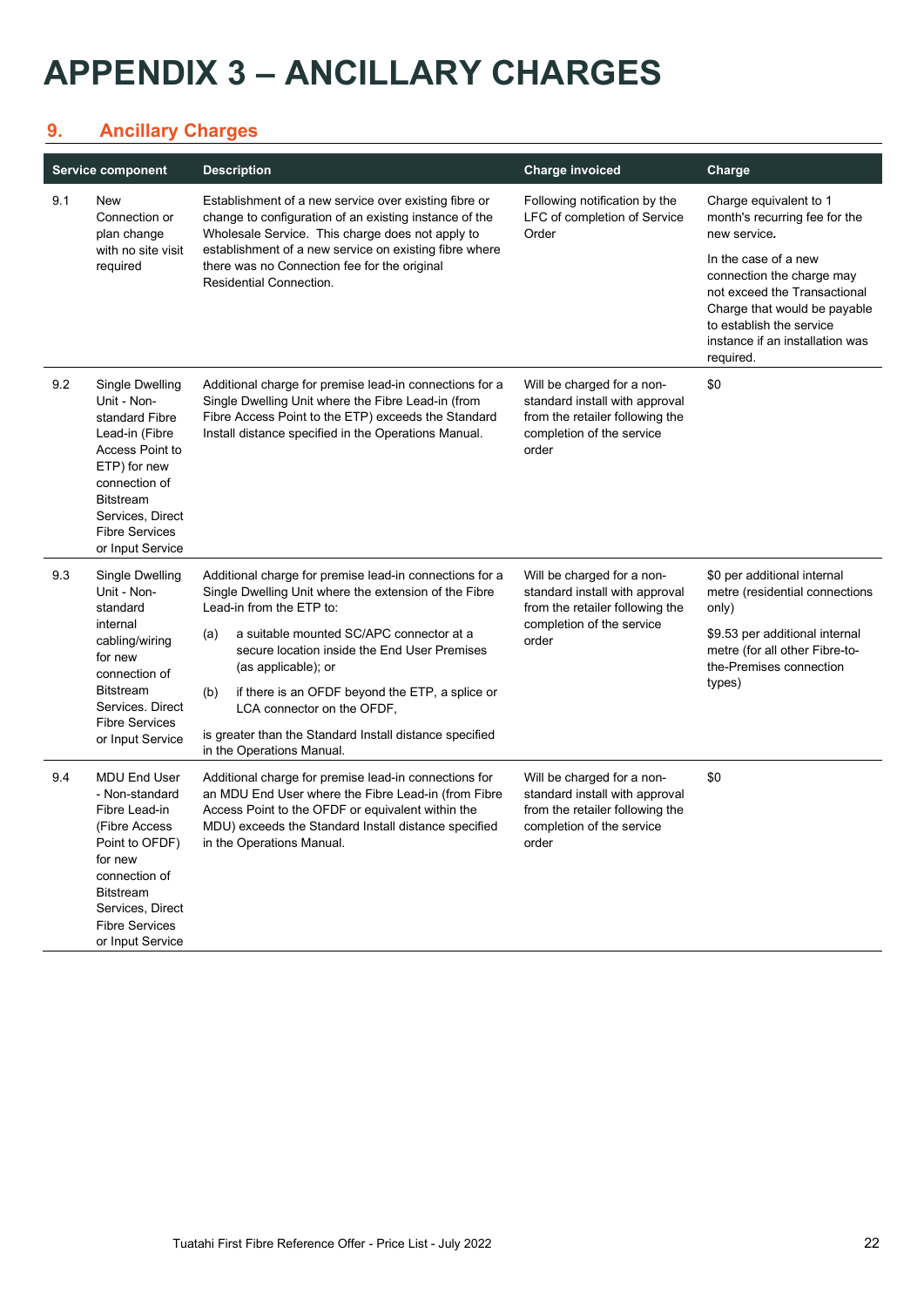|     | <b>Service component</b>                                                | <b>Description</b>                                                                                                                                                                                                                                                                                                                                                                                                                             | <b>Charge invoiced</b>                                                                          | Charge                                                                                                                                                                                                                                                                 |
|-----|-------------------------------------------------------------------------|------------------------------------------------------------------------------------------------------------------------------------------------------------------------------------------------------------------------------------------------------------------------------------------------------------------------------------------------------------------------------------------------------------------------------------------------|-------------------------------------------------------------------------------------------------|------------------------------------------------------------------------------------------------------------------------------------------------------------------------------------------------------------------------------------------------------------------------|
| 9.5 | <b>MDU</b> internal<br>reticulation.                                    | MDU installation will require provision of backbone<br>cabling in an MDU to extend the Fibre Lead in to the                                                                                                                                                                                                                                                                                                                                    | Following notification by the<br>LFC of completion of Service                                   | Time & materials subject to<br>following rules):                                                                                                                                                                                                                       |
|     |                                                                         | End-User Tenancy (including vertical riser cabling or<br>horizontal building reticulation) as agreed with Service<br>Provider and building owner or their agents. This item<br>recovers the additional cost (if any) for installation of<br>the backbone cable over the standard contribution the<br>LFC provides.                                                                                                                             | Order                                                                                           | Based on an hourly rate of<br>\$114.71 per hour for design<br>and an hourly rate of \$97.40<br>per hour for installation plus<br>material costs                                                                                                                        |
|     |                                                                         |                                                                                                                                                                                                                                                                                                                                                                                                                                                |                                                                                                 | In respect of each MDU, the<br>LFC will contribute, at its own<br>cost, MDU internal reticulation<br>services (time and materials)<br>equal to the value of<br>\$1,000.00 multiplied by the<br>number of individual<br>tenancies in the MDU (the<br>LFC Contribution). |
|     |                                                                         |                                                                                                                                                                                                                                                                                                                                                                                                                                                |                                                                                                 | The LFC will only charge for<br>MDU internal reticulation<br>services which exceed the<br><b>LFC Contribution.</b>                                                                                                                                                     |
| 9.6 | <b>MDU End User</b><br>- Non-standard<br>internal                       | Additional charge for premise lead-in connections for<br>an MDU End User where the extension of the Fibre<br>Lead-in from the ETP at the End User Tenancy (or, if                                                                                                                                                                                                                                                                              | Will be charged for a non-<br>standard install with approval<br>from the retailer following the | \$0 per additional internal<br>metre (residential connections<br>only)                                                                                                                                                                                                 |
|     | cabling/wiring<br>within End User                                       | there is no ETP at the End User Tenancy, from the<br>boundary of the End User Tenancy) to:                                                                                                                                                                                                                                                                                                                                                     | completion of the service<br>order                                                              | \$9.53 per additional internal<br>metre (for all other Fibre-to-                                                                                                                                                                                                       |
|     | Tenancy for<br>new connection<br>of Bitstream                           | a suitable mounted SC/APC connector at a<br>(a)<br>secure location; or                                                                                                                                                                                                                                                                                                                                                                         |                                                                                                 | the-Premises connection<br>type)                                                                                                                                                                                                                                       |
|     | Services, Direct<br><b>Fibre Services</b>                               | if there is an OFDF beyond the ETP, a splice or<br>(b)<br>LCA connector on the LFC OFDF,                                                                                                                                                                                                                                                                                                                                                       |                                                                                                 |                                                                                                                                                                                                                                                                        |
|     | or Input Service                                                        | within the End User Tenancy is greater than the<br>Standard Install distance specified in the Operations<br>Manual.                                                                                                                                                                                                                                                                                                                            |                                                                                                 |                                                                                                                                                                                                                                                                        |
| 9.7 | Provision of<br><b>Priority User</b>                                    | Provision of diversity to an End User that is a Priority<br>User and within the diversity areas specified in the                                                                                                                                                                                                                                                                                                                               | Following notification by the<br>LFC of completion of Service                                   | POA - time & materials.                                                                                                                                                                                                                                                |
|     | service route.<br>entry point and<br><b>Central Office</b><br>diversity | Service Description, comprising a separate diverse<br>fibre from a separate FAP at the End User premises to<br>a separate point of entry and a separate LFC OFDF at<br>a single Central Office, or to a second Central Office,<br>which may also include construction of a diverse duct<br>and cabling route from premises to separate points of<br>entry and separate LFC OFDFs at a single Central<br>Office, or to a second Central Office. | Order                                                                                           | Based on an hourly rate of<br>\$114.71 per hour for design<br>and an hourly rate of \$97.40<br>per hour for installation plus<br>material cost.                                                                                                                        |
| 9.8 | No fault found                                                          | Fixed charge for fault call that is closed "no LFC fault<br>found".                                                                                                                                                                                                                                                                                                                                                                            | Following completion of fault                                                                   | $$113.44 -$ Truck roll                                                                                                                                                                                                                                                 |
|     |                                                                         |                                                                                                                                                                                                                                                                                                                                                                                                                                                | investigation                                                                                   | $$43.28 - No$ truck roll req.                                                                                                                                                                                                                                          |
| 9.9 | Inability to<br>complete                                                | Fixed charge for work that cannot be completed either<br>because:                                                                                                                                                                                                                                                                                                                                                                              | Following site visit or<br>cancellation                                                         | \$183.98                                                                                                                                                                                                                                                               |
|     | request.                                                                | of cancellation by Service Provider or End User<br>after order has been passed to service company,<br>or                                                                                                                                                                                                                                                                                                                                       |                                                                                                 | Based on two hours of service<br>company installer at \$91.99<br>per hour                                                                                                                                                                                              |
|     |                                                                         | where access cannot be gained to End Users site<br>at the agreed time where visit is required to<br>deliver a Wholesale Service.                                                                                                                                                                                                                                                                                                               |                                                                                                 |                                                                                                                                                                                                                                                                        |
|     |                                                                         | for a reason not caused by the LFC. This charge will<br>not apply where access was prevented by a Force<br>Majeure event.                                                                                                                                                                                                                                                                                                                      |                                                                                                 |                                                                                                                                                                                                                                                                        |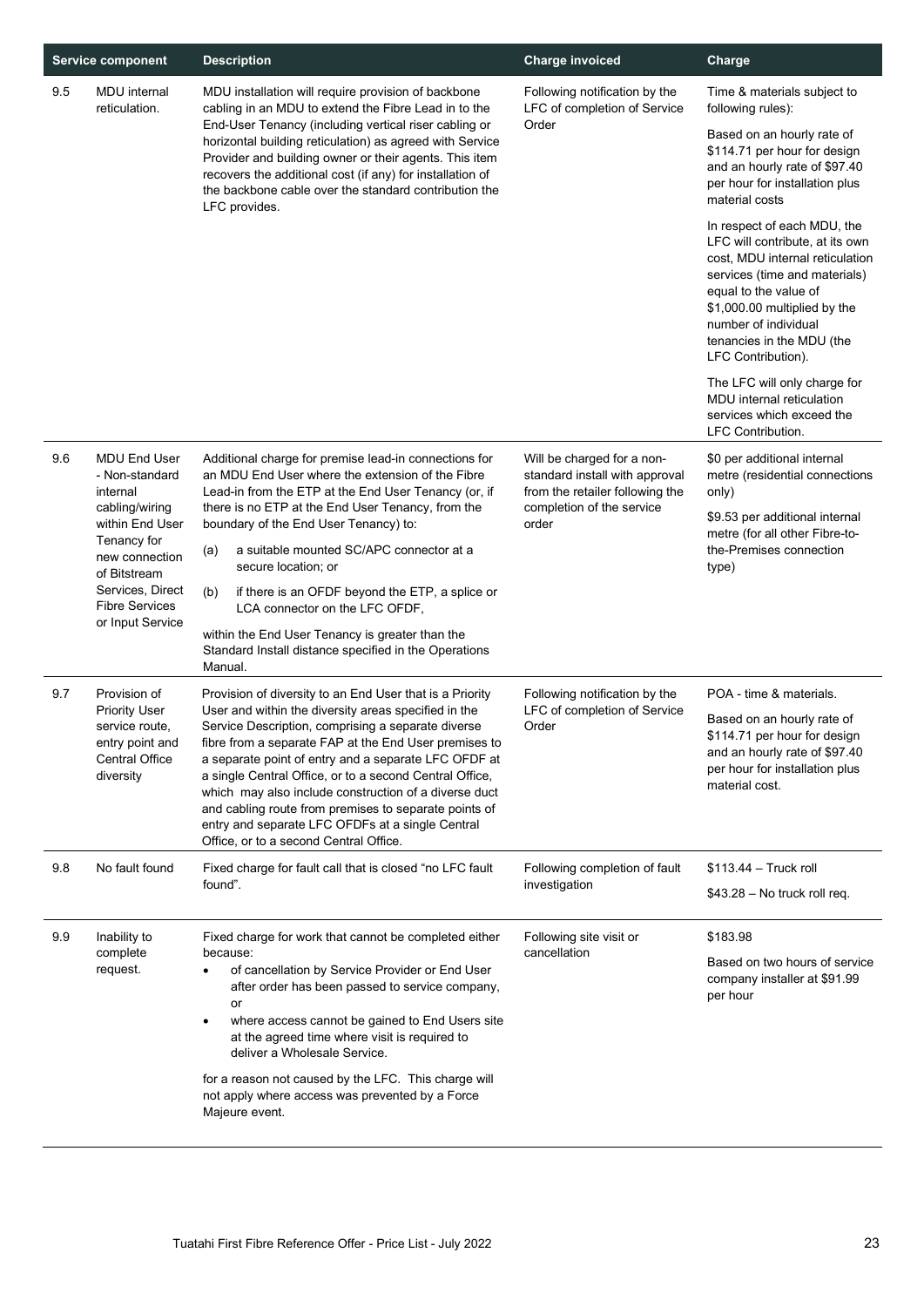|      | <b>Service component</b>                         | <b>Description</b>                                                                                                                                                                                                                                                         | <b>Charge invoiced</b>                                                 | Charge                                                                                                                                                                                                                                    |
|------|--------------------------------------------------|----------------------------------------------------------------------------------------------------------------------------------------------------------------------------------------------------------------------------------------------------------------------------|------------------------------------------------------------------------|-------------------------------------------------------------------------------------------------------------------------------------------------------------------------------------------------------------------------------------------|
| 9.10 | Service                                          | As part of the Operational Readiness Programme, the                                                                                                                                                                                                                        | Following notification by the                                          | Time & materials                                                                                                                                                                                                                          |
|      | Provider<br>Operational<br><b>Readiness</b>      | first 50 hours training and 25 hours of testing and<br>consultation are provided free of charge. Additional<br>training initially or later will be at indicated price.                                                                                                     | LFC of completion of Service<br>Order                                  | Interoperability testing<br>\$162.33 per hour                                                                                                                                                                                             |
|      | Programme:                                       |                                                                                                                                                                                                                                                                            |                                                                        | Training \$105.27 per hour                                                                                                                                                                                                                |
|      | testing, training<br>and<br>consultation.        |                                                                                                                                                                                                                                                                            |                                                                        | plus, actual travel costs (as<br>applicable the costs of<br>airplane flights, public<br>transport fares, taxi fares and<br>standard mileage rates for<br>motor vehicles as published<br>by Inland Revenue) to Service<br>Provider's site. |
| 9.11 | <b>Additional staff</b>                          | Charge for Service Provider staff training (at Service                                                                                                                                                                                                                     | Following completion of                                                | Time & materials                                                                                                                                                                                                                          |
|      | training                                         | Provider's site) on the operation and use of OSS/ BSS.<br>Maximum of 10 persons per course.                                                                                                                                                                                | training                                                               | Training \$107.89 per hour                                                                                                                                                                                                                |
|      |                                                  |                                                                                                                                                                                                                                                                            |                                                                        | plus, actual travel costs (as<br>applicable the costs of<br>airplane flights, public<br>transport fares, taxi fares and<br>standard mileage rates for<br>motor vehicles as published<br>by Inland Revenue) to Service<br>Provider's site. |
| 9.12 | Subsequent                                       | Development of new Wholesale Service Templates as                                                                                                                                                                                                                          | Following completion of                                                | Time & materials                                                                                                                                                                                                                          |
|      | development of<br>new Wholesale<br>Service       | part of Product Development Process including testing<br>and consultation.                                                                                                                                                                                                 | <b>Product Development</b><br>Process                                  | Interoperability testing and<br>consultation \$162.33 per hour<br>plus materials                                                                                                                                                          |
| 9.13 | Manual line                                      | Measurements performed by a specialist group of                                                                                                                                                                                                                            | Following completion of                                                | Time and materials                                                                                                                                                                                                                        |
|      | testing and site<br>investigation                | service company staff to ascertain actual rather than<br>theoretical estimated Wholesale Service<br>characteristics, such as might be required when an<br>estimated result has returned a value that is marginal<br>for an intended service. Includes site investigations. | investigation                                                          | Based on an hourly rate of<br>\$92.00 per hour plus material<br>cost                                                                                                                                                                      |
| 9.14 | Additional                                       | Charges for the services provided by LFC referred to in                                                                                                                                                                                                                    | Following notification by the                                          | Time and materials                                                                                                                                                                                                                        |
|      | Charges                                          | clause 7.2 of the General Terms to the extent not<br>already covered by another Ancillary Charge                                                                                                                                                                           | LFC of completion of Service<br>Order                                  | Based on an hourly rates of:                                                                                                                                                                                                              |
|      |                                                  |                                                                                                                                                                                                                                                                            |                                                                        | Office resource \$107.89                                                                                                                                                                                                                  |
|      |                                                  |                                                                                                                                                                                                                                                                            |                                                                        | Field technician \$92.00                                                                                                                                                                                                                  |
|      |                                                  |                                                                                                                                                                                                                                                                            |                                                                        | Central Office technician<br>\$97.40 plus material cost                                                                                                                                                                                   |
| 9.15 | Non-specified                                    | Where the Service Provider requests a service not                                                                                                                                                                                                                          | Following notification by the                                          | Time and materials                                                                                                                                                                                                                        |
|      | Ancillary<br>Charges                             | already covered in the Price List and LFC agrees to<br>provide that service.                                                                                                                                                                                               | LFC of completion of Service<br>Order                                  | Based on hourly rates of:                                                                                                                                                                                                                 |
|      |                                                  |                                                                                                                                                                                                                                                                            |                                                                        | Office resource \$107.89                                                                                                                                                                                                                  |
|      |                                                  |                                                                                                                                                                                                                                                                            |                                                                        | Field technician \$92.00                                                                                                                                                                                                                  |
|      |                                                  |                                                                                                                                                                                                                                                                            |                                                                        | Central Office technician<br>\$97.40 plus material cost                                                                                                                                                                                   |
| 9.16 | <b>Bitstream</b>                                 | The change in termination of a fibre on the MOFDF on                                                                                                                                                                                                                       | Following notification by the                                          | Time and materials                                                                                                                                                                                                                        |
|      | transfer layer<br>one change                     | request or to transfer of the Bitstream Service<br>connected to an End User's premises from one Service<br>Provider to another, as authorised by the End User.                                                                                                             | LFC of completion of Service<br>Order                                  | Based on an hourly rate of<br>\$92.00 per hour plus<br>materials at cost                                                                                                                                                                  |
| 9.17 | <b>Bitstream</b><br>transfer layer<br>two change | The transfer of the Bitstream Service connected to an<br>End User's Premises from one Service Provider to<br>another, as authorised by the End User by change of<br>port mapping.                                                                                          | Following notification by the<br>LFC of completion of Service<br>Order | \$26.98                                                                                                                                                                                                                                   |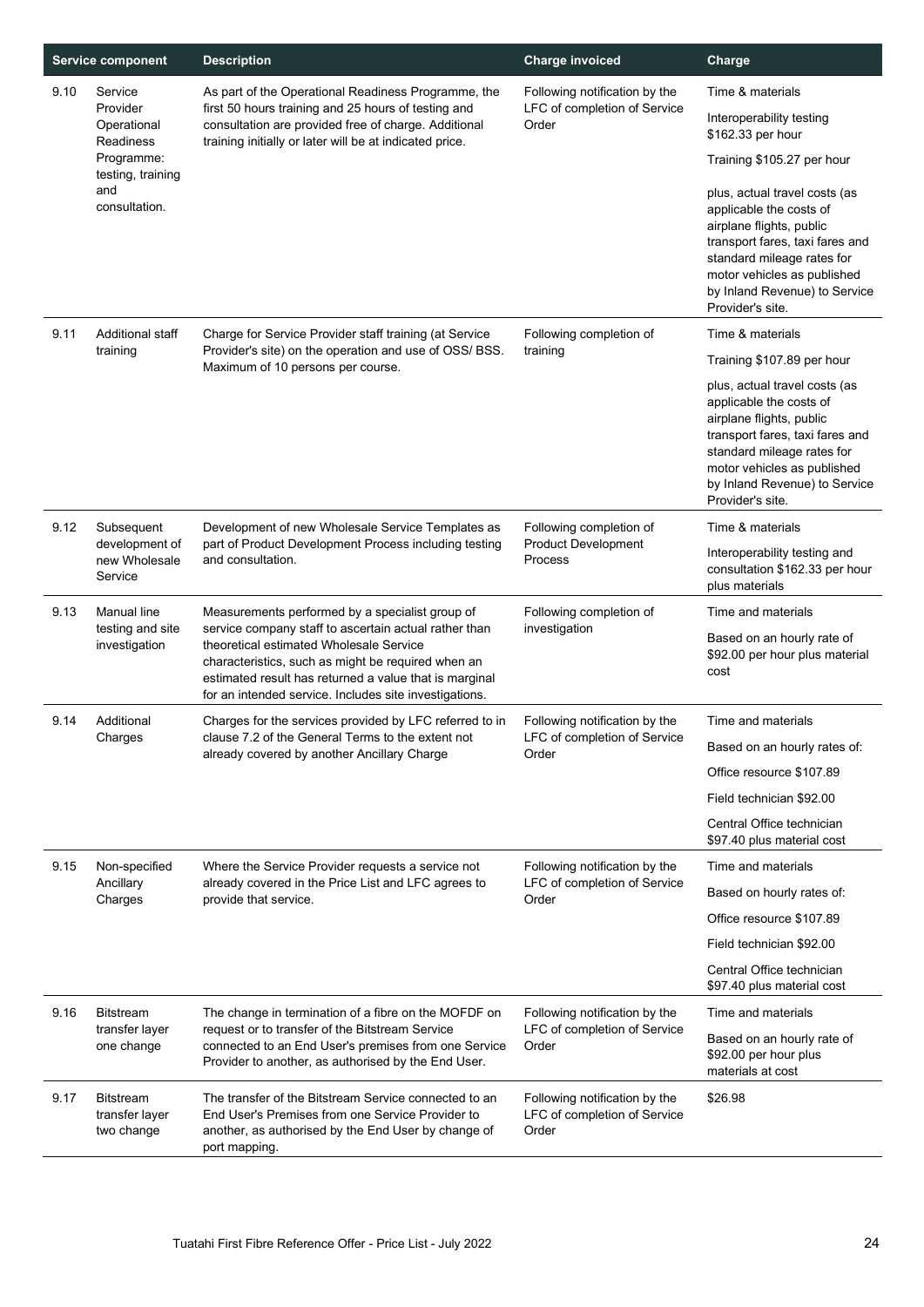| <b>Service component</b> |                                                                | <b>Description</b>                                                                                                                                                                                                                                                                                                                                                                                          | <b>Charge invoiced</b>                                                  | Charge                                                                                                                                                                                                                            |
|--------------------------|----------------------------------------------------------------|-------------------------------------------------------------------------------------------------------------------------------------------------------------------------------------------------------------------------------------------------------------------------------------------------------------------------------------------------------------------------------------------------------------|-------------------------------------------------------------------------|-----------------------------------------------------------------------------------------------------------------------------------------------------------------------------------------------------------------------------------|
| 9.18                     | <b>Bitstream</b><br>Relinquishment                             | Where the Service Provider terminates supply of the<br>Bitstream 2 Ultra, 3, 3a, 3b or 4 Service in respect of a<br>particular End User. This entails LFC updating its<br>records and billing. LFC may either physically<br>disconnect the Bitstream Service at any point between<br>the exchange and the End User's Premises or leave<br>the Bitstream Service circuit intact.                             | Following notification by the<br>LFC of completion of Service<br>Order  | Early Termination Charge (if<br>any) in accordance with<br>section 4 in the Price List                                                                                                                                            |
| 9.19                     | Access re-<br>mapping fee.                                     | Design and reconfiguration of affected network<br>elements to map existing Bitstream Service<br>connections to a new Handover Point.                                                                                                                                                                                                                                                                        | Following notification by the<br>LFC of completion of Service<br>Order  | POA - time and materials<br>Basis for determining the<br>charge is the estimated<br>equipment, time and materials<br>incurred to design and<br>implement a re-mapping<br>including network rebuild<br>design and systems changes. |
| 9.20                     | NBAP new<br>Connection                                         | The establishment of a new service instance of a<br>Bitstream Service or the Direct Fibre Access Service at<br>an NBAP.                                                                                                                                                                                                                                                                                     | Following notification by the<br>LFC of completion of Service<br>Order. | Time and materials<br>Based on an hourly rate of<br>\$92.00 per hour plus material<br>cost                                                                                                                                        |
| 9.21                     | <b>Direct Fibre</b>                                            | The change in termination of a fibre on the MOFDF on                                                                                                                                                                                                                                                                                                                                                        | Following notification by the                                           | Time and materials                                                                                                                                                                                                                |
|                          | Access transfer                                                | request or to transfer the Direct Fibre Access Service<br>connected to an End User's premises from one Service<br>Provider to another.                                                                                                                                                                                                                                                                      | LFC of completion of Service<br>Order                                   | Based on an hourly rate of<br>\$92.00 per hour plus material<br>cost                                                                                                                                                              |
| 9.22                     | <b>Direct Fibre</b><br><b>Access Service</b><br>Relinquishment | Where the Service Provider terminates supply of the<br>Direct Fibre Access Service in respect of a particular<br>Service Provider's End User. This entails LFC<br>updating its records and billing. LFC may either<br>physically disconnect the Direct Fibre Access Service<br>at any point between the exchange and the End User's<br>premises or leave the Direct Fibre Access Service<br>circuit intact. | Following notification by the<br>LFC of completion of Service<br>Order  | Early Termination Charge (if<br>any) in accordance with<br>section 4 in the Price List                                                                                                                                            |
| 9.23                     | Co-location<br>space                                           | Set up of a new instance of, or change to, Central<br>Office and POI Co-location Service.                                                                                                                                                                                                                                                                                                                   | Following notification by the<br>LFC of completion of Service           | Time & materials                                                                                                                                                                                                                  |
|                          | construction                                                   | The setup of a new co-location site for Service Provider<br>will vary for each exchange and will include the<br>following components:                                                                                                                                                                                                                                                                       | Order                                                                   | Based on an hourly rate of<br>\$114.71 per hour for design<br>and an hourly rate of \$97.40<br>per hour for installation plus                                                                                                     |
|                          |                                                                | Power feeds enhancement (DC)                                                                                                                                                                                                                                                                                                                                                                                |                                                                         | material cost.                                                                                                                                                                                                                    |
|                          |                                                                | Air conditioning enhancement                                                                                                                                                                                                                                                                                                                                                                                |                                                                         |                                                                                                                                                                                                                                   |
|                          |                                                                | Seismic rack mounts                                                                                                                                                                                                                                                                                                                                                                                         |                                                                         |                                                                                                                                                                                                                                   |
|                          |                                                                | Cable tray and rack construction                                                                                                                                                                                                                                                                                                                                                                            |                                                                         |                                                                                                                                                                                                                                   |
|                          |                                                                | Exchange manhole breakout                                                                                                                                                                                                                                                                                                                                                                                   |                                                                         |                                                                                                                                                                                                                                   |
|                          |                                                                | Room construction including items such as<br>demolition and reconstruction of rooms;<br>refurbishment of floor, wall and ceiling surfaces;<br>construction of caging; installation of security<br>systems; obtaining necessary permits and<br>approvals; design; project management.                                                                                                                        |                                                                         |                                                                                                                                                                                                                                   |
| 9.24                     | Tie Cable<br>installation                                      | Charge for the LFC installing the optic fibre tie cable<br>pairs used to connect the block or splice tray on the<br>LFC's MOFDF and either the Service Provider's                                                                                                                                                                                                                                           | Following notification by the<br>LFC of completion of Service<br>Order  | Set up charge plus time and<br>materials<br>Based on a set up charge of                                                                                                                                                           |
|                          |                                                                | footprint or the network cable to remotely located<br>Service Provider Equipment, including cable trays and<br>other associated infrastructure. (See full requirements<br>in the Operations Manual.)                                                                                                                                                                                                        |                                                                         | \$199.13 plus an hourly rate of<br>\$97.40 per hour plus material<br>cost                                                                                                                                                         |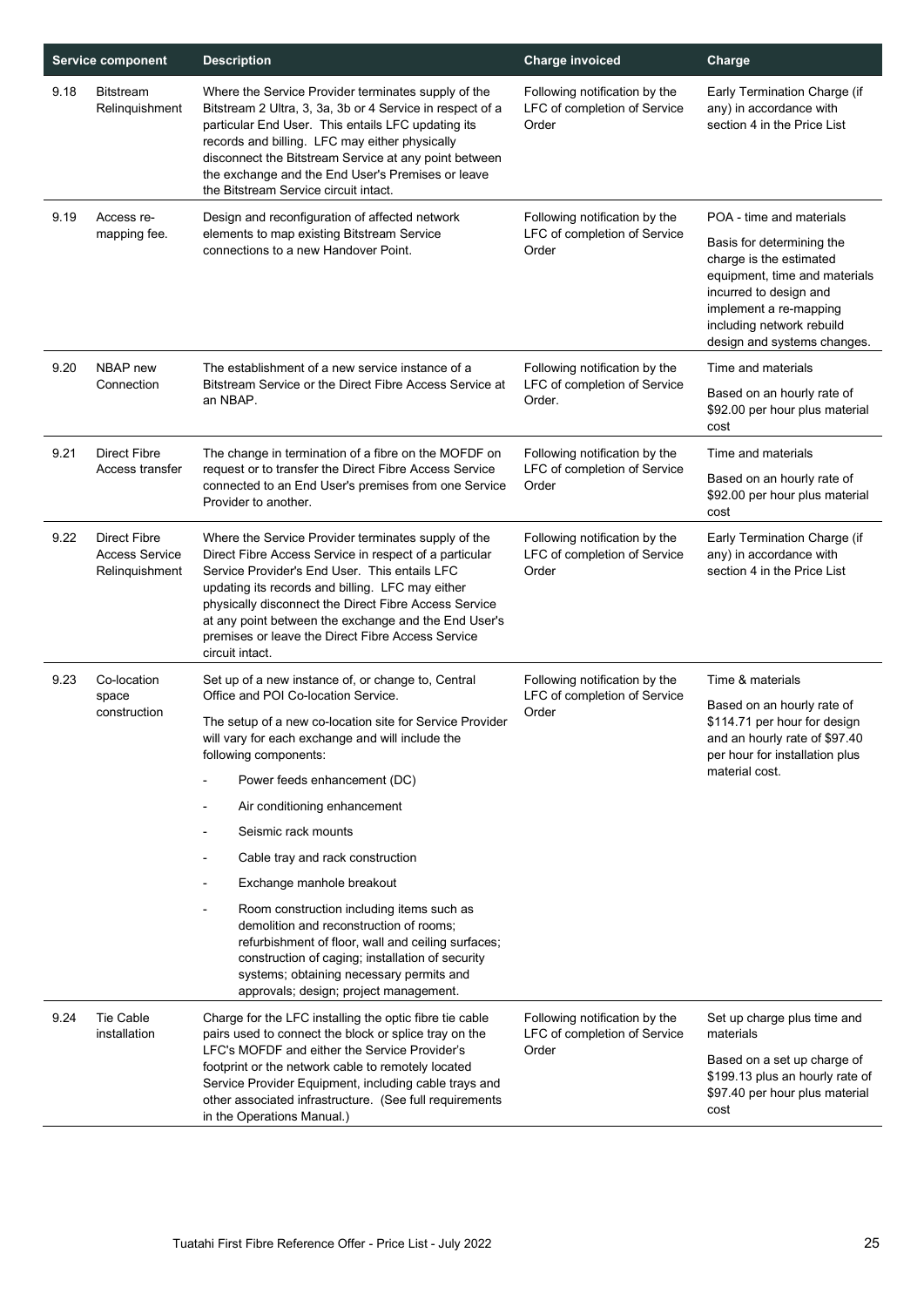|      | <b>Service component</b>                                                   | <b>Description</b>                                                                                                                                                                                                                   | <b>Charge invoiced</b>                                                 | Charge                                                                                                                                            |
|------|----------------------------------------------------------------------------|--------------------------------------------------------------------------------------------------------------------------------------------------------------------------------------------------------------------------------------|------------------------------------------------------------------------|---------------------------------------------------------------------------------------------------------------------------------------------------|
| 9.25 | Co-location                                                                | Co-location unaccompanied access accreditation                                                                                                                                                                                       | Following notification by the                                          | \$270.56/participant                                                                                                                              |
|      | accreditation<br>training                                                  | training (including the provision of an access card)                                                                                                                                                                                 | LFC of completion of training                                          | This fixed fee is calculated<br>based on a 2 hour course<br>duration with a skilled trainer<br>(cost \$105.27 per hour) plus<br>course materials. |
| 9.26 | <b>Tie Cable</b>                                                           | A fibre change or re-termination requiring the changing                                                                                                                                                                              | Following completion of re-                                            | Time                                                                                                                                              |
|      | change or<br>re-termination                                                | of splice/connector change at the MOFDF to effect a<br>port change.                                                                                                                                                                  | termination                                                            | Based on an hourly rate of<br>\$67.10 per hour                                                                                                    |
| 9.27 | <b>Fixing fault</b><br>where Service                                       | Charge for fixing of fault by the LFC, at Service<br>Provider's request, where Service Provider is                                                                                                                                   | On completion of fault<br>rectification                                | Set up charge plus time and<br>materials                                                                                                          |
|      | Provider has no<br>right of access                                         | responsible for the fault, but has no right of access.                                                                                                                                                                               |                                                                        | Based on a set up charge of<br>\$199.13 plus an hourly rate of<br>\$97.40 per hour plus material<br>cost                                          |
| 9.28 | <b>Central Office</b><br>and POI Co-<br>location Service<br>Relinquishment | Where the Service Provider terminates supply of the<br>Central Office and POI Co-location Service in respect<br>of a particular Central Office. This entails LFC<br>updating its records and billing.                                | Following notification by the<br>LFC of completion of Service<br>Order | Early Termination Charge (if<br>any) in accordance with<br>section 4 in the Price List                                                            |
| 9.29 | Internal removal                                                           | Relocation of a service instance of a Bitstream Service<br>or a Direct Fibre Access Service at a Premises (i.e.,<br>there is no Wholesale Service transfer).                                                                         | Following notification by the<br>LFC of completion of Service<br>Order | \$395.01 for Business<br>Connection being half install<br>cost                                                                                    |
|      |                                                                            |                                                                                                                                                                                                                                      |                                                                        | \$156.93 for a Residential<br>Connection                                                                                                          |
| 9.30 | Change of ONT<br>or NID                                                    | The additional charge to change the ONT or NID<br>associated with an existing service instance of the<br>Bitstream Service at a Premises where required to<br>provide a new or changed service e.g., ATA voice,<br>Ethernet or WiFi. | Following notification by LFC<br>of completion of Service<br>Order     | \$108.22                                                                                                                                          |
| 9.31 | Power Supply<br>(for footprint/                                            | Central Office and POI Co-location Service power<br>monthly rental                                                                                                                                                                   | Monthly                                                                | Table below                                                                                                                                       |
|      | rack)                                                                      | Central Office classification in Operations Manual.                                                                                                                                                                                  |                                                                        |                                                                                                                                                   |

| <b>Power Supply (for footprint/rack)</b> |                           |                                                   |                          |                                                   |                      |  |  |
|------------------------------------------|---------------------------|---------------------------------------------------|--------------------------|---------------------------------------------------|----------------------|--|--|
|                                          | <b>AC Circuit Breaker</b> |                                                   |                          |                                                   |                      |  |  |
| <b>DC Circuit Breaker</b>                |                           |                                                   | <b>Not UPS Supported</b> |                                                   | <b>UPS Supported</b> |  |  |
| <b>DC Fuse Size</b>                      | <b>Price</b>              | <b>AC Circuit Size</b><br><b>Breaker AMP Size</b> | <b>Price</b>             | <b>AC Circuit Size</b><br><b>Breaker AMP Size</b> | <b>Price</b>         |  |  |
| 6                                        | \$43.28                   | 1                                                 | \$28.14                  | 1                                                 | \$32.47              |  |  |
| 10                                       | \$70.35                   | $\overline{2}$                                    | \$59.53                  | $\overline{2}$                                    | \$64.94              |  |  |
| 16                                       | \$113.64                  | 3                                                 | \$86.58                  | 3                                                 | \$92.00              |  |  |
| 20                                       | \$146.10                  | 4                                                 | \$113.64                 | 4                                                 | \$119.04             |  |  |
| 25                                       | \$178.57                  | 5                                                 | \$140.69                 | 5                                                 | \$151.51             |  |  |
| 32                                       | \$227.26                  | 6                                                 | \$173.15                 | 6                                                 | \$183.98             |  |  |
| 40                                       | \$286.81                  | $\overline{7}$                                    | \$200.21                 | $\overline{7}$                                    | \$211.04             |  |  |
| 48                                       | \$340.90                  | 8                                                 | \$227.26                 | 8                                                 | \$243.51             |  |  |
| 50                                       | \$357.13                  | 9                                                 | \$254.32                 | 9                                                 | \$270.56             |  |  |
| 63                                       | \$449.12                  | 10                                                | \$281.37                 | 10                                                | \$303.01             |  |  |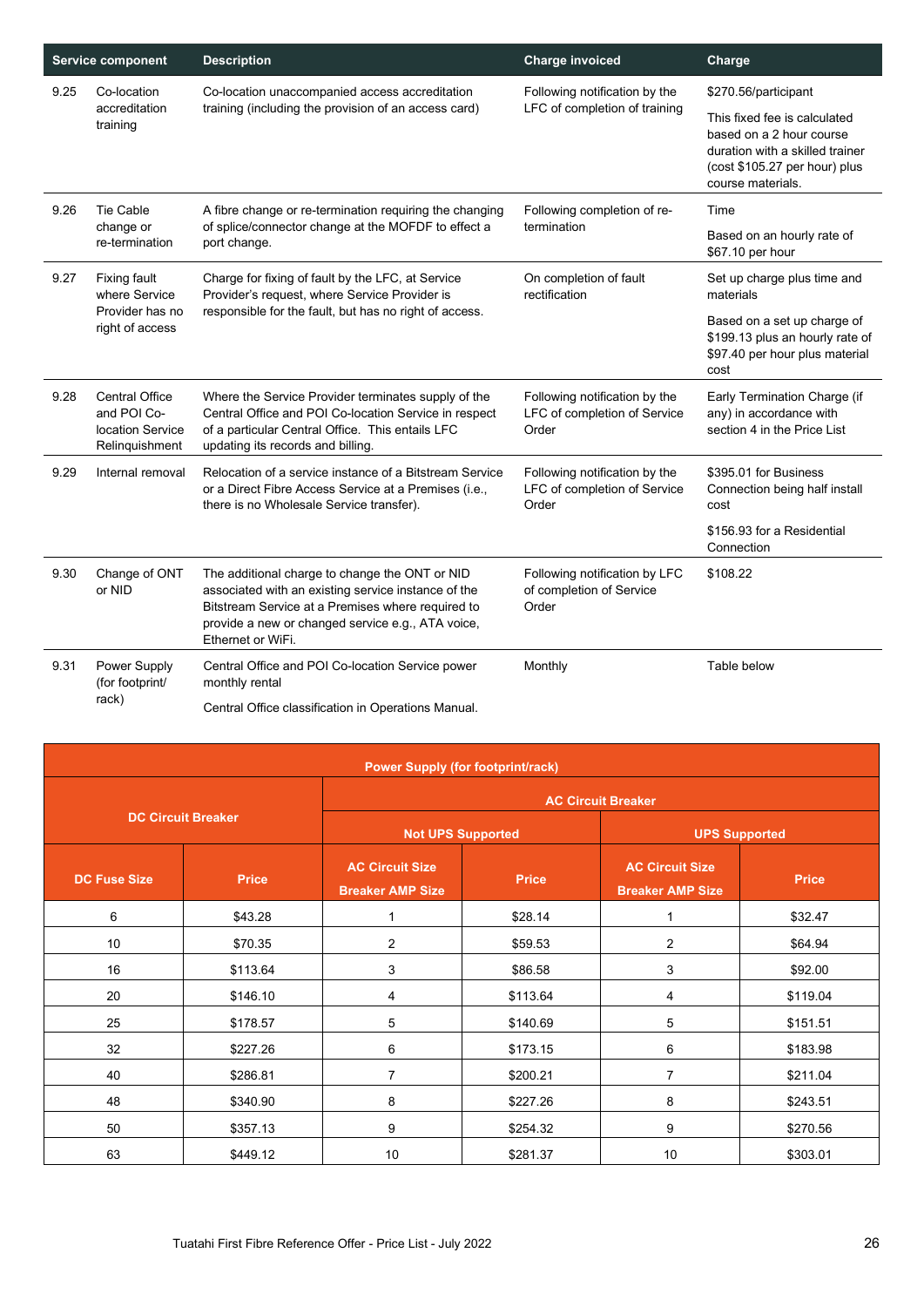|      | <b>Service component</b>                   | <b>Description</b>                                                                                                                                                                                                                                                                                                          | <b>Charge invoiced</b>                                                         | Charge                                                                                                                                                              |
|------|--------------------------------------------|-----------------------------------------------------------------------------------------------------------------------------------------------------------------------------------------------------------------------------------------------------------------------------------------------------------------------------|--------------------------------------------------------------------------------|---------------------------------------------------------------------------------------------------------------------------------------------------------------------|
| 9.32 | Non-standard<br>provision of<br>diversity  | Provision of diversity to an End User that is not a<br>Priority User or outside the diversity areas specified in<br>the Service Description may also include diverse entry<br>from FAP to OFDF, diverse entry to Central Office and<br>construction of a diverse duct and cabling route from<br>premises to Central Office. | Following notification by the<br>LFC of completion of Service<br>Order         | Time & materials<br>Based on an hourly rate of<br>\$114.71 per hour for design<br>and an hourly rate of \$92.00<br>per hour for installation plus<br>material cost. |
| 9.33 | Coordinated<br>installation or<br>transfer | Project management of special installations or<br>transfers (if request is cancelled costs to date will be<br>billed).                                                                                                                                                                                                      | Following notification by the<br>LFC of completion of Service<br>Order         | \$107.89 per hour                                                                                                                                                   |
| 9.34 | <b>Critical Response</b><br>SI A           | LFC technician is On-Site (at either an exchange,<br>cabinet or End User Premises) within 2 hours (for TFF<br>Metro Areas) or with 4 hours (for TFF non-Metro<br>Areas) of the Bitstream 2 Ultra/3/3a/3b Service/<br>Bitstream 4 Service / Direct Fibre Access Service fault<br>being logged and received by the LFC.       | Following notification by the<br>LFC of completion of Critical<br>Response SLA | \$860.36 for each Bitstream 2<br>Ultra/3/3a/3b Service /<br>Bitstream 4 Service / Direct<br><b>Fibre Access Service</b>                                             |
| 9.35 | Voice Service<br>Installation              | Charge for installing Voice Services (Residential Only)                                                                                                                                                                                                                                                                     | Following notification by the<br>LFC of completion of Service<br>Order         | \$0                                                                                                                                                                 |
| 9.36 | Voice Service<br>Installation              | Charge for installing Voice Services (Business Only)                                                                                                                                                                                                                                                                        | Following notification by the<br>LFC of completion of Service<br>Order         | <b>POA</b>                                                                                                                                                          |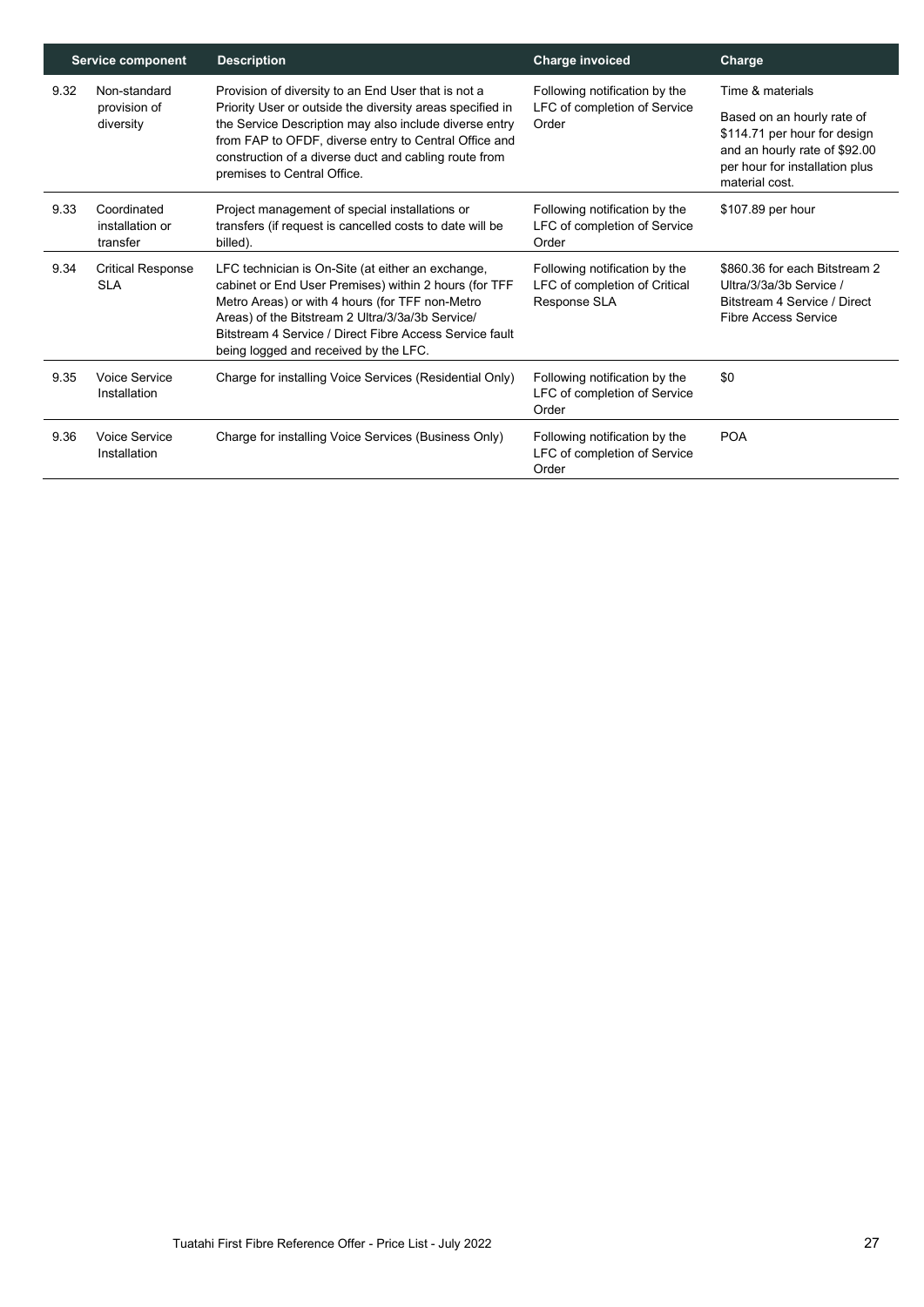## <span id="page-27-0"></span>**APPENDIX 4 – INPUT SERVICES CHARGES**

#### <span id="page-27-1"></span>**10. Input Services Transactional Charges**

#### **PONFAS Distribution Fibre Service**

|      | <b>Service component</b>                                                                     | <b>Description</b>                                                                                                                                                                                                                                               | <b>Charge invoiced</b>                                                                | Charge                                                                                                 |
|------|----------------------------------------------------------------------------------------------|------------------------------------------------------------------------------------------------------------------------------------------------------------------------------------------------------------------------------------------------------------------|---------------------------------------------------------------------------------------|--------------------------------------------------------------------------------------------------------|
| 10.1 | PONFAS Lead-in<br>Installation -<br>Residential<br>Connection                                | The establishment of a new service instance of the<br>PONFAS Distribution Fibre Service where a new<br>Lead-in is required (i.e., no existing spare fibres or<br>intact PONFAS Distribution Fibre Service from the<br>FAP to the End User Premises or Tenancy).  | Following notification by the<br>LFC of completion of Input<br>Services Service Order | No Connection Fee<br>for Residential<br>Connections                                                    |
|      |                                                                                              | Standard Installation Only.<br><b>Residential Connections</b><br>Only.<br>The service is established from the provision of<br>a Standard Install as described in the Input<br>ServicesOperations Manual.                                                         |                                                                                       |                                                                                                        |
| 10.2 | PONFAS Lead-<br>in Installation -<br><b>Business</b><br>Connection                           | The establishment of a new service instance of the<br>PONFAS Distribution Fibre Service where a new<br>Lead- in is required (i.e., no existing spare fibres or<br>intact PONFAS Distribution Fibre Service from the<br>FAP to the End User Premises or Tenancy). | Following notification by the<br>LFC of completion of Input<br>Services Service Order | Charge equivalent to 1<br>month's recurring fee for<br>the PONFAS Distribution<br><b>Fibre Service</b> |
|      |                                                                                              | Standard Installation                                                                                                                                                                                                                                            |                                                                                       |                                                                                                        |
|      |                                                                                              | Only. Business                                                                                                                                                                                                                                                   |                                                                                       |                                                                                                        |
|      |                                                                                              | Connections Only.                                                                                                                                                                                                                                                |                                                                                       |                                                                                                        |
|      |                                                                                              | The service is established from the provision of<br>a Standard Install as described in the Input<br>Services Operations Manual.                                                                                                                                  |                                                                                       |                                                                                                        |
| 10.3 | <b>PONFAS</b><br><b>Distribution Fibre</b><br>Service (Intact<br>Premises/No<br>$PONFAS$ ) – | The establishment of a new service instance of the<br>PONFAS Distribution Fibre Service where an intact<br>Lead-in can be used and PONFAS Distribution Fibre<br>Service has not been previously connected at the<br>Premises or End User Tenancy.                | Following notification by the LFC<br>of completion of Input Services<br>Service Order | No Connection Fee for<br><b>Residential Connections</b>                                                |
|      | Residential<br>Connection                                                                    | Standard Installation Only. Residential Connections                                                                                                                                                                                                              |                                                                                       |                                                                                                        |
|      |                                                                                              | Only.                                                                                                                                                                                                                                                            |                                                                                       |                                                                                                        |
|      |                                                                                              | The service is established from the provision of a<br>Standard Install as described in the Input Services<br>Operations Manual.                                                                                                                                  |                                                                                       |                                                                                                        |
| 10.4 | <b>PONFAS</b><br><b>Distribution Fibre</b><br>Service (Intact<br>Premises/No<br>$PONFAS$ ) – | The establishment of a new service instance of the<br>PONFAS Distribution Fibre Service where an intact<br>Lead-in can be used and PONFAS Distribution Fibre<br>Service has not been previously connected at the<br>Premises or End User Tenancy.                | Following notification by the LFC<br>of completion of Input Services<br>Service Order | Charge equivalent to 1<br>month's recurring fee for the<br><b>PONFAS Distribution Fibre</b><br>Service |
|      | <b>Business</b><br>Connection                                                                | Standard Installation Only. Business Connections                                                                                                                                                                                                                 |                                                                                       |                                                                                                        |
|      |                                                                                              | Only.                                                                                                                                                                                                                                                            |                                                                                       |                                                                                                        |
|      |                                                                                              | The service is established from the provision of a<br>Standard Install as described in the Input Services<br>Operations Manual.                                                                                                                                  |                                                                                       |                                                                                                        |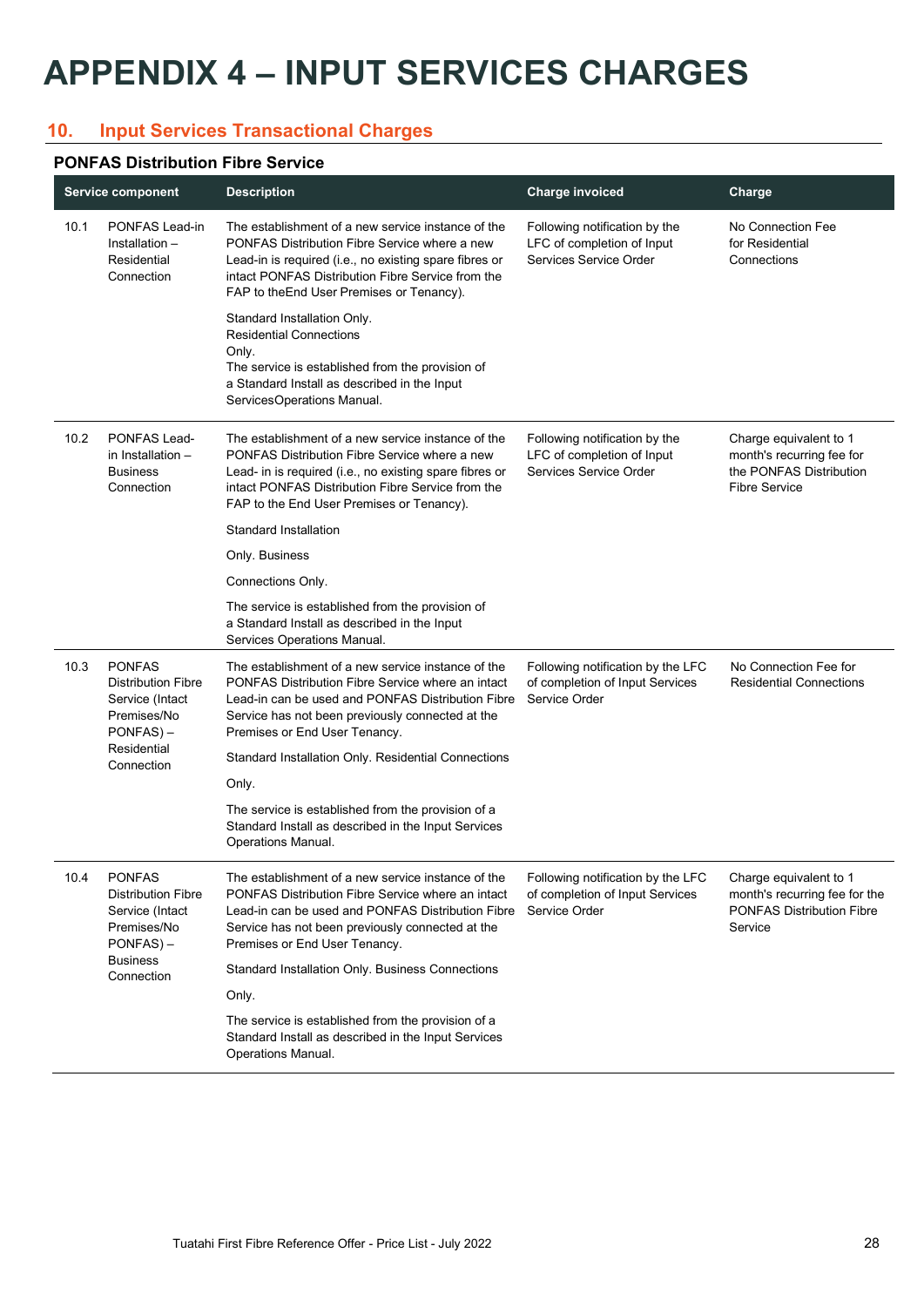|      | <b>Service component</b>                                                                                                                           | <b>Description</b>                                                                                                                                                                                                                                                                                                                                                                                                                                                             | <b>Charge invoiced</b>                                                                | Charge                                                                                                 |
|------|----------------------------------------------------------------------------------------------------------------------------------------------------|--------------------------------------------------------------------------------------------------------------------------------------------------------------------------------------------------------------------------------------------------------------------------------------------------------------------------------------------------------------------------------------------------------------------------------------------------------------------------------|---------------------------------------------------------------------------------------|--------------------------------------------------------------------------------------------------------|
| 10.5 | <b>PONFAS</b><br><b>Distribution Fibre</b><br>Service (Intact<br>Premises /<br>Previous<br>$PONFAS$ ) –<br>Residential<br>Connection               | The establishment of a new service instance of the<br>PONFAS Distribution Fibre Service where an intact Lead- of completion of Input Services<br>in can be used and PONFAS Distribution Fibre Service<br>has been previously connected at the Premises or End<br>User Tenancy.<br>Standard Installation Only. Residential Connections Only.<br>The service is established from the provision of a<br>Standard Install as described in the Input Services<br>Operations Manual. | Following notification by the LFC<br>Service Order                                    | No Connection Fee for<br><b>Residential Connections</b>                                                |
| 10.6 | <b>PONFAS</b><br><b>Distribution</b><br><b>Fibre Service</b><br>(Intact<br>Premises /<br>Previous<br>$PONFAS$ ) –<br><b>Business</b><br>Connection | The establishment of a new service instance of the<br>PONFAS Distribution Fibre Service where an intact<br>Lead-in can be used and PONFAS Distribution Fibre<br>Service has been previously connected at the<br>Premises or End User Tenancy.<br>Standard Installation<br>Only. Business<br>Connections Only.<br>The service is established from the provision of a<br>Standard Install as described in the Input Services<br>Operations Manual.                               | Following notification by the<br>LFC of completion of Input<br>Services Service Order | Charge equivalent to 1<br>month's recurring fee for the<br><b>PONFAS Distribution Fibre</b><br>Service |

#### **PONFAS Feeder Fibre Service**

|      | Service component                                          | <b>Description</b>                                                                                                                                                                                                                         | <b>Charge invoiced</b>                                                                | Charge            |
|------|------------------------------------------------------------|--------------------------------------------------------------------------------------------------------------------------------------------------------------------------------------------------------------------------------------------|---------------------------------------------------------------------------------------|-------------------|
| 10.7 | <b>PONFAS</b><br>Feeder Fibre<br>Service New<br>Connection | The establishment of a new service instance of the<br>PONFAS Feeder Fibre Service (including Splitter).<br>The service is established from the provision of a<br>Standard Install as described in the Input Services<br>Operations Manual. | Following notification by the<br>LFC of completion of Input<br>Services Service Order | No Connection Fee |

#### **Input Direct Fibre Access Service**

|      | <b>Service component</b>                                           | <b>Description</b>                                                                                                                                                                                                                                                                                                                                                                                                                                                                                                                                                                                                           | <b>Charge invoiced</b>                                                                   | Charge                                                                                   |
|------|--------------------------------------------------------------------|------------------------------------------------------------------------------------------------------------------------------------------------------------------------------------------------------------------------------------------------------------------------------------------------------------------------------------------------------------------------------------------------------------------------------------------------------------------------------------------------------------------------------------------------------------------------------------------------------------------------------|------------------------------------------------------------------------------------------|------------------------------------------------------------------------------------------|
| 10.8 | Input Direct<br><b>Fibre Access</b><br><b>Service New</b>          | The establishment of a new service instance of the<br>Input Direct Fibre Access Service (i.e., there is no Input<br>Direct Fibre Access transfer).                                                                                                                                                                                                                                                                                                                                                                                                                                                                           | Following notification by the<br>LFC of completion of Input<br>Services Service Order    | Charge equivalent to 2<br>months' recurring fee for Input<br>Direct Fibre Access Service |
|      | Connection                                                         | The service is established from the provision of a<br>Standard Install as described in the Input Services<br>Operations Manual.                                                                                                                                                                                                                                                                                                                                                                                                                                                                                              |                                                                                          |                                                                                          |
| 10.9 | Provision of<br><b>Priority User</b><br>service route<br>diversity | Provision of diversity to an End User that is a<br>Priority User and within the diversity areas<br>specified in the Input Services Service Description,<br>comprising a separate diverse fibre from a common<br>FAP at the End User Premises to a single point of<br>entry and the LFC's OFDF at a single Central<br>Office, which may include construction of a diverse<br>duct and cabling route from the FAP at the End<br>User Premises to Central Office, but excluding<br>where the End User Premises does not have an<br>alternative road access route from the relevant<br>Central Office within the Candidate Area. | Following notification by<br>the LFC of completion of<br>Input Services Service<br>Order | Charge equivalent to 2<br>months' recurring fee for the<br>new diversity service         |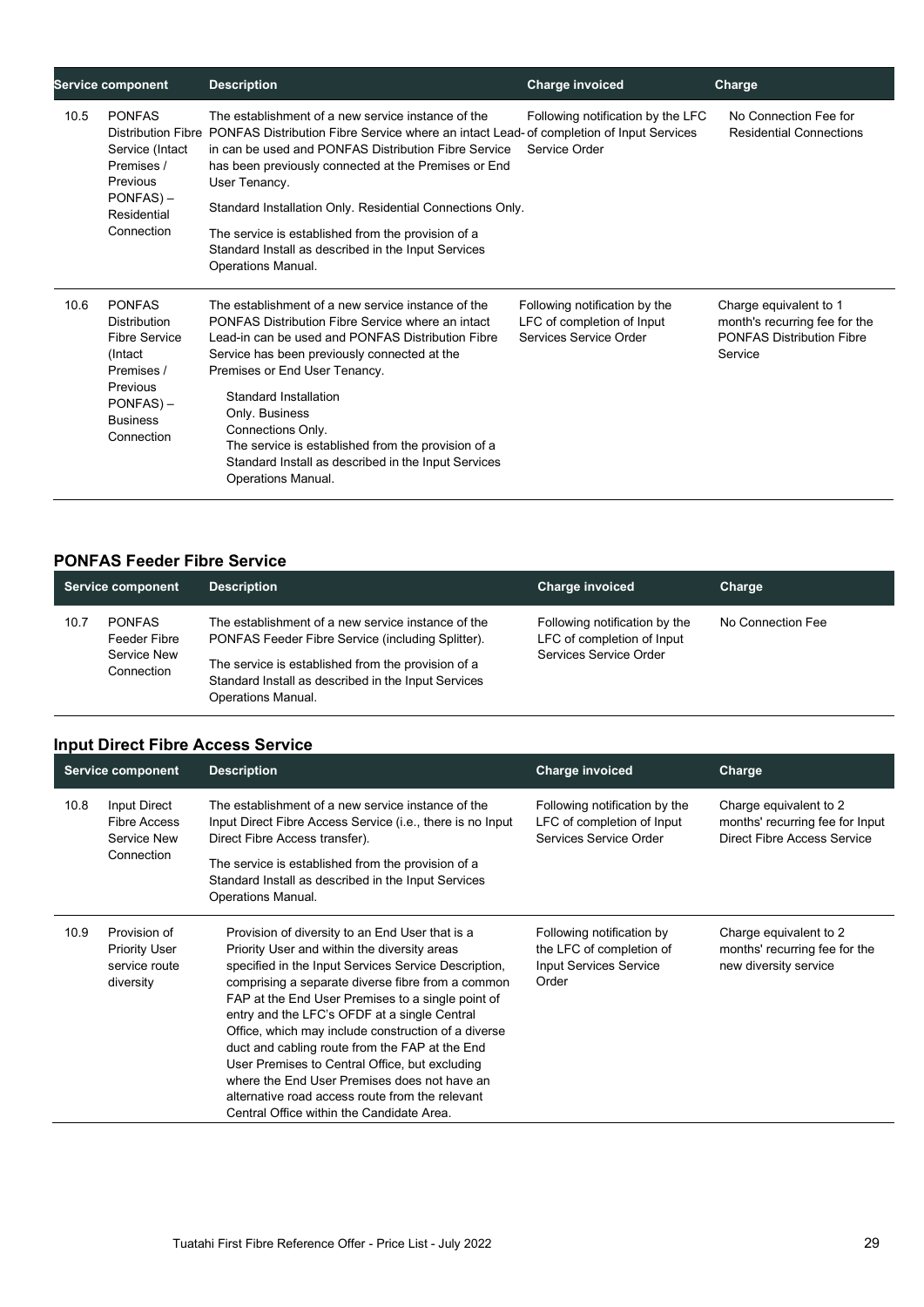| <b>Service component</b> |                                                                                       | <b>Description</b>                                                                                                                                                                                                                                                                                                                                                                                                                                                                                                                                                                                       | <b>Charge invoiced</b><br>Charge                                                      |                                                                                  |
|--------------------------|---------------------------------------------------------------------------------------|----------------------------------------------------------------------------------------------------------------------------------------------------------------------------------------------------------------------------------------------------------------------------------------------------------------------------------------------------------------------------------------------------------------------------------------------------------------------------------------------------------------------------------------------------------------------------------------------------------|---------------------------------------------------------------------------------------|----------------------------------------------------------------------------------|
| 10.10                    | Provision of<br><b>Priority User</b><br>service route<br>and entry point<br>diversity | Provision of diversity to an End User that is a Priority<br>User and within the diversity areas specified in the<br>Input Services Service Description, comprising a<br>separate diverse fibre from a separate FAP at the End<br>User Premises to a single point of entry and the LFC's<br>OFDF at a single Central Office, which may also<br>include construction of a diverse duct and cabling<br>route from Premises to Central Office, but excluding<br>where the End User Premises does not have an<br>alternative road access route from the relevant Central<br>Office within the Candidate Area. | Following notification by the<br>LFC of completion of Input<br>Services Service Order | Charge equivalent to 2 months'<br>recurring fee for the new<br>diversity service |

#### **Input Central Office and POI Co-location Services**

<span id="page-29-0"></span>Non-Recurring Charges for the Input Central Office and POI Co-location Service are found under Ancillary Charges in Appendix 3.

#### **11. Input Services Recurring Charges**

#### **PONFAS Distribution Fibre Services**

|      | <b>Service component</b>                                                       | <b>Description</b>                                                                                      | <b>Charge Invoiced</b> | Charge  |
|------|--------------------------------------------------------------------------------|---------------------------------------------------------------------------------------------------------|------------------------|---------|
| 11.1 | <b>PONFAS</b><br><b>Distribution</b><br><b>Fibre Service</b><br>Monthly Charge | PONFAS Distribution Fibre Service as per the PONFAS<br>Service Description.<br>Standard monthly rental. | Monthly                | \$43.88 |

#### **PONFAS Feeder Fibre Services**

|      | Service component                                          | <b>Description</b>                                                                                | <b>Charge Invoiced</b> | Charge   |
|------|------------------------------------------------------------|---------------------------------------------------------------------------------------------------|------------------------|----------|
| 11.2 | <b>PONFAS</b><br>Feeder Fibre<br>Service Monthly<br>Charge | PONFAS Feeder Fibre Service as per the PONFAS<br>Service Description.<br>Standard monthly rental. | Monthly                | \$195.14 |

#### **Input Distribution Fibre Access Service**

| <b>Service component</b> |                                                                       | <b>Description</b>                                                                                                                                                                                                                                                                                                     | <b>Charge Invoiced</b><br>Charge |            |
|--------------------------|-----------------------------------------------------------------------|------------------------------------------------------------------------------------------------------------------------------------------------------------------------------------------------------------------------------------------------------------------------------------------------------------------------|----------------------------------|------------|
| 11.3                     | Input Direct<br><b>Fibre Access</b><br>Service Monthly<br>Charge      | Input Direct Fibre Access Service standard monthly<br>rental                                                                                                                                                                                                                                                           | Monthly                          | \$259.23   |
| 11.4                     | <b>Priority User</b><br>service route<br>diversity                    | Diversity service to an End User that is a Priority User<br>and within the diversity areas specified in the Input<br>Services Service Description, comprising a separate<br>diverse fibre from a common FAP at the End User<br>Premises to a single point of entry and the LFC's OFDF<br>at a single Central Office.   | Monthly                          | <b>POA</b> |
| 11.5                     | <b>Priority User</b><br>service route<br>and entry point<br>diversity | Diversity service to an End User that is a Priority User<br>and within the diversity areas specified in the Input<br>Services Service Description, comprising a separate<br>diverse fibre from a separate FAP at the End User<br>Premises to a single point of entry and the LFC's OFDF<br>at a single Central Office. | Monthly                          | <b>POA</b> |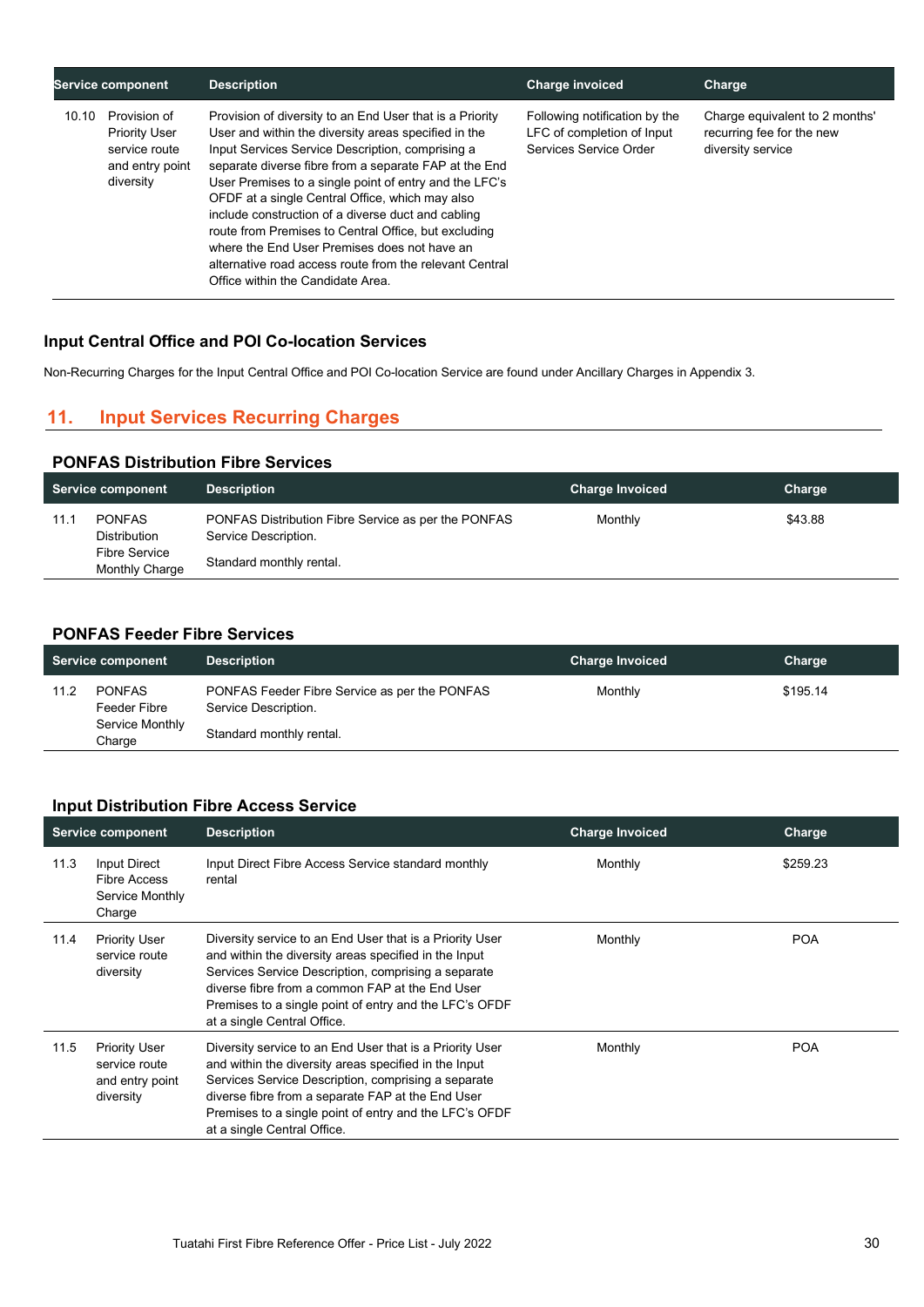| Service component                                                                         | <b>Description</b>                                                                                                                                                                                                                                                                                                                                              | <b>Charge Invoiced</b> | Charge     |
|-------------------------------------------------------------------------------------------|-----------------------------------------------------------------------------------------------------------------------------------------------------------------------------------------------------------------------------------------------------------------------------------------------------------------------------------------------------------------|------------------------|------------|
| Priority User<br>11.6<br>service route.<br>entry point and<br>Central Office<br>diversity | Diversity service to an End User that is a Priority User<br>and within the diversity areas specified in the Input<br>Services Service Description, comprising a separate<br>diverse fibre from a separate FAP at the End User<br>Premises to a separate point of entry and a separate<br>LFC OFDF at a single Central Office, or to a second<br>Central Office. | Monthly                | <b>POA</b> |

#### **Input Central Office and POI Co-Location Service**

| <b>Service component</b> |                                                                                                 | <b>Description</b>                                                                                                                                    | <b>Charge Invoiced</b> | Charge     |
|--------------------------|-------------------------------------------------------------------------------------------------|-------------------------------------------------------------------------------------------------------------------------------------------------------|------------------------|------------|
| 11.7                     | <b>Input Central</b><br>Office and POI<br>Co-location<br>Service<br>Footprint<br>monthly Charge | Input Central Office and POI Co-location Service 600<br>400 footprint standard monthly rental.<br>Central Office classification in Operations Manual. | Monthly                | \$1,549.01 |

#### <span id="page-30-0"></span>**12. Input Services Ancillary Charges**

This section identifies specific Ancillary Charges that apply to Input Services that are not already identified under Ancillary Charges specified in Appendix 3.

| <b>Service component</b> |                                                                                                          | <b>Description</b>                                                                                                                                                                                                                                                                                                        | <b>Charge invoiced</b>                                                                | Charge                                                               |
|--------------------------|----------------------------------------------------------------------------------------------------------|---------------------------------------------------------------------------------------------------------------------------------------------------------------------------------------------------------------------------------------------------------------------------------------------------------------------------|---------------------------------------------------------------------------------------|----------------------------------------------------------------------|
| 12.1                     | <b>Manual line</b><br>testing and site<br>investigation                                                  | Measurements performed by a specialist group of<br>service company staff to ascertain actual rather than<br>theoretical estimated Input Service characteristics,<br>such as might be required when an estimated result<br>has returned a value that is marginal for an intended<br>service. Includes site investigations. | Following completion of<br>investigation                                              | Time and materials                                                   |
|                          |                                                                                                          |                                                                                                                                                                                                                                                                                                                           |                                                                                       | Based on an hourly rate of<br>\$87.13 per hour plus material<br>cost |
| 12.2                     | <b>PONFAS</b><br><b>Distribution</b><br><b>Fibre Transfer</b><br><b>Between</b><br><b>Access Seekers</b> | The transfer of an active PONFAS Distribution Fibre<br>service instance from one Access Seeker to another as<br>authorised by the End User (including Truck Roll).                                                                                                                                                        | Following notification by the<br>LFC of completion of Input<br>Services Service Order | \$87.13                                                              |
| 12.3                     | <b>PONFAS</b><br><b>Distribution</b><br>Fibre Change<br>Same Access<br>Seeker                            | The transfer of an active PONFAS Distribution Fibre<br>service instance from one Access Seeker splitter to<br>another splitter for the same Access Seeker in the<br>same FFP (including Truck Roll).                                                                                                                      | Following notification by the<br>LFC of completion of Input<br>Services Service Order | \$87.13                                                              |
| 12.4                     | <b>PONFAS</b><br><b>Distribution</b><br>Fibre<br>Termination                                             | Termination of a PONFAS Distribution Fibre service<br>instance (including Truck Roll).                                                                                                                                                                                                                                    | Following notification by the<br>LFC of completion of Input<br>Services Service Order | \$87.13                                                              |
| 12.5                     | <b>PONFAS</b><br><b>Feeder Fibre</b><br><b>Splitter Change</b>                                           | The change of splitter ratio for an existing Feeder Fibre<br>service instance (including Truck Roll).                                                                                                                                                                                                                     | Following notification by the<br>LFC of completion of Input<br>Services Service Order | \$87.13 per hour + materials                                         |
| 12.6                     | <b>PONFAS</b><br><b>Feeder Fibre</b><br>Termination                                                      | Termination of a PONFAS Feeder Fibre service<br>instance (including Truck Roll).                                                                                                                                                                                                                                          | Following notification by the<br>LFC of completion of Input<br>Services Service Order | \$133.25                                                             |
| 12.7                     | Input Direct<br><b>Fibre Access</b><br>Service<br>Termination                                            | Termination of an Input Direct Fibre Access service<br>instance (including Truck Roll).                                                                                                                                                                                                                                   | Following notification by the<br>LFC of completion of Input<br>Services Service Order | \$0                                                                  |
| 12.8                     | <b>Bidirectional</b><br><b>OTDR Test</b>                                                                 | Bidirectional OTDR test of relevant Input Services.                                                                                                                                                                                                                                                                       | Following notification by the<br>LFC of completion of Input<br>Services Service Order | \$92.25 per hour                                                     |